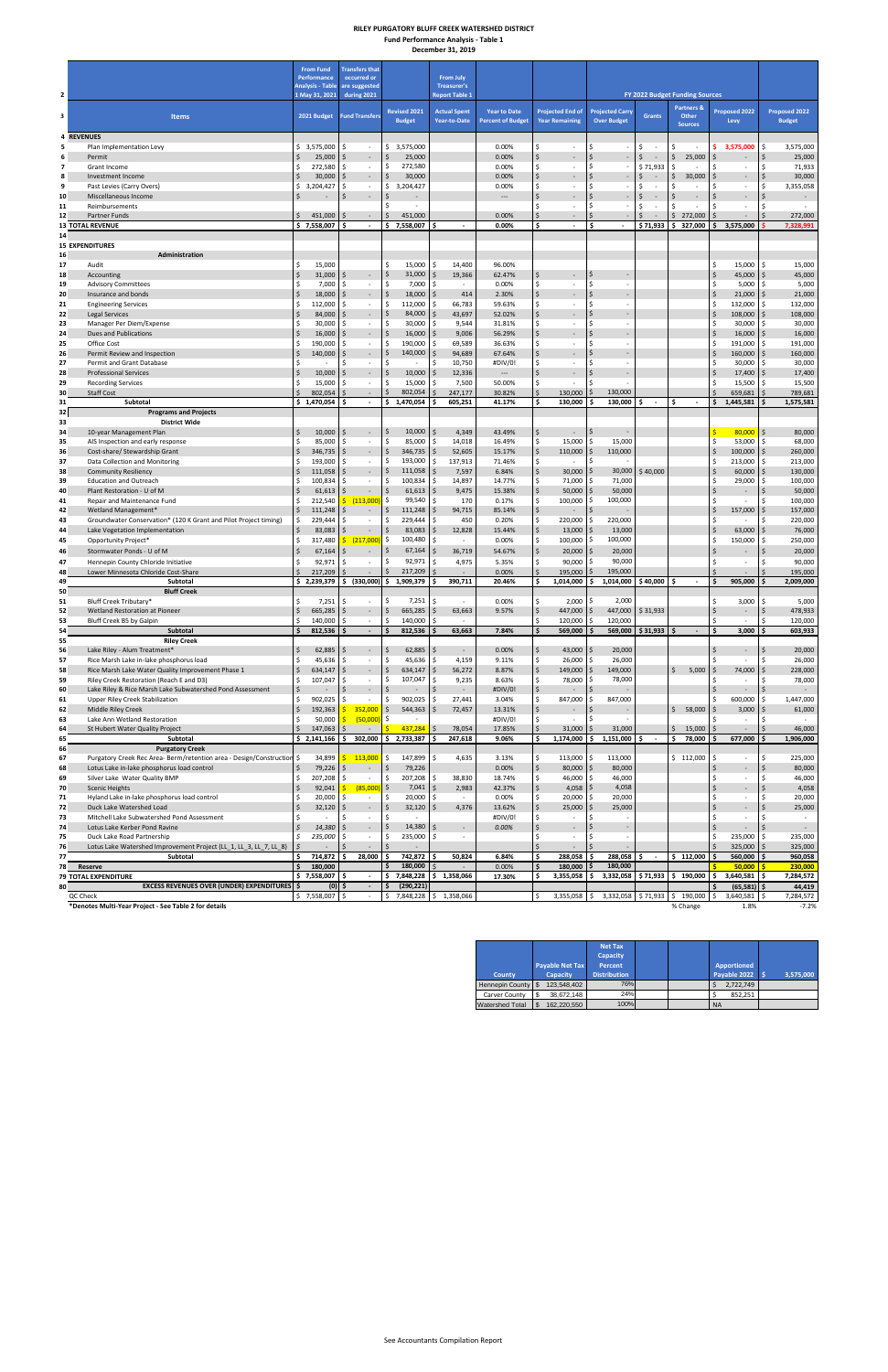| <b>Description</b>                        | <b>Estimated Revenue</b> |
|-------------------------------------------|--------------------------|
| <b>MPCA</b>                               | \$40,000                 |
| Watershed Implementation- Pioneer wetland | \$31,933                 |
| Grant3                                    |                          |
| Grant4                                    |                          |
| Grant <sub>5</sub>                        |                          |
| Grant <sub>6</sub>                        |                          |
| Total                                     | \$71,933                 |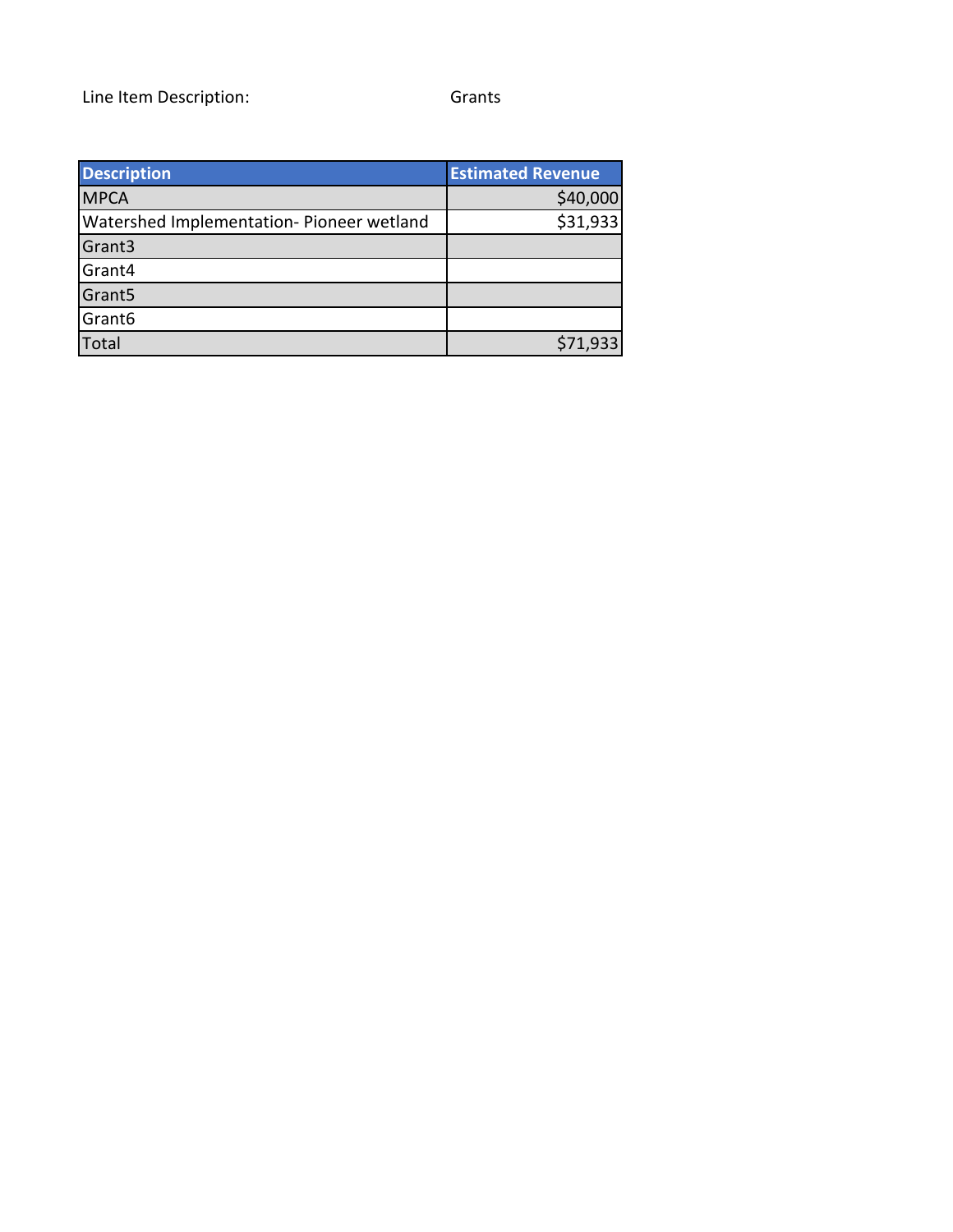Line Item Description: Investment Income

| <b>Description</b> | <b>Estimated Revenue</b> |                          |
|--------------------|--------------------------|--------------------------|
| Investment 1       |                          | \$30,000 Terry to Update |
| Investment 2       |                          | Terry to Update          |
| Investment 3       |                          | Terry to Update          |
| Investment 4       |                          | Terry to Update          |
| Investment 5       |                          | Terry to Update          |
| Investment 6       |                          |                          |
| Total              | \$30,000                 |                          |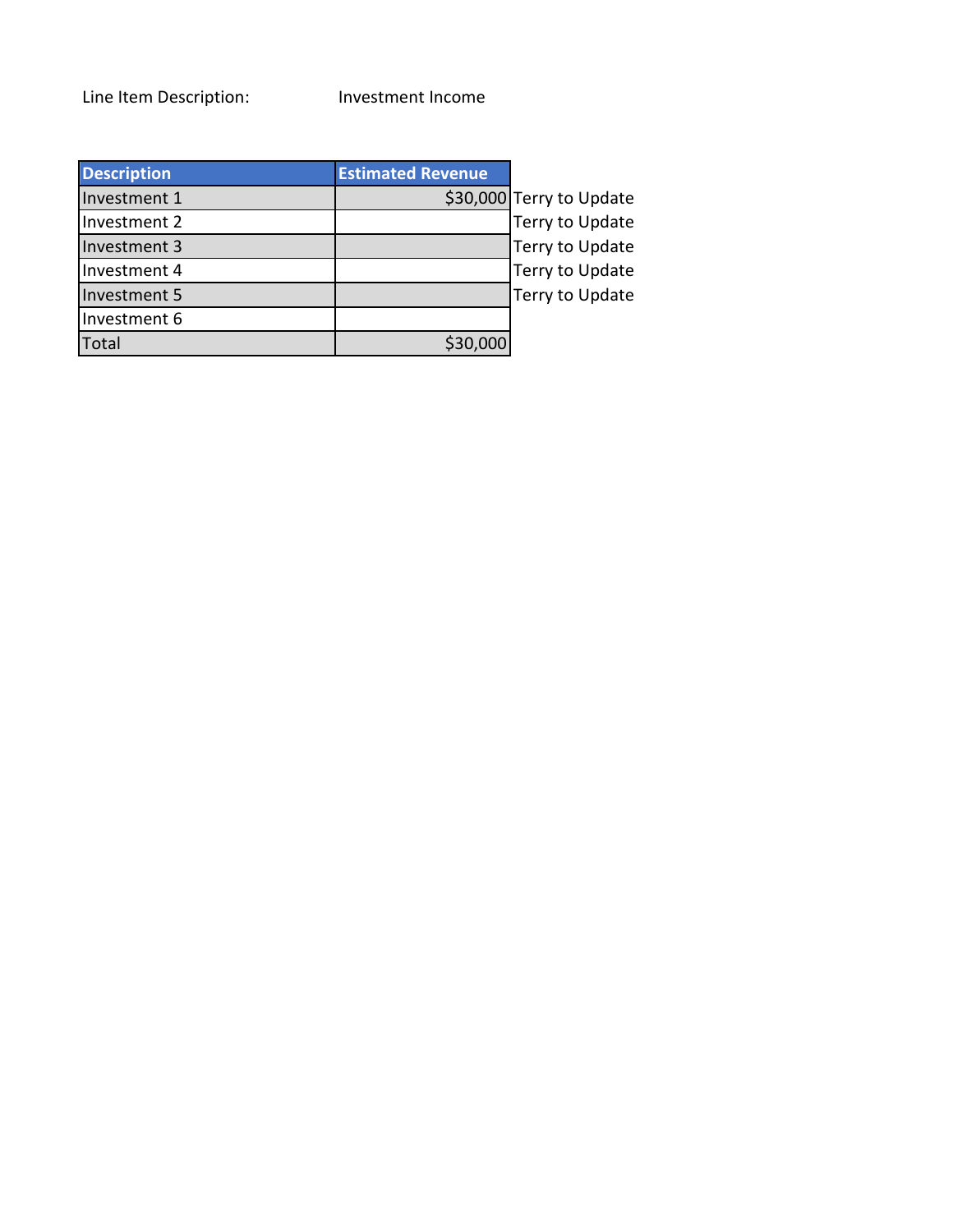Contributions from project partners for the construction of CIPs and partner assistance

| <b>Estimated Revenue</b> |                                                                                                                          |
|--------------------------|--------------------------------------------------------------------------------------------------------------------------|
|                          | \$5.000 Manhole in Park                                                                                                  |
|                          | \$15,000 \$15,000 for each of the next three years                                                                       |
|                          | \$135,000 Remainder of \$300,000 (after city property purchase) from city of Chanhassen connected to Avienda Development |
|                          | \$112,000 Assumes 50/50 cost split on construction repairs                                                               |
|                          | \$5,000 Assumes fisheries assistance for one NMCWD lake                                                                  |
|                          |                                                                                                                          |
| \$272,000                |                                                                                                                          |
|                          |                                                                                                                          |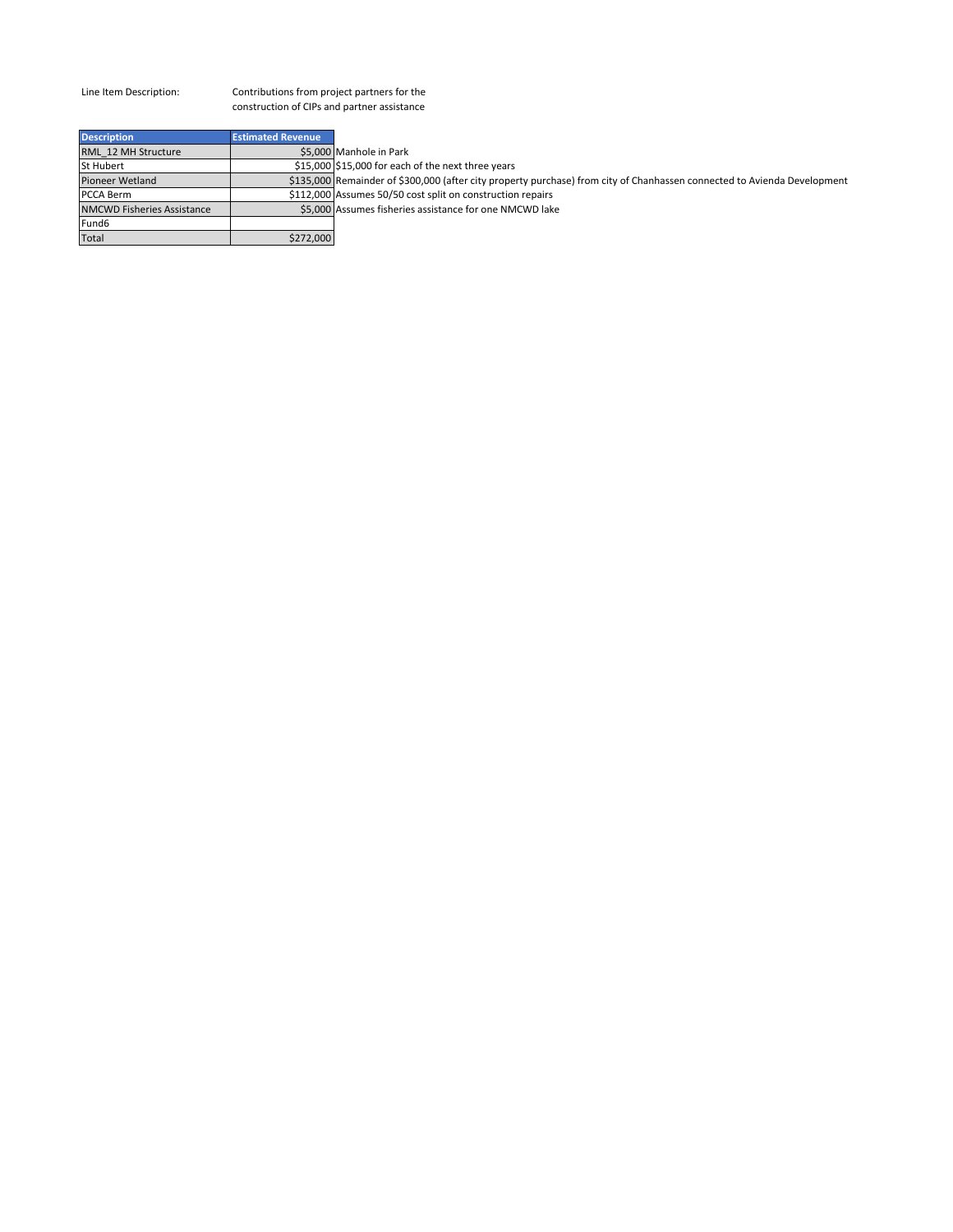| Table 1<br>ine Iten | <b>Description</b>           | <b>Details</b>                                                                                                                                                                                                                                                         | <b>Breakdown</b>                   | 2022 Budget<br>Amount | <b>Comments</b>                                                                                                                                                                                   |  |
|---------------------|------------------------------|------------------------------------------------------------------------------------------------------------------------------------------------------------------------------------------------------------------------------------------------------------------------|------------------------------------|-----------------------|---------------------------------------------------------------------------------------------------------------------------------------------------------------------------------------------------|--|
| 17                  | Audit                        | Annual Audit                                                                                                                                                                                                                                                           |                                    |                       | \$15,000 2021 Audit \$13,400 but Auditor under estimated level of effort                                                                                                                          |  |
| 18                  | Accounting                   | <b>Accounting Services</b>                                                                                                                                                                                                                                             |                                    | \$45,000              |                                                                                                                                                                                                   |  |
|                     |                              |                                                                                                                                                                                                                                                                        | Monthly Invoicing Services         |                       | \$15,600 Have been spending about \$1300 per month in 2021                                                                                                                                        |  |
|                     |                              |                                                                                                                                                                                                                                                                        | Data Requests and Misc. assistance |                       | \$29,400 Placeholder based on 2021                                                                                                                                                                |  |
| 19                  | <b>Advisory Committees</b>   | Budget to cover Miscellaneous expenses related to the<br>duties and activities of District advisory Committees                                                                                                                                                         |                                    | \$5,000               |                                                                                                                                                                                                   |  |
| 20                  | Insurance and bonds          | District general liability, workers compensation,                                                                                                                                                                                                                      |                                    |                       | \$21,000 Assuming increase from 2020-2021 to 2021-2022 annual                                                                                                                                     |  |
|                     |                              | property/casualty, public official liability insurance                                                                                                                                                                                                                 |                                    |                       | premium will be the same as the increase from 2019-2020 to<br>2020-2021 annual premium                                                                                                            |  |
| 21                  | <b>Engineering Services</b>  | Oversight of all District Engineering activities. Engineering                                                                                                                                                                                                          |                                    |                       | \$132,000 Use \$11,000 per month. Although straight line projection would                                                                                                                         |  |
|                     |                              | attendance at meetings of the District - covers board and<br>related project meetings, mini case studies, assisting in<br>District water management planning activities, and other<br>matters requiring District Engineer. Assist District<br>Administrator as needed. |                                    |                       | suggest more (~\$160K)                                                                                                                                                                            |  |
| 22                  | Legal Services               | Legal advice at meetings, research on various issues for<br>Board consideration, preparation and publication of legal<br>notices, preparation of Board resolutions, and other<br>matters requiring legal counsel.                                                      |                                    |                       | \$108,000 Use straight line projection from April 2021                                                                                                                                            |  |
| 23                  | Manager Per Diem/Expense     | Manager per diems for regular and special meeting<br>attendance. Manager expenses incurred in the<br>performance of official manager duties, such as<br>attendance at conferences and meetings and related<br>expenses.                                                |                                    | \$30,000              |                                                                                                                                                                                                   |  |
| 24                  | Dues and Publications        | Dues for appropriate organization memberships (MAWD,<br>eague of Minnesota Cities, CWP, etc. ) and for purchase<br>of necessary publications and reference materials.                                                                                                  |                                    | \$16,000              |                                                                                                                                                                                                   |  |
| 25                  | Office Cost                  | Rent, Office supplies, utilities, purchase additional<br>equipment, janitorial expenses and office expansion.                                                                                                                                                          |                                    | \$191,000             |                                                                                                                                                                                                   |  |
|                     |                              | Lease                                                                                                                                                                                                                                                                  |                                    |                       | \$89,000 Monthly invoice of \$7,400                                                                                                                                                               |  |
|                     |                              | lanitorial                                                                                                                                                                                                                                                             |                                    | \$24,000              | \$4,000 Monthly invoice of \$325.00                                                                                                                                                               |  |
|                     |                              | Utilities (water, sewer, maintenance, electric, etc.)<br><b>Building Security</b>                                                                                                                                                                                      |                                    | \$1,000               |                                                                                                                                                                                                   |  |
|                     |                              | Office supplies                                                                                                                                                                                                                                                        |                                    | \$5,000               |                                                                                                                                                                                                   |  |
|                     |                              | Meeting supplies                                                                                                                                                                                                                                                       |                                    | \$5,000               |                                                                                                                                                                                                   |  |
|                     |                              | Postage/Delivery                                                                                                                                                                                                                                                       |                                    | \$3,000               |                                                                                                                                                                                                   |  |
|                     |                              | Office Equipment Maintenance                                                                                                                                                                                                                                           |                                    | \$2,000               |                                                                                                                                                                                                   |  |
|                     |                              | Telephones                                                                                                                                                                                                                                                             |                                    |                       | \$9,000 Currently spend \$500/mo plus projected additions                                                                                                                                         |  |
|                     |                              | Internet Service                                                                                                                                                                                                                                                       |                                    | \$4,000               |                                                                                                                                                                                                   |  |
|                     |                              | Printing                                                                                                                                                                                                                                                               |                                    | \$5,000               |                                                                                                                                                                                                   |  |
|                     |                              | Office Equipment and Software                                                                                                                                                                                                                                          |                                    |                       | \$30,000 Expected additons/upgrades of laptops and other equipment.<br>Additional GIS licenses. HydroCAD software. Expected addition<br>of equipment to accomodate for hybridized public meetings |  |
|                     |                              | Office Furniture                                                                                                                                                                                                                                                       |                                    |                       | \$10,000.00 Accomodate higher staff numbers and hybridized environment                                                                                                                            |  |
| 26                  | Permit Review and Inspection | Provides for engineering assistance in review of permit<br>applications, clarifying problems with the developer, meet<br>developer on-site, coordinate permit issues with<br>communities, counties, and other regulatory bodies.<br>nspects projects                   |                                    |                       | \$160,000.00 Use straight line projection from April 2021                                                                                                                                         |  |
| 27                  | Permit and Grant Database    | Development and maintenance of online database                                                                                                                                                                                                                         |                                    |                       | \$30,000.00 Development of grants database and annual maintenance                                                                                                                                 |  |
| 28                  | <b>Professional Services</b> | Professional services for information technology,<br>rofessional coach, human resources, banking, etc.                                                                                                                                                                 |                                    | \$17,400              |                                                                                                                                                                                                   |  |
|                     |                              |                                                                                                                                                                                                                                                                        | <b>Baker Tilley</b>                | \$0                   |                                                                                                                                                                                                   |  |
|                     |                              |                                                                                                                                                                                                                                                                        | Professional Coach                 | \$0                   |                                                                                                                                                                                                   |  |
|                     |                              |                                                                                                                                                                                                                                                                        | <b>Information Technology</b>      |                       | \$14,400 Based upon CTCIT Proposal                                                                                                                                                                |  |
|                     |                              |                                                                                                                                                                                                                                                                        | Human Resources                    |                       | \$0 Northrisk Partners offers several ala carte HR services in addition                                                                                                                           |  |
|                     |                              |                                                                                                                                                                                                                                                                        | Banking                            |                       | \$3,000 Based upon PMA proposal Exhibit I                                                                                                                                                         |  |
| 29                  | <b>Recording Services</b>    | District utilizes a recording service to help in the<br>ranscribing of District minutes                                                                                                                                                                                |                                    |                       | \$15,500 2021 with 3% increase.                                                                                                                                                                   |  |
| 30                  | <b>Staff Cost</b>            | ncludes salary, taxes, insurance, benefits and employee<br>expenses (mileage, parking, professional development<br>and supplies) for existing full time staff as well as interns).<br>This budget includes an allowance for salary increases and<br>benefit costs.     |                                    |                       | \$789,681 Recommendation from personnel committee - projected increases                                                                                                                           |  |
|                     |                              |                                                                                                                                                                                                                                                                        | Salaries                           |                       | \$571,357 Wages with proposed raises prorated for time of year of anniversary.<br>Wages included to replace watershed planner. Four interns fulltime for<br>May through August.                   |  |
|                     |                              |                                                                                                                                                                                                                                                                        | PERA                               |                       | \$39,874 2021 PERA w/ multiplied by proposed raise % prorated for time of year<br>of anniversary.                                                                                                 |  |
|                     |                              |                                                                                                                                                                                                                                                                        | <b>Payroll Taxes</b>               |                       | \$43,450 2021 P/R taxes multiplied by proposed wage increase percentage                                                                                                                           |  |
|                     |                              |                                                                                                                                                                                                                                                                        | Benefits                           |                       | \$115,000 2021 Benefits with assumed cost to add administrator to benefits.                                                                                                                       |  |
|                     |                              |                                                                                                                                                                                                                                                                        | <b>Employee Expenses</b>           |                       | \$5,000 Placeholders                                                                                                                                                                              |  |
|                     |                              |                                                                                                                                                                                                                                                                        | Professional Development           |                       | \$15,000 No professional development last 1.5 years.                                                                                                                                              |  |

Banking \$3,000 Based upon PMA proposal Exhibit I 1.045 **\$593,000** \$620,000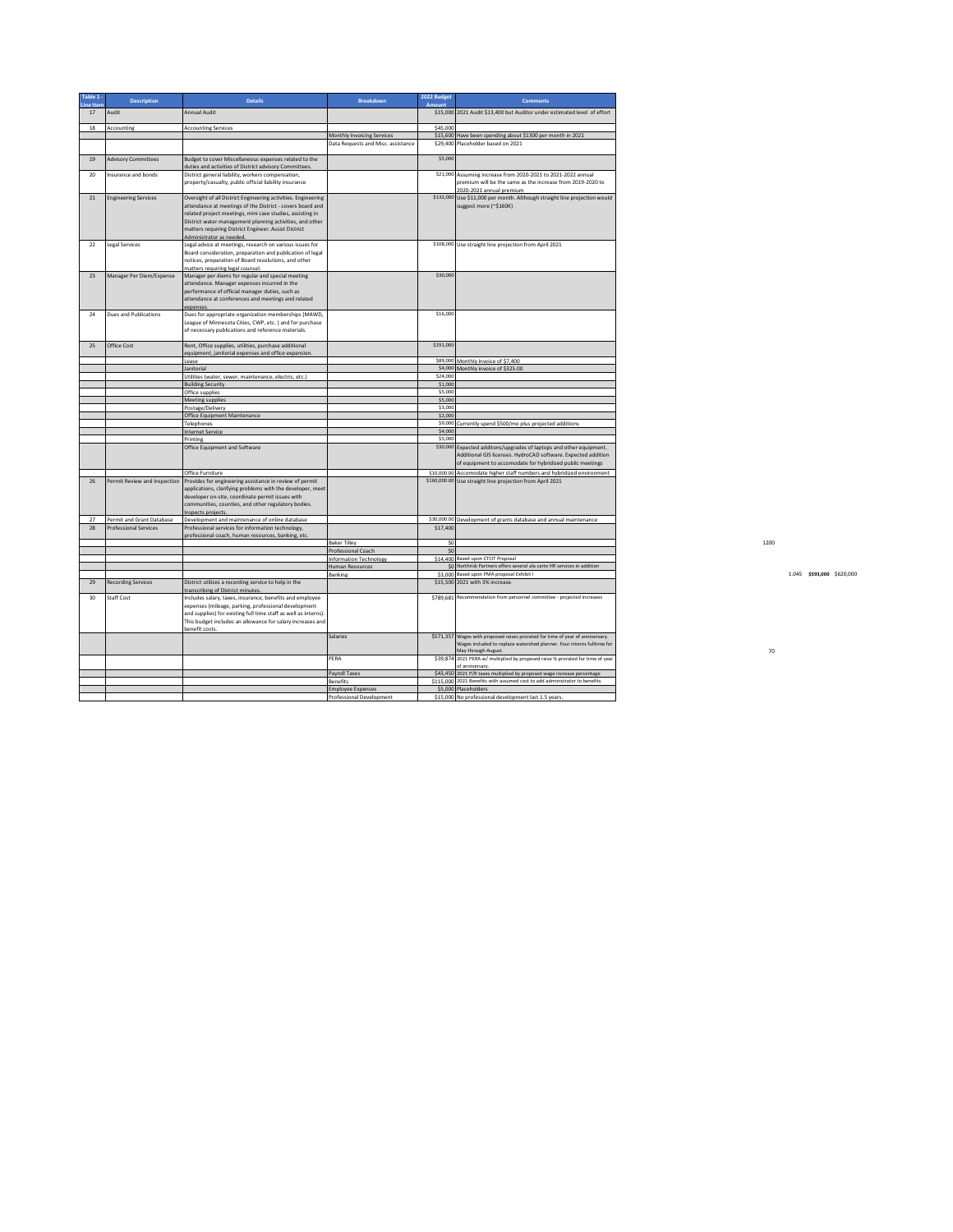From time to time, projects/programs may emerge that were not anticipated when this plan was drafted. Consequently the plan must be amended in accordance with statutory and regulatory requirements before projects/programs can be implemented.

| <b>Description</b>                       | <b>Est Annual Budget</b> |
|------------------------------------------|--------------------------|
|                                          | \$30,000                 |
| Plan Modification to Account for revised |                          |
| prioritization metrics and CIP Table     |                          |
| <b>Rule Revisions</b>                    | \$50,000                 |
|                                          |                          |
|                                          |                          |
|                                          |                          |
|                                          |                          |
| otal                                     |                          |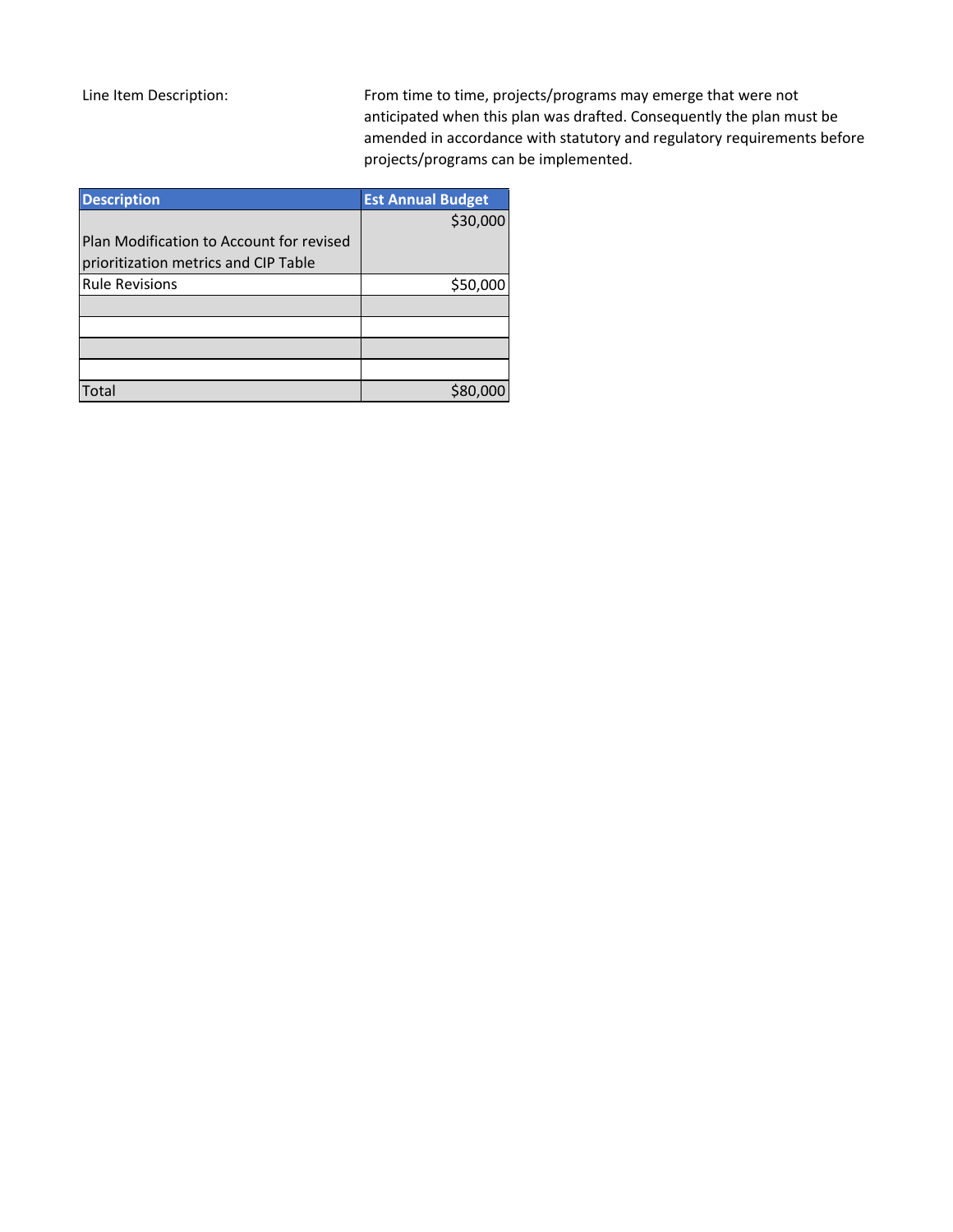#### Support AIS inspections in Chanhassen and Eden Prairie. Support early rapid response to new infestation.

| <b>Description</b>               | <b>Estimated Budget</b> | <b>Comments</b> | Red Rock Mitchell                                                                                       | Riley |
|----------------------------------|-------------------------|-----------------|---------------------------------------------------------------------------------------------------------|-------|
| City of Eden Prairie Inspections |                         |                 | \$32,000 2,413 hrs of Inspections on Red Rock (202hrs), Mitchell (189 hrs) and Riley (2022 hrs;)        |       |
| City of Chanhassen Inspections   |                         |                 | \$18,000 2,244 hrs of Inspections on Lotus Lake (1854 hrs), Susan Lake (147 hrs) and Lake Ann (243 hrs) |       |
| Rapid Response                   | \$15,000                |                 |                                                                                                         |       |
| Adopt a dock                     | \$2,000                 |                 |                                                                                                         |       |
| <b>Carp Management</b>           | \$500                   |                 |                                                                                                         |       |
| <b>Decon Equipment</b>           | \$500                   |                 |                                                                                                         |       |
| Total                            | \$68,000                |                 |                                                                                                         |       |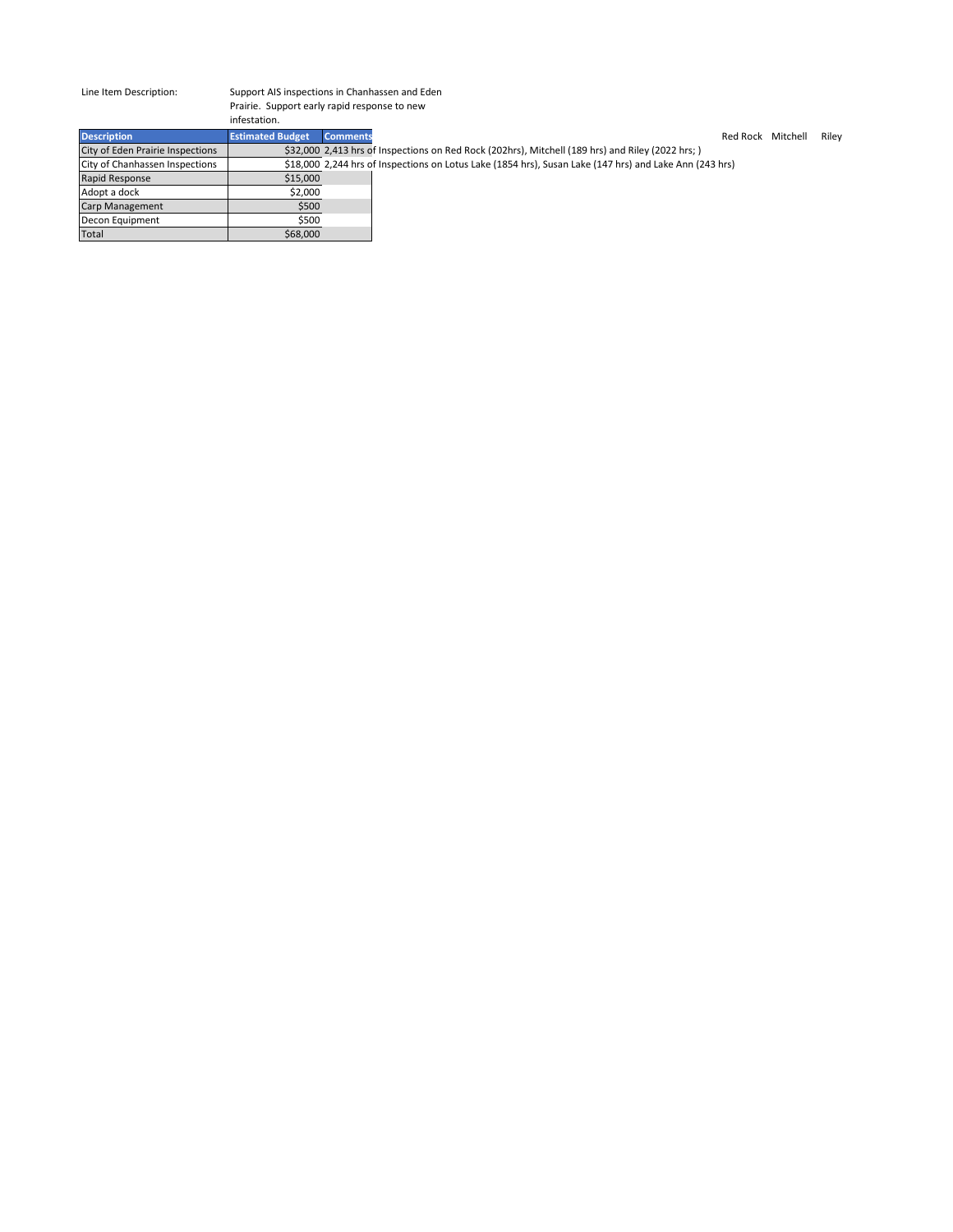The Cost Share Program provides funding and technical assistance for projects that protect and conserve water resources and increases public awareness of the vulnerability of these resources and solutions to improve them. The program seeks to decrease barriers to - and incentivize the implementation of - best management practices, and shift cultural norms toward making these practices common-place.

| <b>Description</b>             | <b>Est. #</b> |   | <b>Average \$</b> | <b>Est. Annual Budget</b> | Comment |
|--------------------------------|---------------|---|-------------------|---------------------------|---------|
| Carver SWCD Assistance         |               |   |                   | \$40,000                  |         |
| <b>Residential Cost Shares</b> | 19            |   | 5,000             | \$95,000                  |         |
| <b>Commercial Cost Shares</b>  | Ŧ.            | S | 25,000            | \$25,000                  |         |
| <b>City Cost Share</b>         |               |   | 50.000            | \$100,000                 |         |
| Placeholder                    |               |   |                   | \$0                       |         |
|                                |               |   |                   |                           |         |
| Total                          |               |   |                   | \$260,000                 |         |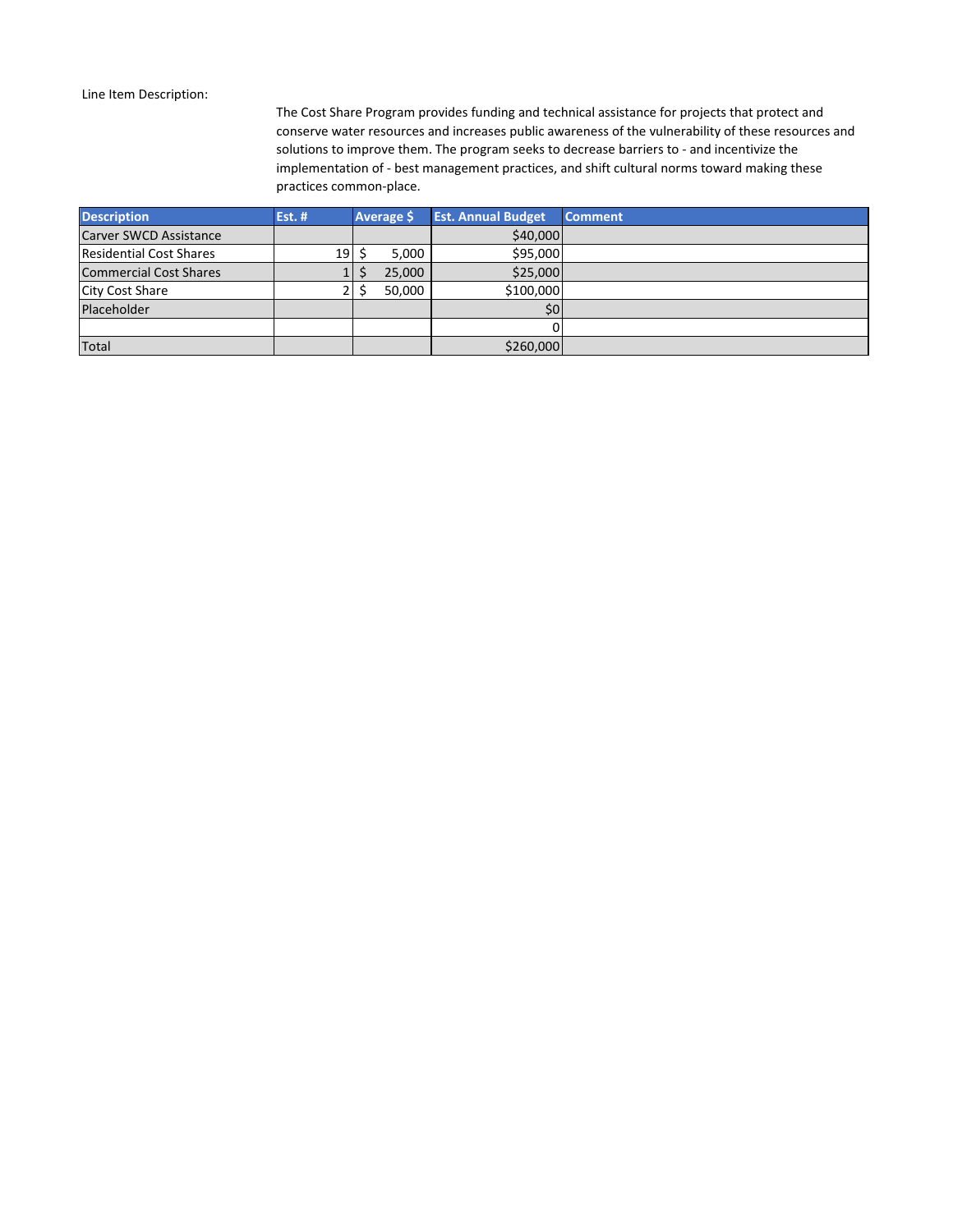Monitor and collect water quality data as identifies in our lakes and creeks report as well as collecting data for potential CIP sites and monitoring effectiveness of implemented CIPs. The District with various partners, collects water quality data for 13 lakes and 18 creek sites. These creek and lake sites are the core monitoring sites for the District.

| <b>Description</b>                                             | <b>Est. Annual Budget</b> |
|----------------------------------------------------------------|---------------------------|
| 3 Stream Monitoring                                            | \$16,000                  |
| <b>WOMP Assistance</b>                                         | \$30,000                  |
| <b>Auto Sampling Units</b>                                     | \$30,000                  |
| 10 Lake Monitoring                                             | \$30,000                  |
| Courier                                                        | \$2,000                   |
| 4 Stormwater Pond                                              | \$10,000                  |
| EnviroDIY                                                      | \$9,000                   |
| <b>Vehicle Costs</b>                                           | \$5,000                   |
| General (lab supplies, field supplies, new equipment, replacer | \$20,000                  |
| Database Management                                            | \$45,000                  |
| Interns (2)                                                    | \$16,000                  |
|                                                                |                           |
| <b>Total</b>                                                   | \$213,000                 |

| 3 Stream Monitoring        |                                                                         | 16,000  |
|----------------------------|-------------------------------------------------------------------------|---------|
| <b>WOMP Assistance</b>     |                                                                         | 30,000  |
| <b>Auto Sampling Units</b> |                                                                         | 10,000  |
| 10 Lake Monitoring         |                                                                         | 30,000  |
| Courier                    |                                                                         | 2000    |
| 4 Stormwater Pond          |                                                                         | 10,000  |
| EnviroDIY                  |                                                                         | 9000    |
| Vehicle Costs              |                                                                         | 5,000   |
|                            | General (lab supplies, field supplies, new equipment, replacement of ed | 20,000  |
| Database Management        |                                                                         | 45,000  |
| Interns (2)                |                                                                         | 16000   |
|                            | <b>TOTAL</b>                                                            | 193,000 |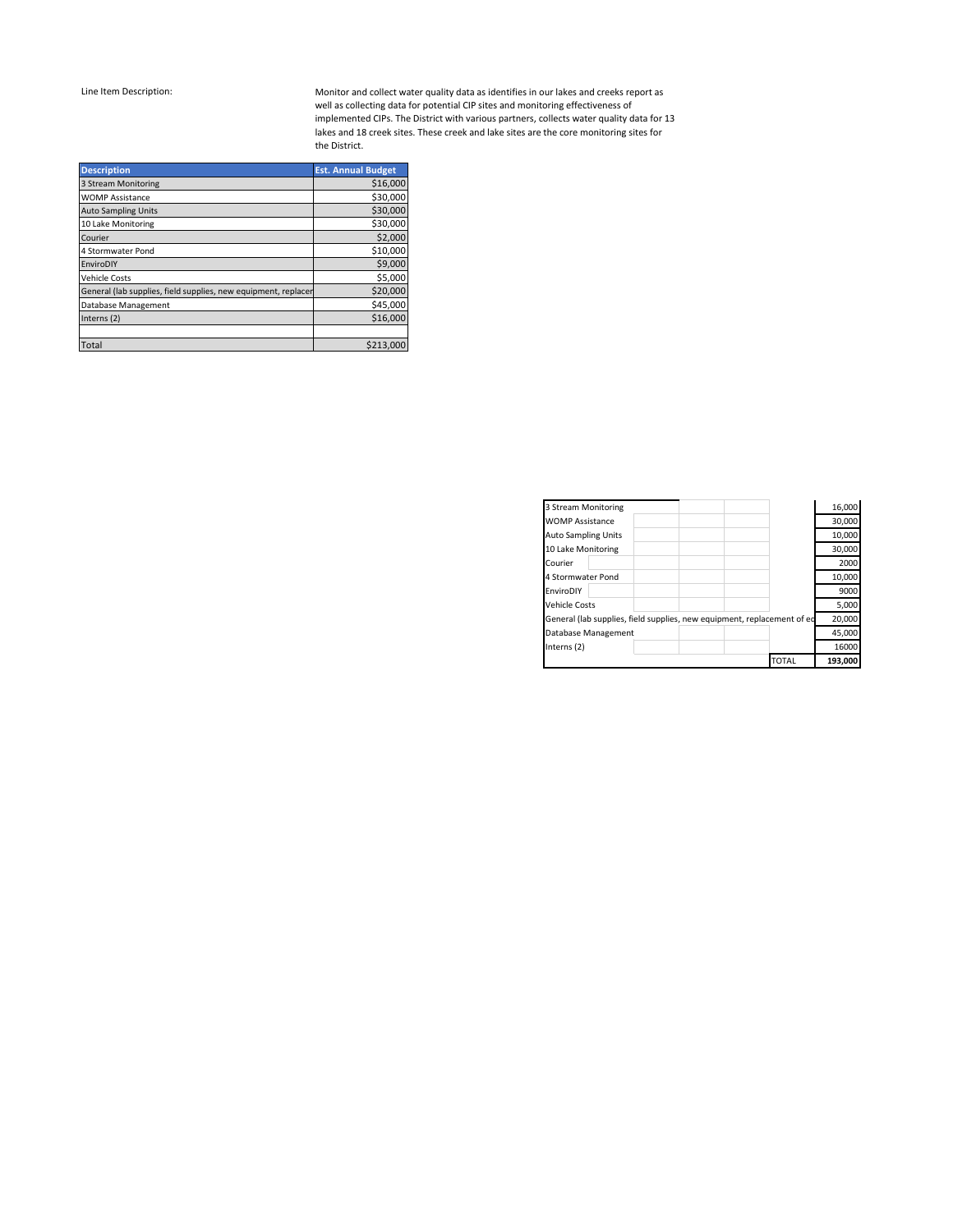Our communities would like the District to increase the level of detail in the District's floodplain models to improve model predictions on a localized BMP scale, identify locations for flood-risk mitigation projects to increase community resilience, among others. This line item dedicates funds to keep the models up to date and increase the detail level in the model.

| <b>Description</b>                                 | 2021 Budget | Est. 2022<br><b>Annual</b><br><b>Budget</b> | Est. 2023<br><b>Annual</b><br><b>Budget</b> |     |
|----------------------------------------------------|-------------|---------------------------------------------|---------------------------------------------|-----|
| Deephaven/Shorewood Effort                         | \$15,000    |                                             |                                             |     |
| <b>Eden Prairie Effort</b>                         | \$80,000    | \$130,000                                   |                                             | Tas |
| 2023 Effort in Chanhassen (Riley and Bluff Creeks) |             |                                             | \$150,000                                   |     |
|                                                    |             |                                             |                                             |     |
|                                                    |             |                                             |                                             |     |
|                                                    |             |                                             |                                             |     |
| <b>Total</b>                                       |             | \$130,000                                   | \$150,000                                   |     |

sk Order 36 is for updating Eden Prairie. The authorized budget for TO 36 is \$198,000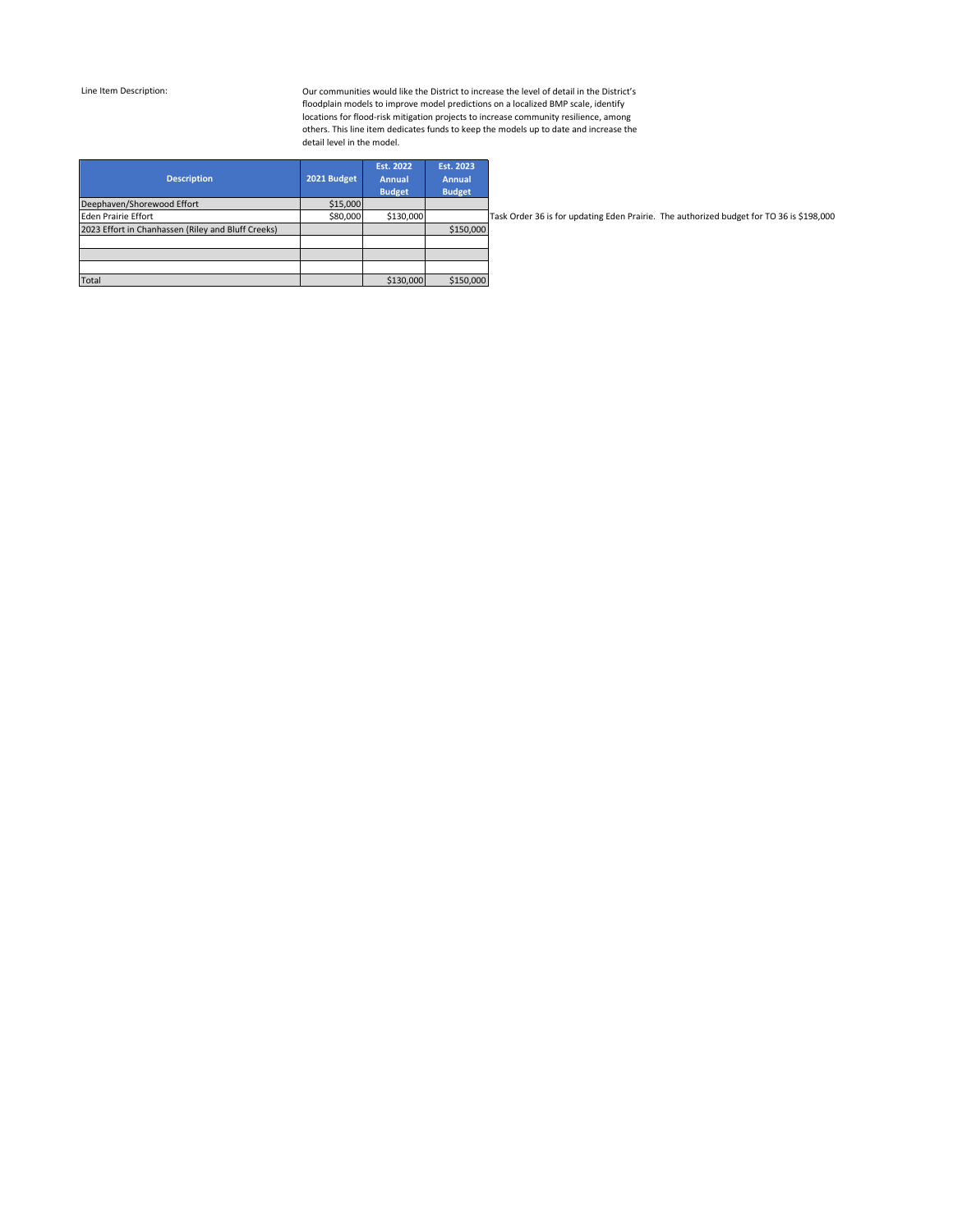The Education and Outreach Program exists to support the goals of the 10-Year Plan and improve water quality by leveraging the power of the community to effect positive change. By fostering an engaged community, the District can increase awareness, grow stewardship, and build capacity to do the shared work of protecting clean water. The District will continue to seek out and foster partnerships with community groups, local government, and other stakeholder.

| <b>Description</b>                  | <b>Est. Annual Budget</b> |
|-------------------------------------|---------------------------|
| Youth Outreach Program              | \$25,000                  |
| <b>Communications Program</b>       | \$25,000                  |
| <b>Continuing Education Program</b> | \$25,000                  |
| <b>Volunteer Program</b>            | \$20,000                  |
| <b>Local Leaders</b>                | \$5.000                   |
|                                     |                           |
| Total                               | \$100,000                 |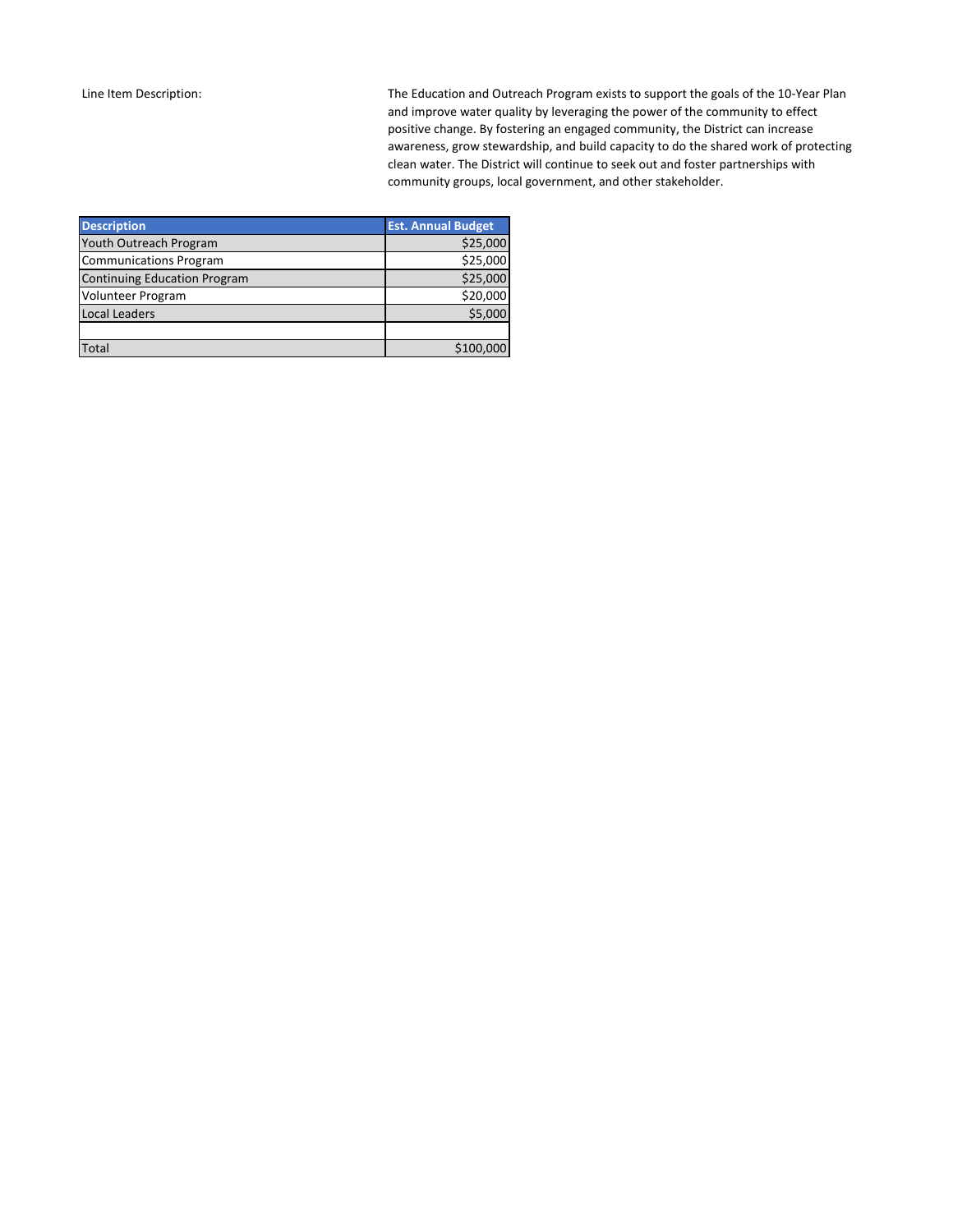Partner with the University of Minnesota to implement plan restoration measures on Lake Susan, Lake Riley, Lotus Lake, Rice Marsh Lake and Staring Lake.

| <b>Description</b>  | <b>Est. Annual Budget</b> |
|---------------------|---------------------------|
| Latest UofM Request | \$50,000                  |
| Placeholder 2       |                           |
| Placeholder 3       |                           |
| Placeholder 4       |                           |
| Placeholder 5       |                           |
| Placeholder 6       |                           |
| <b>Total</b>        | \$50,000                  |

These are all just placeholders These are all just placeholders These are all just placeholders These are all just placeholders These are all just placeholders These are all just placeholders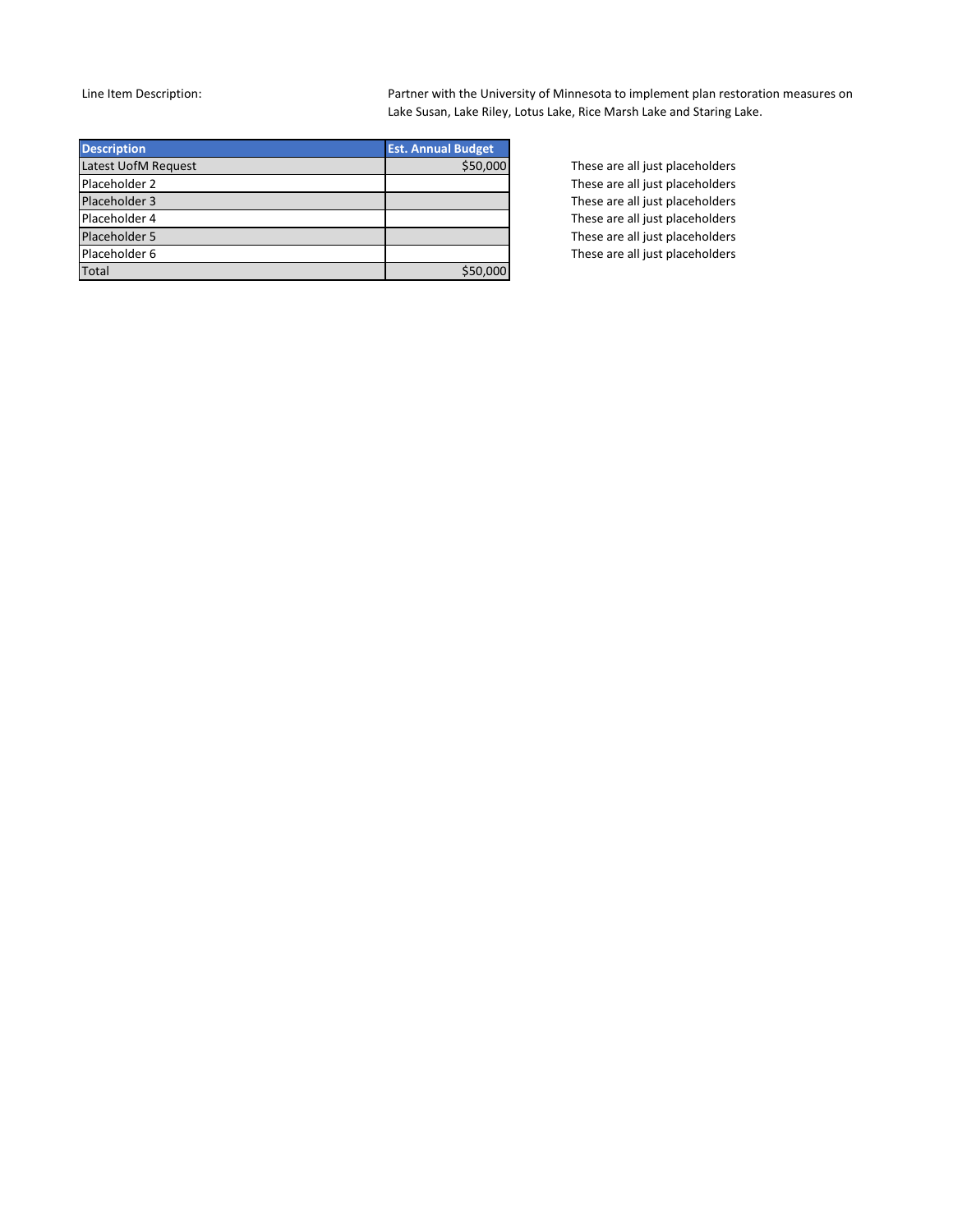Normal and routine maintenance of District capital improvements not undertaken by a LGU through a cooperative agreement, will be programmed and carried out under the District's Operation and Maintenance Program and funding determined through annual budgeting based on Minnesota Statutes section 103B.251. LGUs within the District may request assistance from this fund to help them cover some of the normal and routine maintenance cost in achieving similar maintenance goals consistent with Minnesota Statutes section 103B.3F1

|                                        | 1038.251.         |
|----------------------------------------|-------------------|
| <b>Description</b>                     | <b>Est Budget</b> |
| Lake Susan Park Pond Reuse Assistance  | \$4,000           |
| Routine RPBCWD BMP/Project Maintenance | \$10,000          |
| Chanhassen HS Assistance               | \$1,500           |
| Placeholder                            |                   |
| Placeholder                            | \$84,500          |
| Placeholder                            |                   |
| <b>Total</b>                           | \$100,000         |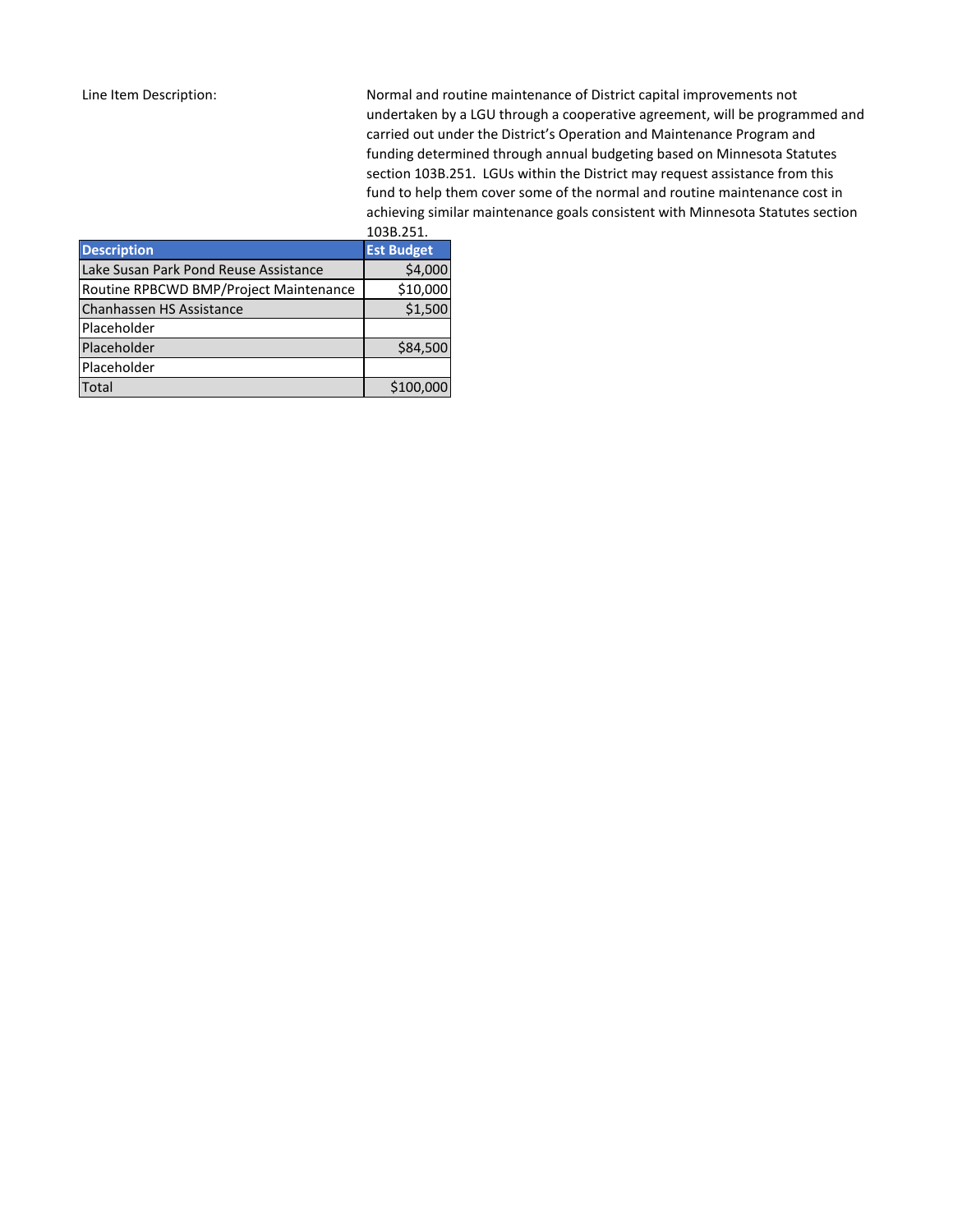In 2022, the District will continue identifying potential restorable wetlands, and prioritize the restoration of those identified wetlands by inventorying the wetlands within the Eden Prairie and Minnetonka portions of the District North of Hwy5. The District also intends to continue development of their ecological services based approach to wetland restoration/prioritization framework.

| <b>Description</b>                      | <b>Est Budget</b> |
|-----------------------------------------|-------------------|
| Continue Wetland Inventory (Staff)      | \$10,000          |
| Complete Phase 1 of Ecological Service  |                   |
| <b>Wetland Framework</b>                | \$10,000          |
| Begin Phase 2 of the Ecological Service |                   |
| framework for wetland                   | \$130,000         |
| <b>Vehicle Maintenance</b>              | \$2,000           |
| Misc. consultant assistance             | \$5,000           |
| Placeholder                             |                   |
| <b>Total</b>                            | \$157,000         |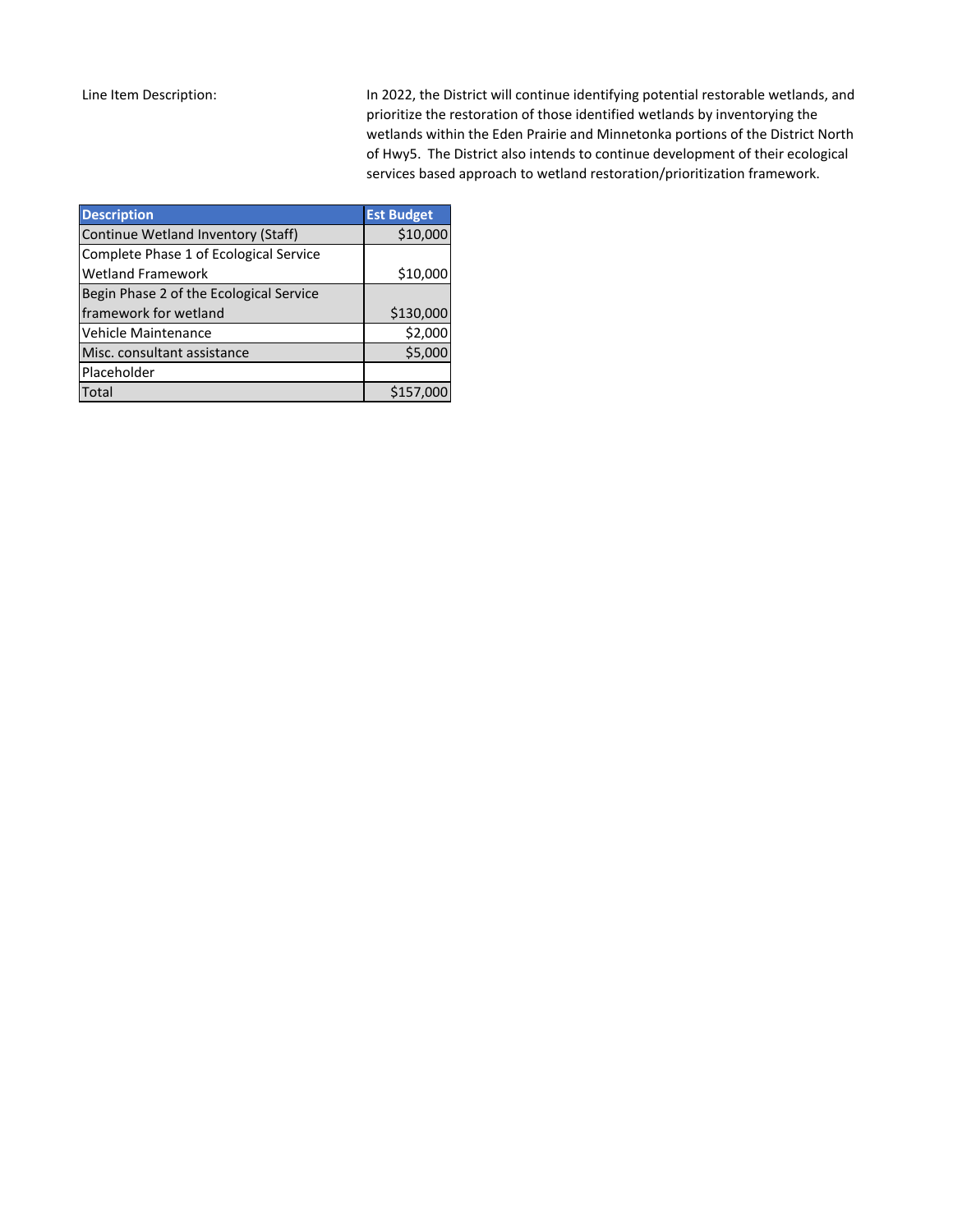The RPBCWD's primary goal is to promote the sustainable management of groundwater resources. The District will endeavor to gain a better understanding of groundwater-surface water interaction and develop management strategies that consider the protection of both resources. The District will accomplish this by working with stakeholders to establish critical thresholds, essentially the point at which negative impacts occur, for the creeks, lakes and wetlands in the District based on the MDNR's Report to the Minnesota State Legislature: Definitions and Thresholds for Negative Impacts to Surface Waters. In addition, the district will continue to support the City efforts for water sustainability through the water efficiency strategies

| <b>Description</b>                                   | <b>Est Budget</b> |                                                      |
|------------------------------------------------------|-------------------|------------------------------------------------------|
| Water Efficiency Strategy and GW Conservation        | \$120,000         |                                                      |
| <b>Grant Program</b>                                 |                   | Make up gap with Met council grant funding to cities |
| Establishment of baseflow thresholds for the creeks  | \$75,000          |                                                      |
| lwithin the District.                                |                   |                                                      |
| Establishment of thresholds, either lake stage or    |                   | \$2,000 Begin discussions                            |
| outlet discharge, for lakes identified as vulnerable |                   |                                                      |
| to changes in the groundwater system.                |                   |                                                      |
| <b>Establishing target hydrographs for wetlands</b>  | \$20,000          |                                                      |
| lidentified as vulnerable to changes in the          |                   |                                                      |
| groundwater system.                                  |                   |                                                      |
| Re-establishing a monitoring well network within     |                   | \$1,000 Begin discussions                            |
| the District and implement a monitoring program.     |                   |                                                      |
| Consider developing a fully coupled groundwater-     |                   | \$2,000 Begin discussions                            |
| Isurface water model for the District.               |                   |                                                      |
| Total                                                | \$220,000         |                                                      |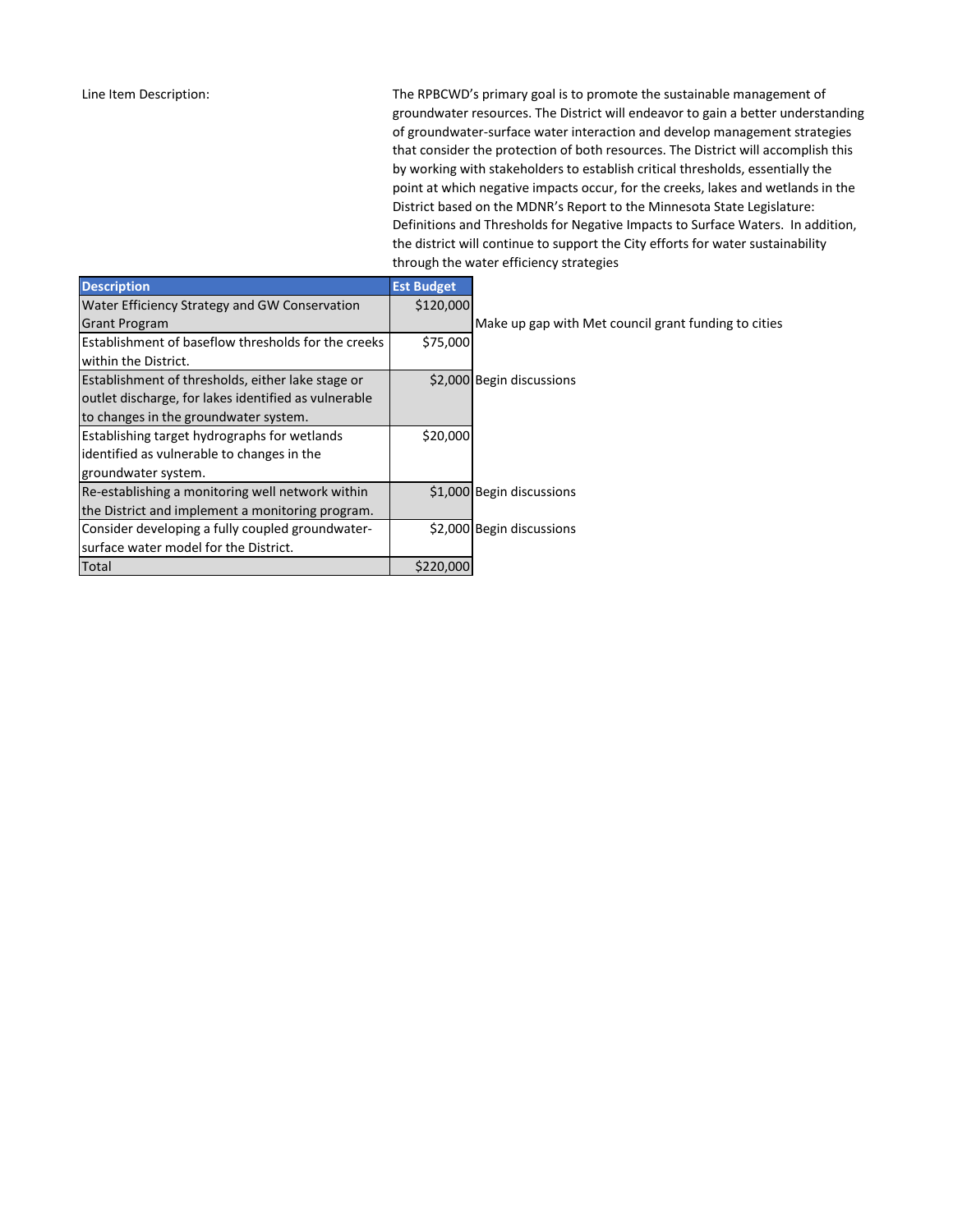Line Item Description: The District's lake vegetation management strives to manage non-native aquatic invasive species, especially those species that affect water quality (e.g., curlyleaf pondweed) and ecological health of the lake. Prior to managing non-native macrophytes the District will work with stakeholders and the MDNR to develop a lake vegetation management plan (LVMP) to determine a suitable management strategy for the specific lake. The LVMP are typically valid for only a 5 year period.

#### 2022 Planned treatments

| <b>Lake</b>     | <b>Target Spp</b> | <b>Herbicide</b> | Cost/Acre      | <b>Estimated Ac</b> |     | <b>Treatment Cost</b> | <b>Veg Survey Cost</b> | <b>PI Survey</b> |                          |              |
|-----------------|-------------------|------------------|----------------|---------------------|-----|-----------------------|------------------------|------------------|--------------------------|--------------|
| Lotus           | <b>CLP</b>        | Diguat           | 133.84         | 12 <sup>2</sup>     | -\$ | 1,606.08              | 1,350.00               |                  | \$2,700.00               |              |
| Mitchell        | <b>CLP</b>        | Diguat           | 133.84         | $13 \cdot 5$        |     | 1.739.92 \$           | 1.250.00               |                  | \$2,500.00               |              |
| <b>Red Rock</b> | <b>CLP</b>        | Diguat           | 133.84         | $13 \;$ \$          |     | $1,739.92$ \$         | 1,250.00               |                  | \$2,500.00               |              |
| Riley           | <b>CLP</b>        | Diauat           | 133.84         | 22S                 |     | 2.944.48 \$           | -                      |                  | $\overline{\phantom{a}}$ |              |
| <b>Staring</b>  | <b>EWM</b>        | Fluridone        | $\overline{a}$ |                     |     | 21,076.00 \$          |                        |                  | $\overline{\phantom{a}}$ |              |
| Susan           | CLP               | Diauat           | 133.84         |                     | 9 S | 1.204.56 \$           | 1.100.00               |                  | \$2,200.00               | <b>TOTAL</b> |
|                 |                   |                  |                |                     |     | 30.310.96             | 4.950.00               |                  | \$9.900.00               |              |

| <b>LVMPs</b>       |                   |
|--------------------|-------------------|
| <b>Description</b> | <b>Est Budget</b> |
| Lake 1             | \$30,000          |
| Lake 2             |                   |
| Lake 3             |                   |
| Lake 4             |                   |
| Lake <sub>5</sub>  |                   |
| Lake 6             |                   |
| <b>Total</b>       | \$30,000          |

**Grand Total \$76,000.00**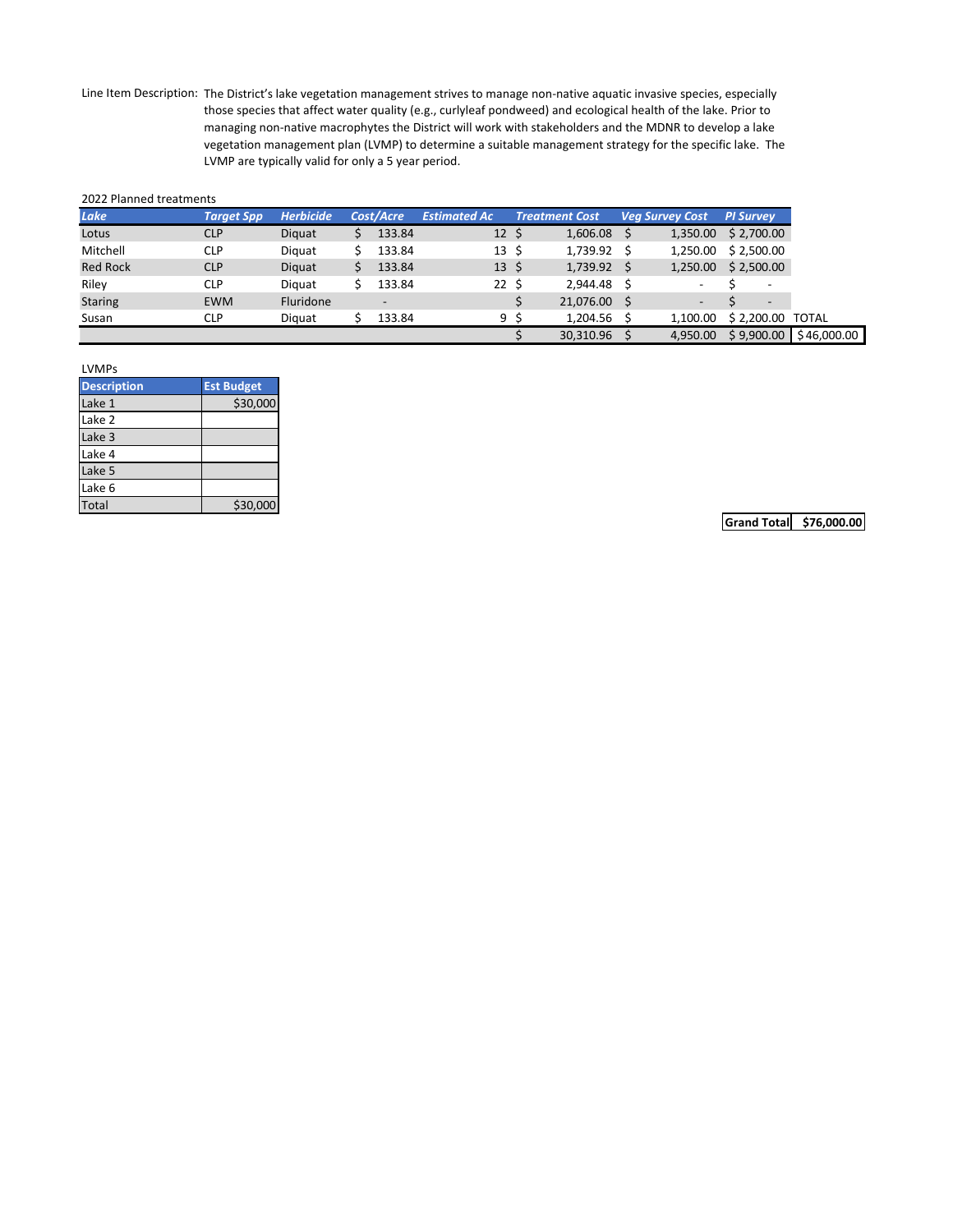These may include:

• Projects not previously identified for various reasons (e.g., lack of data to identify or evaluate the problem), or

• Projects previously identified by the District but omitted from the CIP based on project priority (see Section 4.0)

Often, opportunity projects are existing opportunities for which the chances of success are increased through partnership, funding availability, land-owner cooperation, or other factors not present during initial consideration of the project.

| <b>Description</b>                           | <b>Est Budget</b> |
|----------------------------------------------|-------------------|
| Rebuilding Fund due to transfers             | \$150,000         |
| Lake Ann Preserve Outdoor Learning Cntr      | \$25,000          |
| Soil Health Initiative w/ City of Chanhassen | \$50,000          |
| Opportunity 4                                | \$25,000          |
| Opportunity 5                                |                   |
| Opportunity 6                                |                   |
| <b>Total</b>                                 | \$250,000         |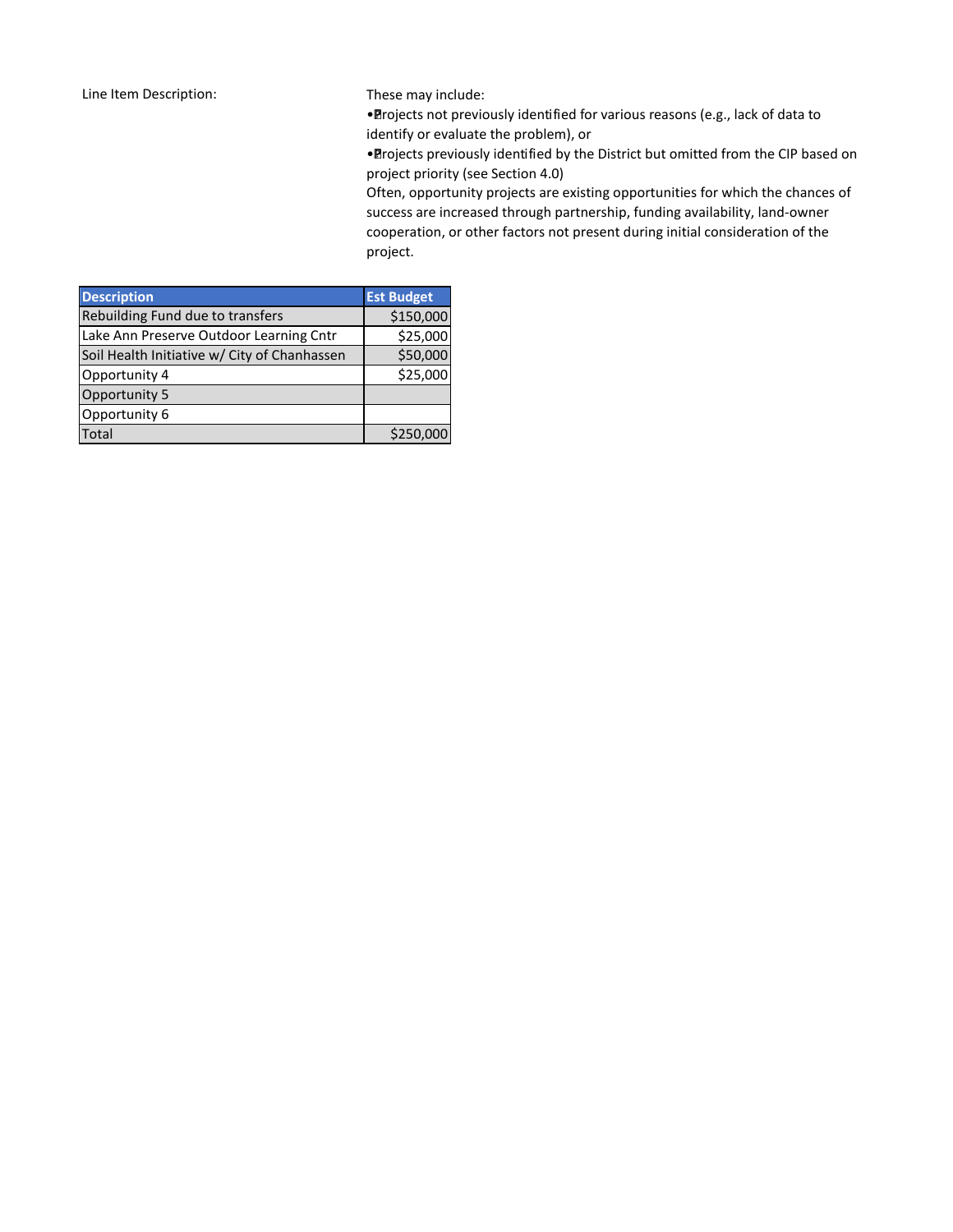|                                         |             |                   |         |                                    |                     | $-25%$              | 40%                 |                                                                                                  |
|-----------------------------------------|-------------|-------------------|---------|------------------------------------|---------------------|---------------------|---------------------|--------------------------------------------------------------------------------------------------|
| <b>Description</b>                      | Item1       | Item <sub>2</sub> | Item3   | <b>Feasibility</b><br><b>Total</b> | <b>Total</b>        | <b>OPC Range</b>    | Column6             | Source                                                                                           |
| Opinion of Total Project Cost           |             |                   |         | \$258,000                          | \$258,000           | $$193,500$ -        |                     | <b>Bluff Creek Stream Stabilization Assessment</b><br>\$361,200 Reach BT3A and B5B, January 2017 |
|                                         |             | 2017              | 2021    | <b>Adj Factor</b>                  | <b>Adjusted OPC</b> | Low Adj OPC         | <b>High Adj OPC</b> |                                                                                                  |
| Construction Industry Adjustment factor |             | 118               | 139     | 0.178                              | \$303,915           | \$227,936           |                     | \$425,481 Minneapolis Construction Cost Index   Mortenson                                        |
|                                         |             |                   |         |                                    |                     |                     |                     |                                                                                                  |
|                                         |             |                   | Year    |                                    |                     |                     |                     |                                                                                                  |
| <b>Activity</b>                         | Before 2021 | 2021              | 2022    | 2023                               | 2024                | <b>Total Budget</b> |                     |                                                                                                  |
| Feasibility                             | \$19,500    |                   |         |                                    |                     | \$19,500            |                     |                                                                                                  |
| <b>Start Design</b>                     |             |                   |         |                                    |                     | \$0                 |                     |                                                                                                  |
| Design, Permitting & CM                 | \$94,000    | \$500             | \$500   |                                    |                     | \$95,000            |                     |                                                                                                  |
| Construction                            | \$258,000   | \$4,000           | \$4,000 |                                    |                     | \$266,000           |                     |                                                                                                  |
| Administration (term sheets,            |             |                   |         |                                    |                     |                     |                     |                                                                                                  |
| meetings, coop agreements,              |             |                   |         |                                    |                     |                     |                     |                                                                                                  |
| contracting, District PM)               | \$0         | \$0               |         |                                    |                     | \$0                 |                     |                                                                                                  |
|                                         |             |                   |         |                                    |                     |                     |                     |                                                                                                  |
| Total                                   | \$371,500   | \$4,500           | \$4,500 | \$0                                | \$0                 | \$380,500           |                     |                                                                                                  |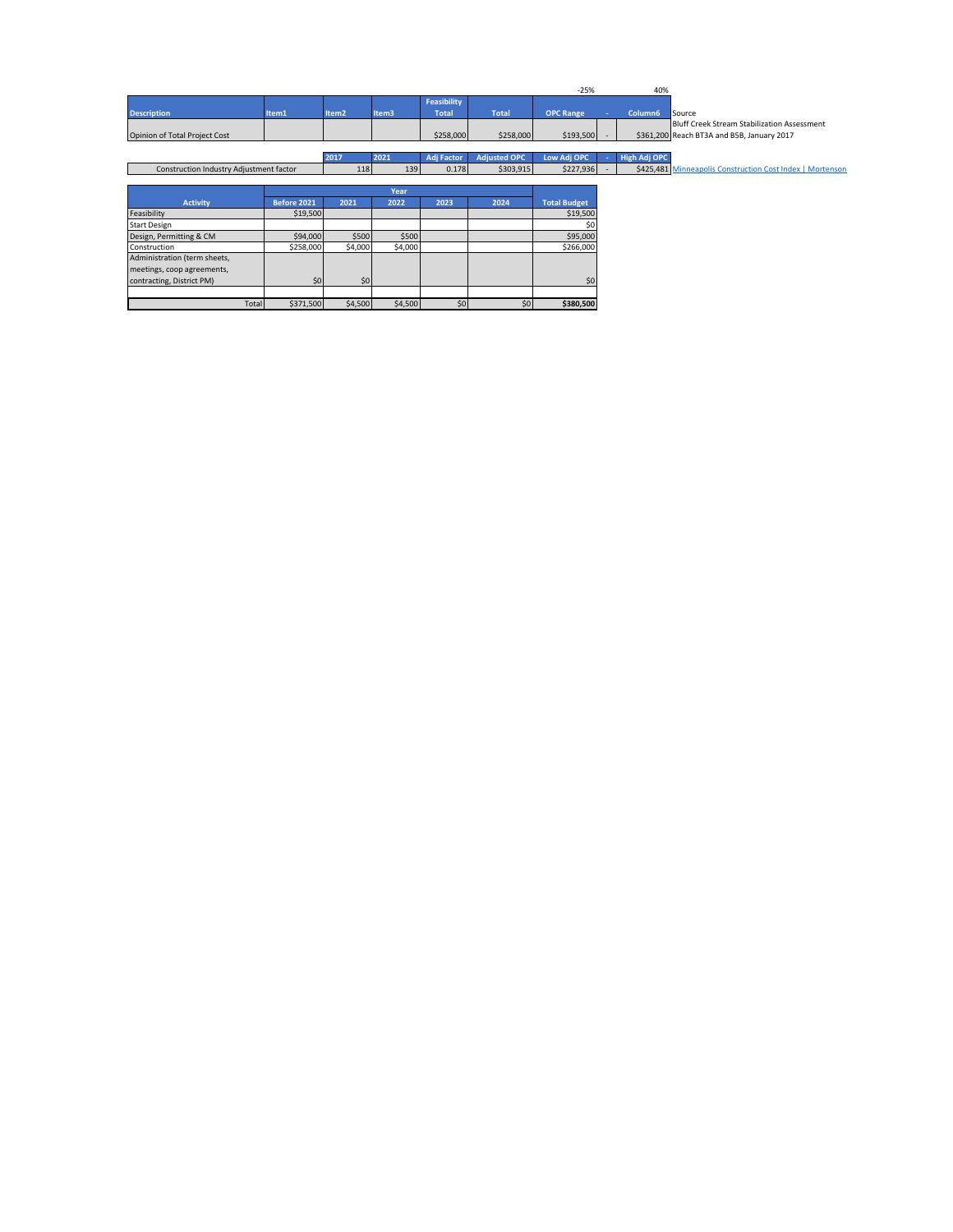Line Item Description: The project objectives included purchase of 3 flood prone homes and restoring a +/-7 acre the wetland with diverse native<br>vegetation, restoring hydrology to as close to predevelopment conditions as p

|                                         |             |           |           |                   |                     | $-20%$              | 30%                         |                                                           |                     |           |           |
|-----------------------------------------|-------------|-----------|-----------|-------------------|---------------------|---------------------|-----------------------------|-----------------------------------------------------------|---------------------|-----------|-----------|
| Feasibility                             |             |           |           |                   | <b>Total</b>        |                     | <b>OPC Range</b>            | Source                                                    |                     |           |           |
|                                         |             |           |           |                   |                     |                     |                             | Pioneer Trail Wetland Restoration Project, March          |                     |           |           |
| Opinion of Total Project Cost           |             |           |           | \$630,000         | \$630,000           | $$504,000 -$        | \$819,000 2020              |                                                           |                     |           |           |
|                                         |             |           |           |                   |                     |                     |                             |                                                           |                     |           |           |
|                                         |             | 2020      | 2021      | <b>Adj Factor</b> | <b>Adjusted OPC</b> |                     | <b>Adj OPC Range</b>        |                                                           |                     |           |           |
| Construction Industry Adjustment factor |             | 131       | 139       | 0.061             | \$668,473           | $$534,779$ -        |                             | \$869,015 Minneapolis Construction Cost Index   Mortenson |                     |           |           |
|                                         |             |           |           |                   |                     |                     |                             |                                                           |                     |           |           |
|                                         |             |           | Year      |                   |                     |                     |                             |                                                           |                     |           |           |
| <b>Activity</b>                         | Before 2021 | 2021      | 2022      | 2023              | 2024                | <b>Total Budget</b> |                             |                                                           |                     |           |           |
| Feasibility                             | \$21,000    |           |           |                   |                     | \$21,000            |                             |                                                           |                     |           |           |
| <b>Property Acquisition</b>             |             |           |           |                   |                     | \$0                 |                             |                                                           | $-5%$               |           | 5%        |
| Design, Permitting & CM                 | \$6,000     | \$68,000  | \$10,000  | \$3,000           | \$3,000             | \$90,000            | Only Contracted for \$74000 |                                                           |                     | OPC Range |           |
| Construction                            | \$0         | \$140,000 | \$140,000 | \$10,000          | \$10,000            | \$300,000           | Low Bid                     |                                                           | \$295,000 \$280,250 |           | \$309,750 |
| Administration (term sheets, legal,     |             |           |           |                   |                     |                     |                             |                                                           |                     |           |           |
| meetings, coop agreements,              |             |           |           |                   |                     |                     |                             |                                                           |                     |           |           |
| contracting, District PM)               | \$0         | \$10,000  |           |                   |                     | \$10,000            |                             |                                                           |                     |           |           |
|                                         |             |           |           |                   |                     |                     |                             |                                                           |                     |           |           |
| Total                                   | \$27,000    | \$218,000 | \$150,000 | \$13,000          | \$13,000            | \$421,000           |                             |                                                           |                     |           |           |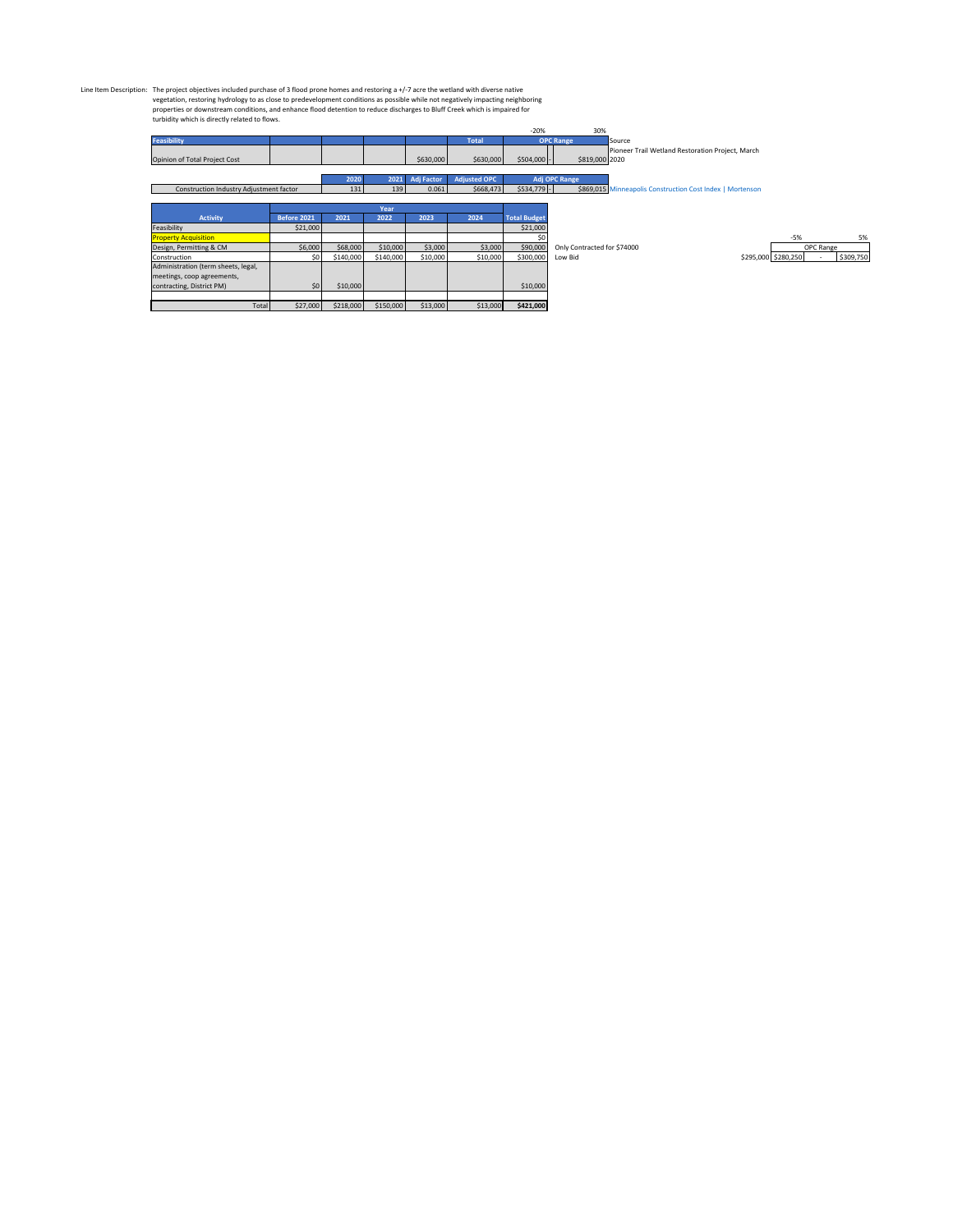## Line Item Description: The project involves stabilizing Bluff Creek between Galpin and Hwy 5 in Chanhassen to reduce erosion, stabilize the creek banks, enhance floodplain connectivity and riparian habitat

|                                         |                 |          |          |                   |                     | $-10%$       | 40%                                                                     |                                  |
|-----------------------------------------|-----------------|----------|----------|-------------------|---------------------|--------------|-------------------------------------------------------------------------|----------------------------------|
|                                         |                 |          |          |                   | <b>Total</b>        |              | <b>OPC Range</b>                                                        | Source                           |
| Opinion of Total Project Cost           |                 |          |          | \$614,000         | \$614,000           | $$552,600$ - |                                                                         | \$859,600 Table 9-1 10-Year Plan |
|                                         |                 |          |          |                   |                     |              |                                                                         |                                  |
|                                         |                 | 2017     | 2021     | <b>Adj Factor</b> | <b>Adjusted OPC</b> |              | Adj OPC Range                                                           |                                  |
| Construction Industry Adjustment factor | 118             | 139      | 0.178    | \$723,271         |                     |              | \$650,944 - \$1,012,580 Minneapolis Construction Cost Index   Mortenson |                                  |
|                                         |                 |          |          |                   |                     |              |                                                                         |                                  |
|                                         |                 |          |          | Year              |                     |              |                                                                         |                                  |
| <b>Activity</b>                         | Before 2021     | 2021     | 2022     | 2023              | 2024                | 2025         | <b>Total Budget</b>                                                     |                                  |
| Feasibility                             | 50 <sub>1</sub> | \$20,000 |          |                   |                     |              | \$20,000                                                                |                                  |
| <b>Start Design</b>                     |                 |          |          |                   |                     |              | \$0                                                                     |                                  |
| Design, Permitting, and CM              |                 |          | \$70,000 | \$20,000          | \$10,000            | \$1,500      | \$101,500                                                               |                                  |
| Construction                            |                 |          |          | \$200,000         | \$300,000           | \$3,000      | \$503,000                                                               |                                  |
| Administration (term sheets,            |                 |          |          |                   |                     |              |                                                                         |                                  |
| meetings, coop agreements,              |                 |          |          |                   |                     |              |                                                                         |                                  |
| contracting, District PM)               | \$0             | \$0      | \$10,000 | \$10,000          | \$0                 | \$0          | \$20,000                                                                |                                  |
|                                         |                 |          |          |                   |                     |              |                                                                         |                                  |
| Total                                   | \$0             | \$20,000 | \$80,000 | \$230,000         | \$310,000           | \$4,500      | \$644,500                                                               |                                  |
|                                         |                 |          |          |                   |                     |              |                                                                         |                                  |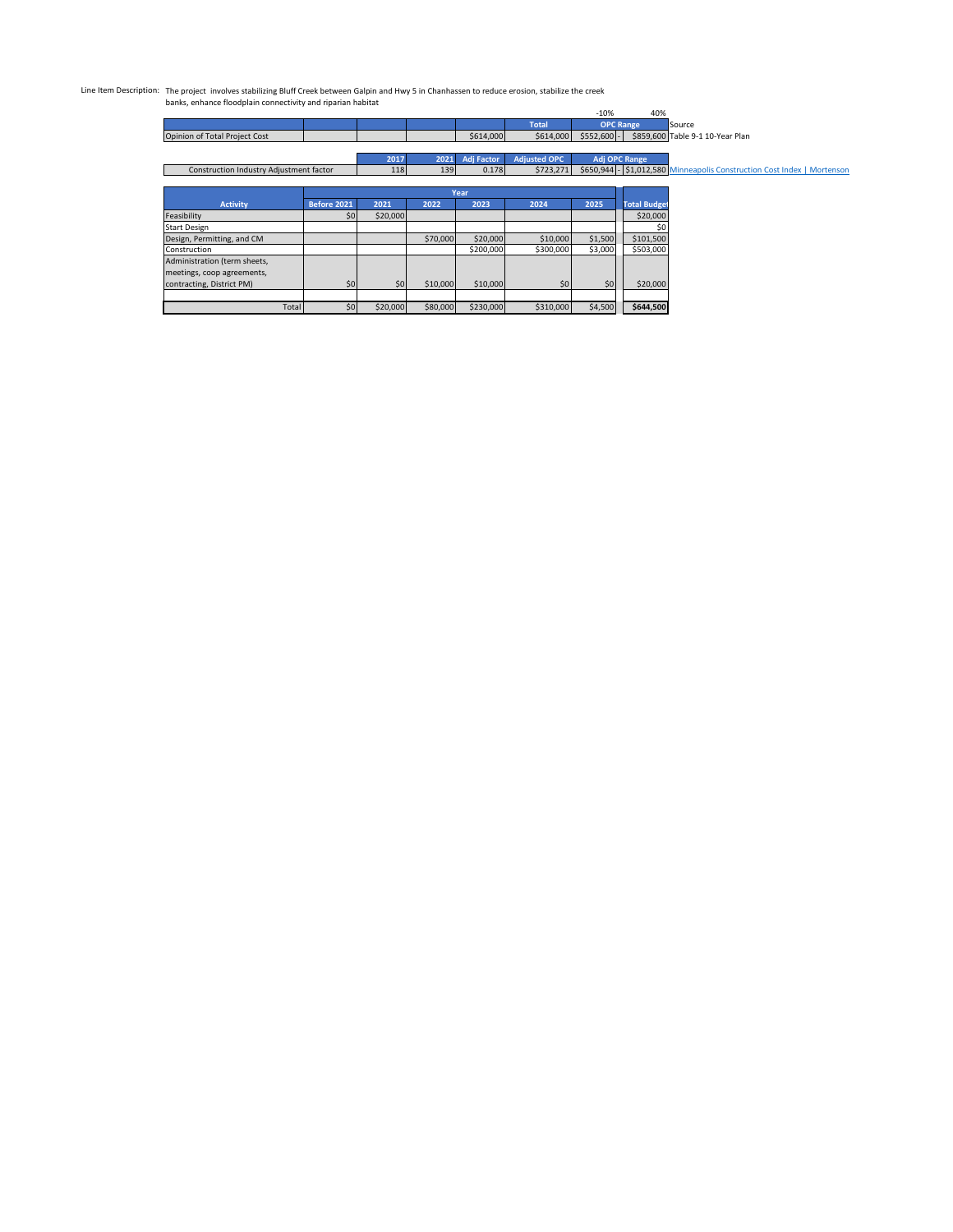Line Item Description: This is a multi-year project. Alum applied in 2016 & 2020. Monitoring will continue to assess longevity at efficacity of the treatment.

|                                         |             |          |        |                   |                     | $-10%$                | 30% |                                                     |       |           |
|-----------------------------------------|-------------|----------|--------|-------------------|---------------------|-----------------------|-----|-----------------------------------------------------|-------|-----------|
|                                         |             |          |        |                   | <b>Total</b>        | <b>OPC Range</b>      |     | Source                                              |       |           |
| Opinion of Total Project Cost           |             |          |        |                   | 50 <sub>1</sub>     | $50 -$                | \$0 |                                                     |       |           |
|                                         |             |          |        |                   |                     |                       |     |                                                     |       |           |
|                                         |             | 2020     | $2021$ | <b>Adj Factor</b> | <b>Adjusted OPC</b> | Adj OPC Range         |     |                                                     |       |           |
| Construction Industry Adjustment factor |             | 131      | 139    | 0.061             | 50 <sub>1</sub>     | $\vert$ \$0 $\vert$ - |     | \$0 Minneapolis Construction Cost Index   Mortenson |       |           |
|                                         |             |          |        |                   |                     |                       |     |                                                     |       |           |
|                                         |             |          | Year   |                   |                     |                       |     |                                                     |       |           |
|                                         |             |          |        |                   |                     |                       |     |                                                     |       |           |
| Activity                                | Before 2021 | 2021     | 2022   | 2023              | 2024                | <b>Total Budget</b>   |     |                                                     |       |           |
| Monitoring                              |             | \$20,000 |        |                   |                     | \$20,000              |     |                                                     |       |           |
| Design, Permitting & CM                 |             |          |        |                   |                     | \$0                   |     |                                                     | $-5%$ |           |
| 2016 Alum Application                   |             |          |        |                   |                     | \$0                   |     |                                                     |       | OPC Range |
| 2020 Alum Application                   | \$233,271   |          |        |                   |                     | \$233,271             |     |                                                     | \$0   |           |
|                                         |             |          |        |                   |                     | \$0                   |     |                                                     |       |           |
|                                         |             |          |        |                   |                     |                       |     |                                                     |       |           |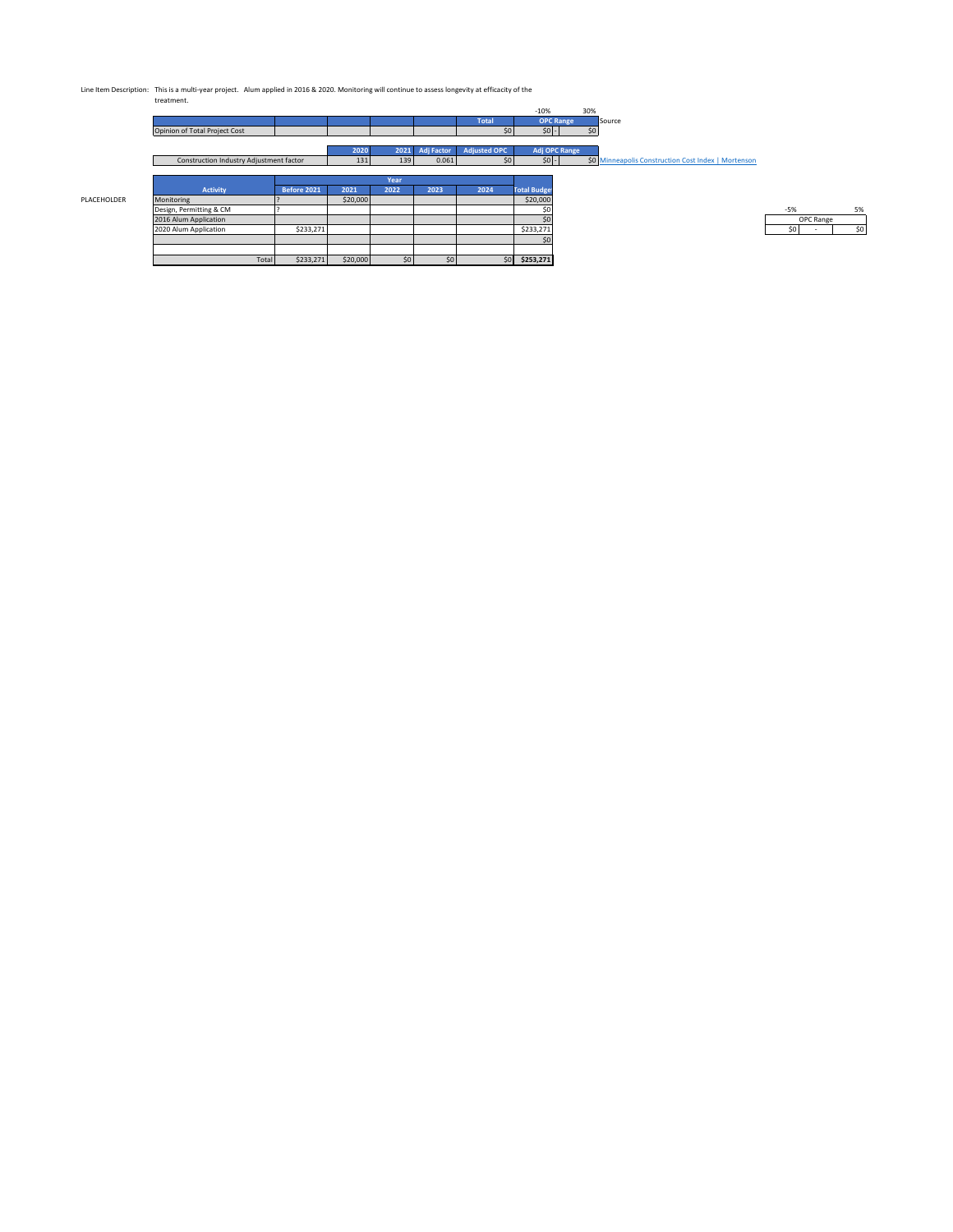Line Item Description: This is a multi-year project. Alum applied in 2018. Monitoring will continue to assess longevity at efficacity of the treatment.

|             |                                         |             |          |      |                   |                     | $-10%$              | 30%                                                 |           |     |
|-------------|-----------------------------------------|-------------|----------|------|-------------------|---------------------|---------------------|-----------------------------------------------------|-----------|-----|
|             |                                         |             |          |      |                   | <b>Total</b>        |                     | <b>OPC Range</b><br>Source                          |           |     |
|             | Opinion of Total Project Cost           |             |          |      |                   | 50 <sub>1</sub>     | 50 <sub>1</sub>     | 50                                                  |           |     |
|             |                                         |             |          |      |                   |                     |                     |                                                     |           |     |
|             |                                         |             | 2020     | 2021 | <b>Adj Factor</b> | <b>Adiusted OPC</b> |                     | Adj OPC Range                                       |           |     |
|             | Construction Industry Adjustment factor |             | 131      | 139  | 0.061             | 50 <sub>1</sub>     | $50 -$              | \$0 Minneapolis Construction Cost Index   Mortenson |           |     |
|             |                                         |             |          |      |                   |                     |                     |                                                     |           |     |
|             |                                         |             |          | Year |                   |                     |                     |                                                     |           |     |
|             | Activity                                | Before 2021 | 2021     | 2022 | 2023              | 2024                | <b>Total Budget</b> |                                                     |           |     |
| PLACEHOLDER | Monitoring                              | \$15,000    | \$20,000 |      |                   |                     | \$35,000            | April 4, 2018 packet                                |           |     |
|             | Design, Permitting & CM                 | \$38,000    |          |      | \$35,000          |                     | \$73,000            | April 4, 2018 packet                                | $-5%$     | 5%  |
|             | 2018 Alum Application                   |             |          |      |                   |                     | \$0                 |                                                     | OPC Range |     |
|             | <b>Future Alum Application</b>          |             |          |      | \$75,000          |                     | \$75,000            | Shifting from 2022 to 2023                          | S0        | \$0 |
|             |                                         |             |          |      |                   |                     | \$0                 |                                                     |           |     |
|             |                                         |             |          |      |                   |                     |                     |                                                     |           |     |
|             | Total                                   | \$53,000    | \$20,000 | 50   | \$110,000         |                     | \$0 \$183,000       |                                                     |           |     |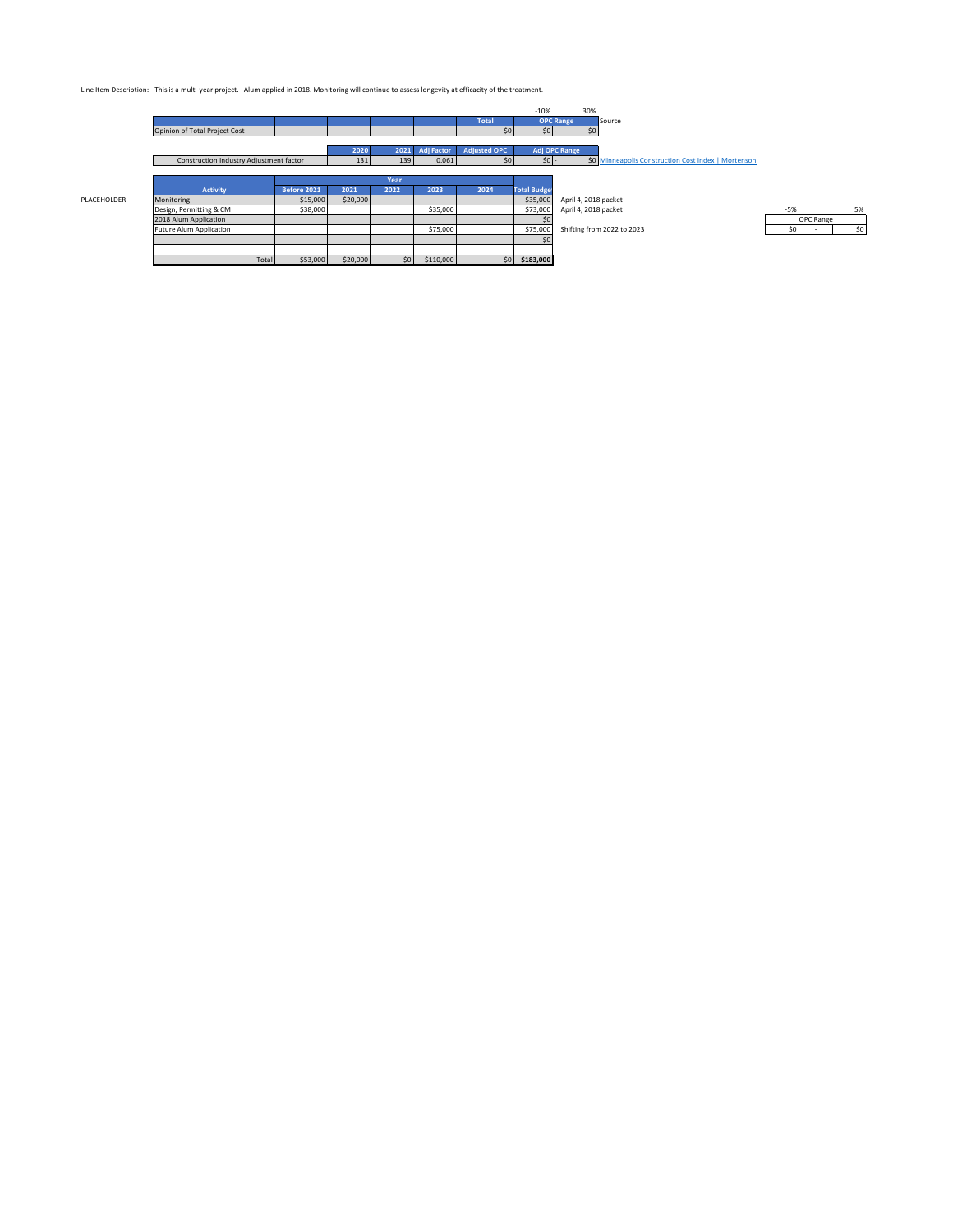Line Item Description: The proposed water quality project will be constructed in tandem with the City's work. The proposed project includes<br>reconstruction of an existing catch basin manhole by the City, construction of a l

| <b>Feasibility</b><br>Source<br><b>OPC Range</b><br><b>Total</b><br>Middle Riley Creek Stabilization Feasibility Study,<br>\$446,000<br>\$446,000<br>\$356,800<br>\$669,000 March 2020<br>Opinion of Total Project Cost<br><b>Adj Factor</b><br><b>Adjusted OPC</b><br>2020<br>2021<br>Adj OPC Range<br>\$378,589<br>0.061<br>\$473,237<br>\$709,855 Minneapolis Construction Cost Index   Mortenson<br>Construction Industry Adjustment factor<br>131<br>139<br>Year<br><b>Activity</b><br>Before 2021<br>2021<br>2022<br>2023<br>2024<br><b>Total Budget</b><br>Feasibility<br>\$33,693<br>\$33,693<br>\$0<br>\$20,000<br>\$2,000<br>\$104,000<br>Design, Permitting & CM<br>\$80,000<br>\$2,000<br>Authorized Budget \$67,100 plus TO 28C for CM 37,500<br>\$190,000<br>\$2,000<br>\$400,000<br>\$2,000<br>\$594,000<br>Construction<br>Low Bid<br>Administration (term sheets, legal,<br>meetings, coop agreements,<br>\$0<br>\$5,000<br>\$5,000<br>contracting, District PM)<br>Data Collection (moniorting Equip)<br>\$10,000<br>\$10,000 |       |          |           |           |         |         | $-20%$    | 50% |           |
|-------------------------------------------------------------------------------------------------------------------------------------------------------------------------------------------------------------------------------------------------------------------------------------------------------------------------------------------------------------------------------------------------------------------------------------------------------------------------------------------------------------------------------------------------------------------------------------------------------------------------------------------------------------------------------------------------------------------------------------------------------------------------------------------------------------------------------------------------------------------------------------------------------------------------------------------------------------------------------------------------------------------------------------------------|-------|----------|-----------|-----------|---------|---------|-----------|-----|-----------|
|                                                                                                                                                                                                                                                                                                                                                                                                                                                                                                                                                                                                                                                                                                                                                                                                                                                                                                                                                                                                                                                 |       |          |           |           |         |         |           |     |           |
|                                                                                                                                                                                                                                                                                                                                                                                                                                                                                                                                                                                                                                                                                                                                                                                                                                                                                                                                                                                                                                                 |       |          |           |           |         |         |           |     |           |
|                                                                                                                                                                                                                                                                                                                                                                                                                                                                                                                                                                                                                                                                                                                                                                                                                                                                                                                                                                                                                                                 |       |          |           |           |         |         |           |     |           |
|                                                                                                                                                                                                                                                                                                                                                                                                                                                                                                                                                                                                                                                                                                                                                                                                                                                                                                                                                                                                                                                 |       |          |           |           |         |         |           |     |           |
|                                                                                                                                                                                                                                                                                                                                                                                                                                                                                                                                                                                                                                                                                                                                                                                                                                                                                                                                                                                                                                                 |       |          |           |           |         |         |           |     |           |
|                                                                                                                                                                                                                                                                                                                                                                                                                                                                                                                                                                                                                                                                                                                                                                                                                                                                                                                                                                                                                                                 |       |          |           |           |         |         |           |     |           |
|                                                                                                                                                                                                                                                                                                                                                                                                                                                                                                                                                                                                                                                                                                                                                                                                                                                                                                                                                                                                                                                 |       |          |           |           |         |         |           |     |           |
|                                                                                                                                                                                                                                                                                                                                                                                                                                                                                                                                                                                                                                                                                                                                                                                                                                                                                                                                                                                                                                                 |       |          |           |           |         |         |           |     |           |
|                                                                                                                                                                                                                                                                                                                                                                                                                                                                                                                                                                                                                                                                                                                                                                                                                                                                                                                                                                                                                                                 |       |          |           |           |         |         |           |     |           |
|                                                                                                                                                                                                                                                                                                                                                                                                                                                                                                                                                                                                                                                                                                                                                                                                                                                                                                                                                                                                                                                 |       |          |           |           |         |         |           |     |           |
|                                                                                                                                                                                                                                                                                                                                                                                                                                                                                                                                                                                                                                                                                                                                                                                                                                                                                                                                                                                                                                                 |       |          |           |           |         |         |           |     | \$594,000 |
|                                                                                                                                                                                                                                                                                                                                                                                                                                                                                                                                                                                                                                                                                                                                                                                                                                                                                                                                                                                                                                                 |       |          |           |           |         |         |           |     |           |
|                                                                                                                                                                                                                                                                                                                                                                                                                                                                                                                                                                                                                                                                                                                                                                                                                                                                                                                                                                                                                                                 |       |          |           |           |         |         |           |     |           |
|                                                                                                                                                                                                                                                                                                                                                                                                                                                                                                                                                                                                                                                                                                                                                                                                                                                                                                                                                                                                                                                 |       |          |           |           |         |         |           |     |           |
|                                                                                                                                                                                                                                                                                                                                                                                                                                                                                                                                                                                                                                                                                                                                                                                                                                                                                                                                                                                                                                                 |       |          |           |           |         |         |           |     |           |
|                                                                                                                                                                                                                                                                                                                                                                                                                                                                                                                                                                                                                                                                                                                                                                                                                                                                                                                                                                                                                                                 | Total | \$33,693 | \$485,000 | \$220,000 | \$4,000 | \$4,000 | \$746,693 |     |           |

 $\overline{\phantom{a}}$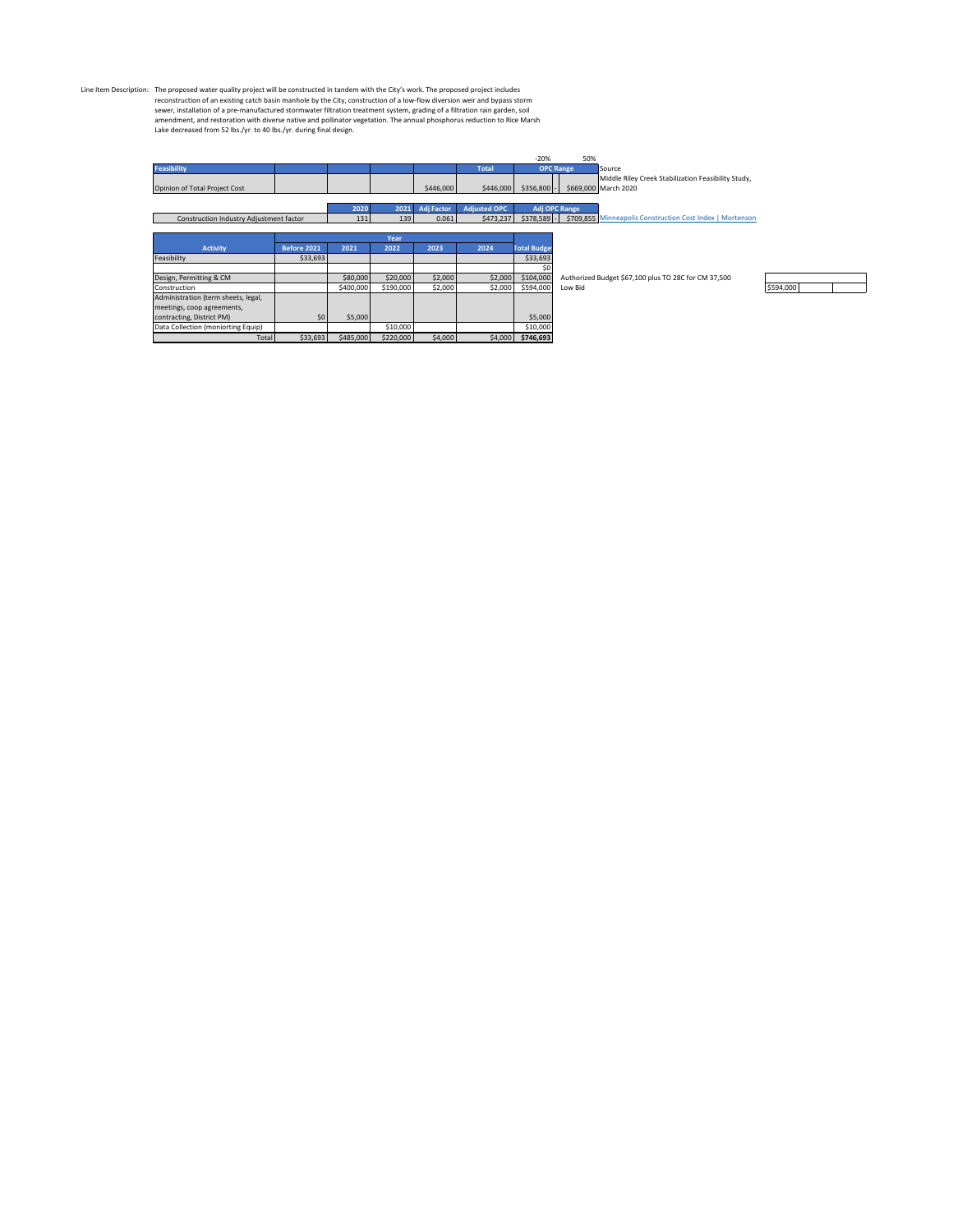|                                         |             |          |         |                   |                     | $-15%$              | 20%                                                                                   |
|-----------------------------------------|-------------|----------|---------|-------------------|---------------------|---------------------|---------------------------------------------------------------------------------------|
| <b>Feasibility</b>                      |             |          |         |                   | <b>Total</b>        |                     | <b>OPC Range</b><br>Source                                                            |
| Opinion of Total Project Cost           |             |          |         | \$1,510,000       |                     |                     | \$1,510,000 \$1,283,500 - \$1,812,000 https://rpbcwd.org/download_file/705/248        |
|                                         |             |          |         |                   |                     |                     |                                                                                       |
|                                         |             | 2016     | 2021    | <b>Adj Factor</b> | <b>Adjusted OPC</b> |                     | Adj OPC Range                                                                         |
| Construction Industry Adjustment factor |             | 116      | 139     | 0.198             |                     |                     | \$1,809,397 \$1,537,987 - \$2,171,276 Minneapolis Construction Cost Index   Mortenson |
|                                         |             |          |         |                   |                     |                     |                                                                                       |
|                                         |             |          | Year    |                   |                     |                     |                                                                                       |
| <b>Activity</b>                         | Before 2021 | 2021     | 2022    | 2023              | 2024                | <b>Total Budget</b> |                                                                                       |
| Feasibility                             | \$94,000    |          |         |                   |                     | \$94,000            |                                                                                       |
| <b>Start Design</b>                     |             |          |         |                   |                     |                     |                                                                                       |
| Design, Permitting & CM                 | \$253,000   | \$1,500  | \$2,000 | \$2,000           |                     | \$258,500           |                                                                                       |
| Construction                            | \$1,918,000 | \$28,000 | \$5,000 | \$28,000          |                     | \$1,979,000         |                                                                                       |
| Administration (term sheets,            |             |          |         |                   |                     |                     |                                                                                       |
| meetings, coop agreements,              |             |          |         |                   |                     |                     |                                                                                       |
| contracting, District PM)               | \$5,000     | \$0      |         |                   |                     | \$5,000             |                                                                                       |

Total \$2,270,000 \$29,500 \$7,000 \$30,000 \$0 **\$2,336,500**

I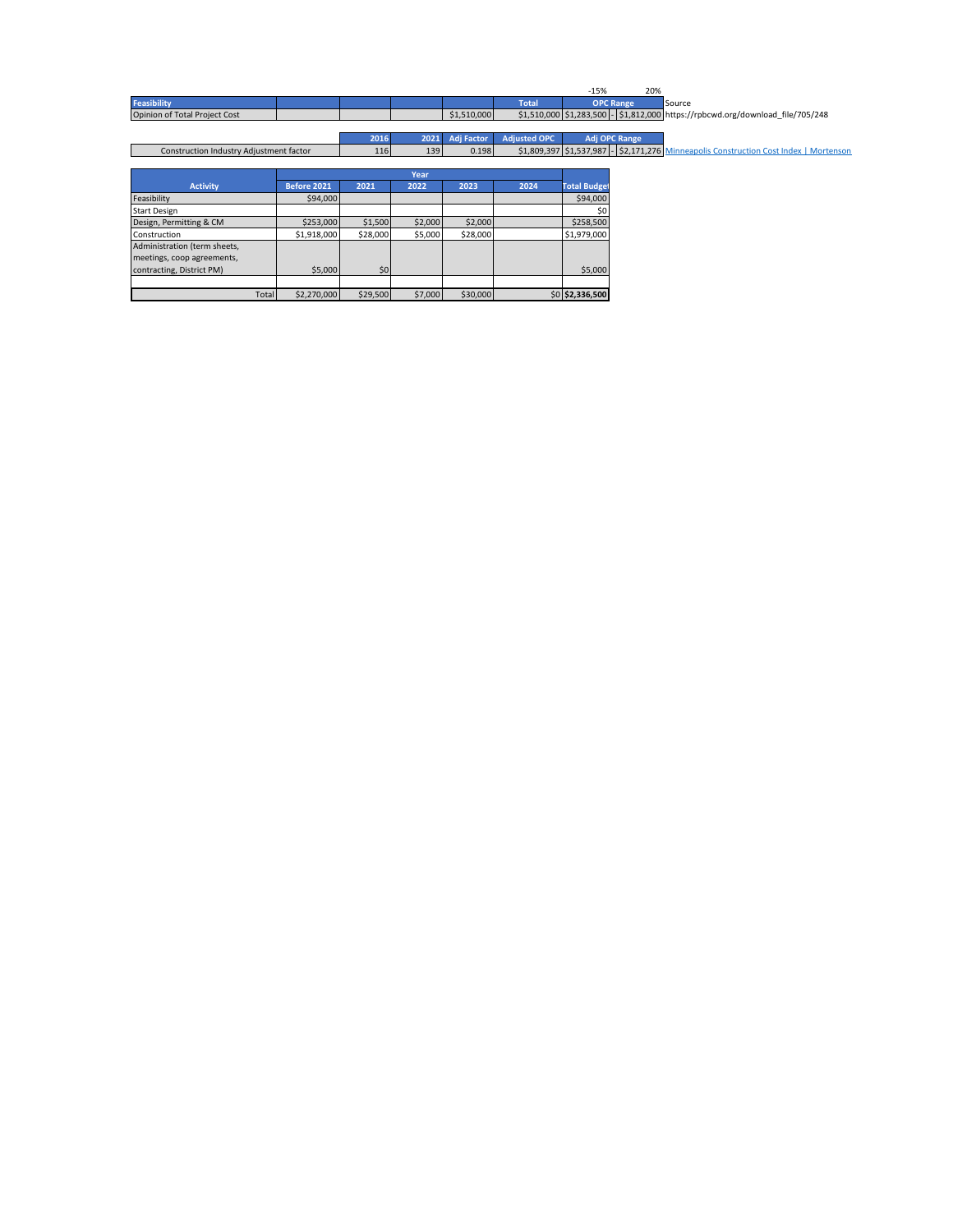## Line Item Description: The vision for this Project is to provide an ecologically diverse stream reach between Hwy 5 and Lake Susan that significantly<br>reduces streambank erosion, provides diverse habitat layers, improves th access and their understanding of why stable stream systems are important.

|                                         |                    |                            |           |                   |                     | $-10%$   | 40%                                               |                                                              |                     |
|-----------------------------------------|--------------------|----------------------------|-----------|-------------------|---------------------|----------|---------------------------------------------------|--------------------------------------------------------------|---------------------|
|                                         | <b>Stream</b>      | <b>Storm Sewer SW Pond</b> |           | <b>PED</b>        | <b>Total</b>        |          | <b>OPC Range</b>                                  | Source                                                       |                     |
|                                         |                    |                            |           |                   |                     |          |                                                   | <b>Upper Riley Creek</b>                                     |                     |
|                                         |                    |                            |           |                   |                     |          |                                                   | <b>Ecological Enhancement</b>                                |                     |
| Opinion of Total Project Cost           | \$1,600,000        | \$150,000                  | \$476,000 | \$210,000         |                     |          | \$2,436,000 \$2,192,400 - \$3,410,400 Plan (2021) |                                                              |                     |
|                                         |                    |                            |           |                   |                     |          |                                                   |                                                              |                     |
|                                         |                    | 2016                       | 2021      | <b>Adj Factor</b> | <b>Adjusted OPC</b> |          | <b>Adj OPC Range</b>                              |                                                              |                     |
|                                         |                    |                            |           |                   |                     |          |                                                   |                                                              |                     |
|                                         |                    |                            |           |                   |                     |          |                                                   | <b>Minneapolis Construction</b>                              |                     |
| Construction Industry Adjustment factor |                    | 116                        | 139       | 0.198             |                     |          |                                                   | \$2,919,000 \$2,627,100 - \$4,086,600 Cost Index   Mortenson |                     |
|                                         |                    |                            |           |                   |                     |          |                                                   |                                                              |                     |
|                                         |                    |                            |           |                   | Year                |          |                                                   |                                                              |                     |
| <b>Activity</b>                         | <b>Before 2021</b> | 2021                       | 2022      | 2023              | 2024                | 2025     | 2026                                              | 2027                                                         | <b>Total Budget</b> |
| <b>Enhancement Plan</b>                 | \$50,000           | \$30,000                   |           |                   |                     |          |                                                   |                                                              | \$80,000            |
| <b>Start Design</b>                     |                    | \$20,000                   |           |                   |                     |          |                                                   |                                                              | \$20,000            |
| Design, Permitting, & CM                |                    |                            | \$200,000 | \$50,000          | \$20,000            | \$4,000  | \$4,000                                           | \$4,000                                                      | \$274,000           |
| Construction                            |                    |                            |           | \$1,200,000       | \$1,000,000         | \$8,000  | \$8,000                                           | \$8,000                                                      | \$2,208,000         |
| Administration (term sheets,            |                    |                            |           |                   |                     |          |                                                   |                                                              |                     |
| meetings, coop agreements,              |                    |                            |           |                   |                     |          |                                                   |                                                              |                     |
| contracting, District PM)               | \$0                | \$5,000                    | \$10,000  | \$8,000           |                     |          |                                                   |                                                              | \$23,000            |
| Data Collection (Monitoring Equip)      |                    |                            |           |                   | \$15,000            |          |                                                   |                                                              | \$15,000            |
| Total                                   | \$50,000           | \$55,000                   | \$210,000 | \$1,258,000       | \$1,035,000         | \$12,000 | \$12,000                                          | \$12,000                                                     | \$2,620,000         |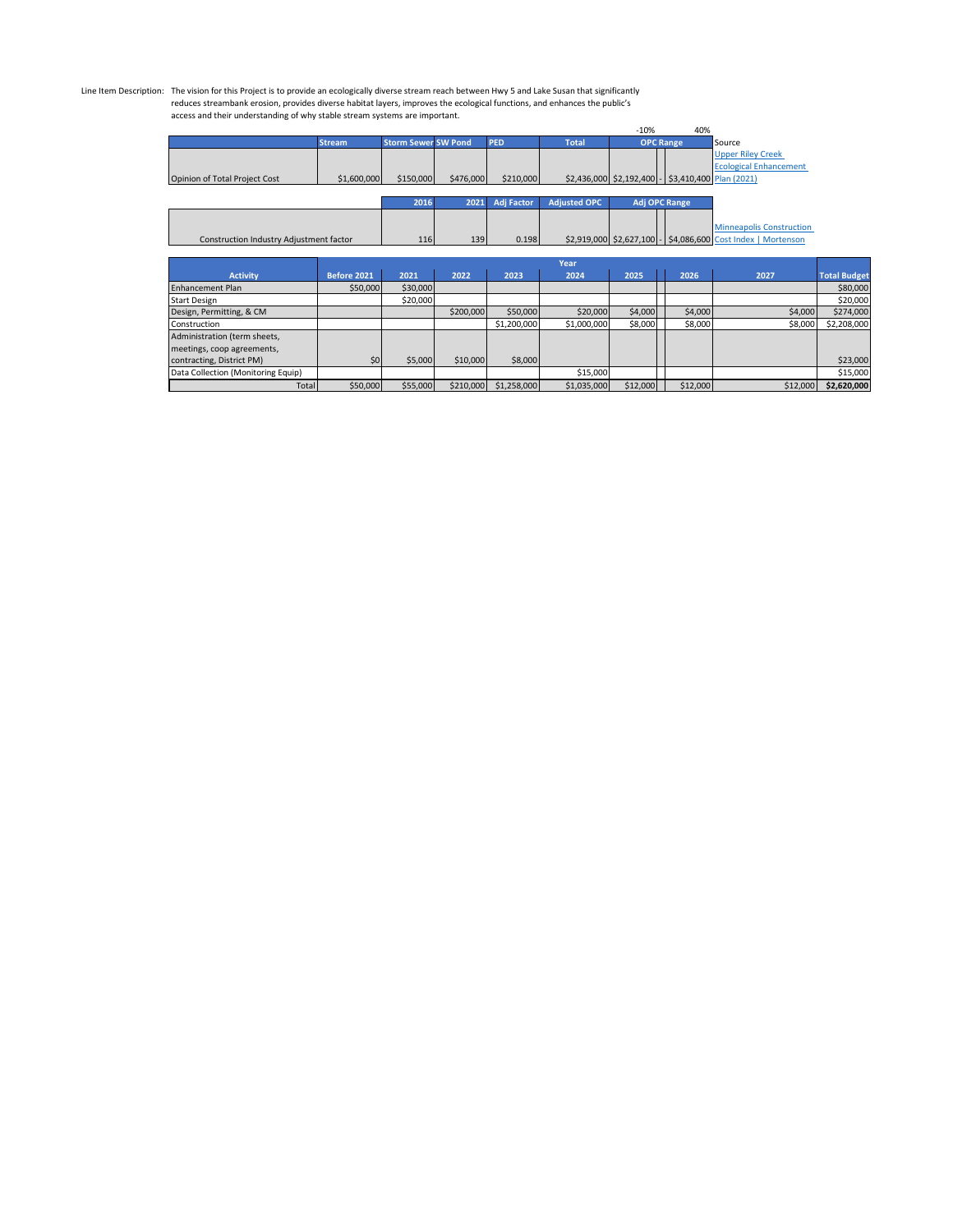Line Item Description: RPBCWD in collaboration with Bearpath, plans to restore a biologically diverse stream reach that significantly reduces stream and seliment and phosphorus loading to Riley Creek Reach R3 (the Project)

|                                         |             |           |          |                   |                     | $-10%$              | 30%                                                       |
|-----------------------------------------|-------------|-----------|----------|-------------------|---------------------|---------------------|-----------------------------------------------------------|
| <b>Feasibility</b>                      |             |           |          |                   | <b>Total</b>        |                     | <b>OPC Range</b><br>Source                                |
|                                         |             |           |          |                   |                     |                     | Middle Riley Creek Stabilization Feasibility Study,       |
| Opinion of Total Project Cost           |             |           |          | \$289,000         | \$289,000           | \$260,100           | \$375,700 March 2020                                      |
|                                         |             |           |          |                   |                     |                     |                                                           |
|                                         |             | 2020      | 2021     | <b>Adj Factor</b> | <b>Adjusted OPC</b> |                     | Adj OPC Range                                             |
| Construction Industry Adjustment factor |             | 131       | 139      | 0.061             | \$306,649           | $$275,984$ -        | \$398,644 Minneapolis Construction Cost Index   Mortenson |
|                                         |             |           |          |                   |                     |                     |                                                           |
|                                         |             |           | Year     |                   |                     |                     |                                                           |
| <b>Activity</b>                         | Before 2021 | 2021      | 2022     | 2023              | 2024                | <b>Total Budget</b> |                                                           |
| Feasibility                             | \$18,500    |           |          |                   |                     | \$18,500            |                                                           |
|                                         |             |           |          |                   |                     | \$0                 |                                                           |
| Design, Permitting & CM                 | \$57,000    | \$104,000 | \$11,000 | \$3,000           | \$3,000             | \$178,000           | Authorized Budget \$178,500 (Board and CB authorizations) |
| Construction                            | \$0         | \$400,000 | \$32,000 | \$4,000           | \$4,000             | \$440,000           | \$440,000<br>Updated based on Low Bid                     |
| Administration (term sheets, legal,     |             |           |          |                   |                     |                     |                                                           |
| meetings, coop agreements,              |             |           |          |                   |                     |                     |                                                           |
| contracting, District PM)               | \$0         | \$15,000  | \$2,000  | \$1,000           | \$1,000             | \$19,000            |                                                           |
|                                         |             |           |          |                   |                     |                     |                                                           |
| Total                                   | \$75,500    | \$519,000 | \$45,000 | \$8,000           | \$8,000             | \$655,500           |                                                           |

 $\top$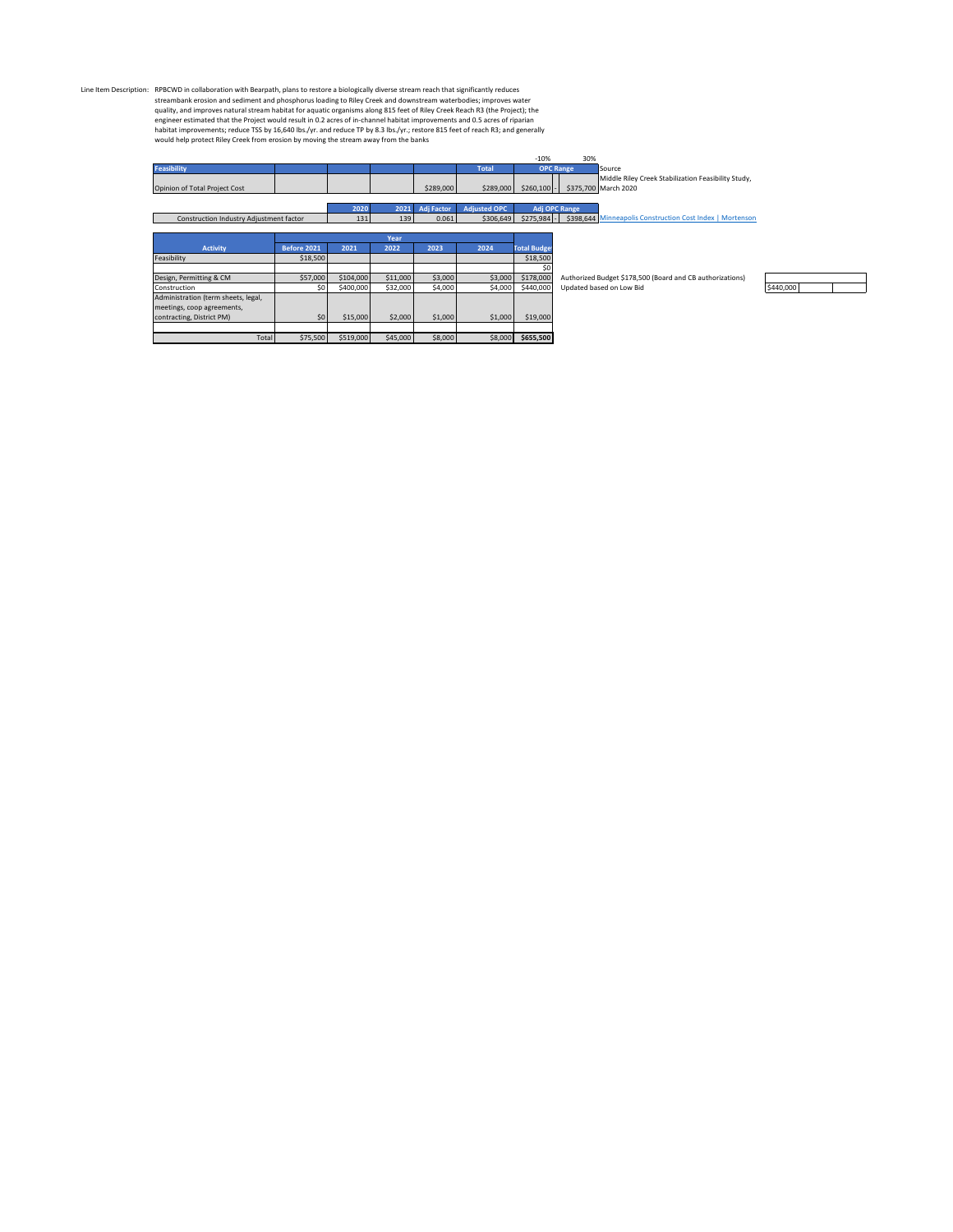#### Line Item Description: Removing this project.

|                                         |                    |      |      |                   |                     | $-10%$              | 30%                                                                   |                     |           |           |
|-----------------------------------------|--------------------|------|------|-------------------|---------------------|---------------------|-----------------------------------------------------------------------|---------------------|-----------|-----------|
| <b>Feasibility</b>                      |                    |      |      |                   | <b>Total</b>        | <b>OPC Range</b>    | Source                                                                |                     |           |           |
| Opinion of Total Project Cost           |                    |      |      |                   | \$0                 | $50 -$              | Middle Riley Creek Stabilization Feasibility Study,<br>\$0 March 2020 |                     |           |           |
|                                         |                    | 2020 | 2021 | <b>Adj Factor</b> | <b>Adjusted OPC</b> | Adj OPC Range       |                                                                       |                     |           |           |
| Construction Industry Adjustment factor |                    | 131  | 139  | 0.061             | 50 <sub>1</sub>     | $$0$ -              | \$0 Minneapolis Construction Cost Index   Mortenson                   |                     |           |           |
|                                         |                    |      |      |                   |                     |                     |                                                                       |                     |           |           |
|                                         |                    |      | Year |                   |                     |                     |                                                                       |                     |           |           |
| Activity                                | <b>Before 2021</b> | 2021 | 2022 | 2023              | 2024                | <b>Total Budget</b> |                                                                       |                     |           |           |
| Feasibility                             |                    |      |      |                   |                     | \$0                 |                                                                       |                     |           |           |
|                                         |                    |      |      |                   |                     | \$0                 |                                                                       | $-5%$               |           | 5%        |
| Design, Permitting & CM                 |                    |      |      |                   |                     | \$0                 |                                                                       |                     | OPC Range |           |
| Construction                            |                    |      |      |                   |                     | \$0                 |                                                                       | \$344,000 \$326,800 |           | \$361,200 |
| Administration (term sheets, legal,     |                    |      |      |                   |                     |                     |                                                                       |                     |           |           |
| meetings, coop agreements,              |                    |      |      |                   |                     |                     |                                                                       |                     |           |           |
| contracting, District PM)               |                    |      |      |                   |                     | \$0                 |                                                                       |                     |           |           |
|                                         |                    |      |      |                   |                     |                     |                                                                       |                     |           |           |
| Total                                   | \$0                | \$0  | \$0  | \$0               | \$0                 | \$0                 |                                                                       |                     |           |           |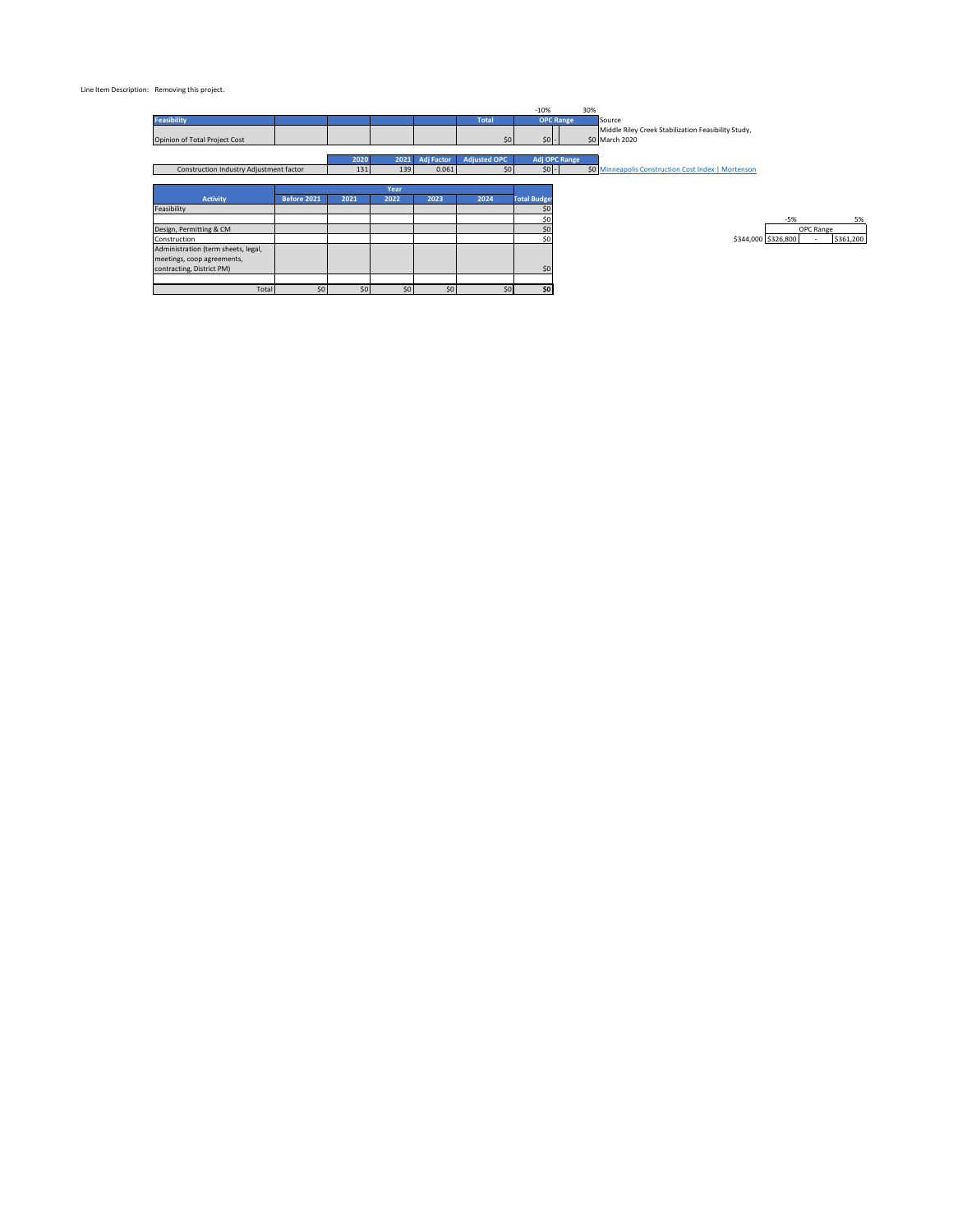Line Item Description: RPBCWD in collaboration with St Hubert Catholic School, plans to achieve shared water-resource procement<br>growth end maintenance of a project providing runoff volume and rate reduction; water quality<br>

|                            |                                         |             |           |                                    |                   |                     | $-10%$              | 30%              |                                                     |           |     |
|----------------------------|-----------------------------------------|-------------|-----------|------------------------------------|-------------------|---------------------|---------------------|------------------|-----------------------------------------------------|-----------|-----|
|                            |                                         |             |           |                                    |                   | <b>Total</b>        |                     | <b>OPC Range</b> | Source                                              |           |     |
|                            | Opinion of Total Project Cost           |             |           |                                    |                   | 50 <sub>1</sub>     | $50$ -              | \$0              |                                                     |           |     |
|                            |                                         |             |           |                                    |                   |                     |                     |                  |                                                     |           |     |
|                            |                                         |             | 2020      | 2021                               | <b>Adj Factor</b> | <b>Adjusted OPC</b> |                     | Adj OPC Range    |                                                     |           |     |
|                            | Construction Industry Adjustment factor |             | 131       | 139                                | 0.061             | 50 <sub>1</sub>     | $50 -$              |                  | \$0 Minneapolis Construction Cost Index   Mortenson |           |     |
|                            |                                         |             |           |                                    |                   |                     |                     |                  |                                                     |           |     |
|                            |                                         |             |           | Year                               |                   |                     |                     |                  |                                                     |           |     |
|                            | Activity                                | Before 2021 | 2021      | 2022                               | 2023              | 2024                | <b>Total Budget</b> |                  |                                                     |           |     |
| Feasibility<br>PLACEHOLDER |                                         | \$30,000    |           |                                    |                   |                     | \$30,000            |                  |                                                     |           |     |
|                            |                                         |             |           |                                    |                   |                     | \$0                 |                  |                                                     | $-5%$     | 5%  |
| Design, Permitting & CM    |                                         |             | \$119,000 |                                    |                   |                     | \$119,000           |                  |                                                     | OPC Range |     |
| Construction               |                                         |             | \$277,000 | \$3,000                            | \$3,000           | \$3,000             | \$286,000           |                  | <b>Total Construction cost from Bidders</b>         | \$0       | \$0 |
|                            | Administration (term sheets, legal,     |             |           |                                    |                   |                     |                     |                  |                                                     |           |     |
|                            | meetings, coop agreements,              |             |           |                                    |                   |                     |                     |                  |                                                     |           |     |
| contracting, District PM)  |                                         |             | \$10,000  |                                    |                   |                     | \$10,000            |                  |                                                     |           |     |
|                            |                                         |             |           |                                    |                   |                     |                     |                  |                                                     |           |     |
|                            | Total                                   | \$30,000    | \$406,000 | \$3,000                            | \$3,000           |                     | \$3,000 \$445,000   |                  |                                                     |           |     |
|                            |                                         |             |           |                                    |                   |                     |                     |                  |                                                     |           |     |
| Carver SWCD Grant          |                                         |             | \$25,000  |                                    |                   |                     |                     |                  |                                                     |           |     |
| Met Council Grant          |                                         |             | \$75,000  |                                    |                   |                     |                     |                  |                                                     |           |     |
| <b>CWF Grant</b>           |                                         |             | \$63,865  |                                    |                   |                     |                     |                  |                                                     |           |     |
| St Hubert                  |                                         |             |           | 45000 over three years (\$15k/yr.) |                   |                     |                     |                  |                                                     |           |     |
|                            |                                         |             |           |                                    |                   |                     |                     |                  |                                                     |           |     |

Bid Alts 111356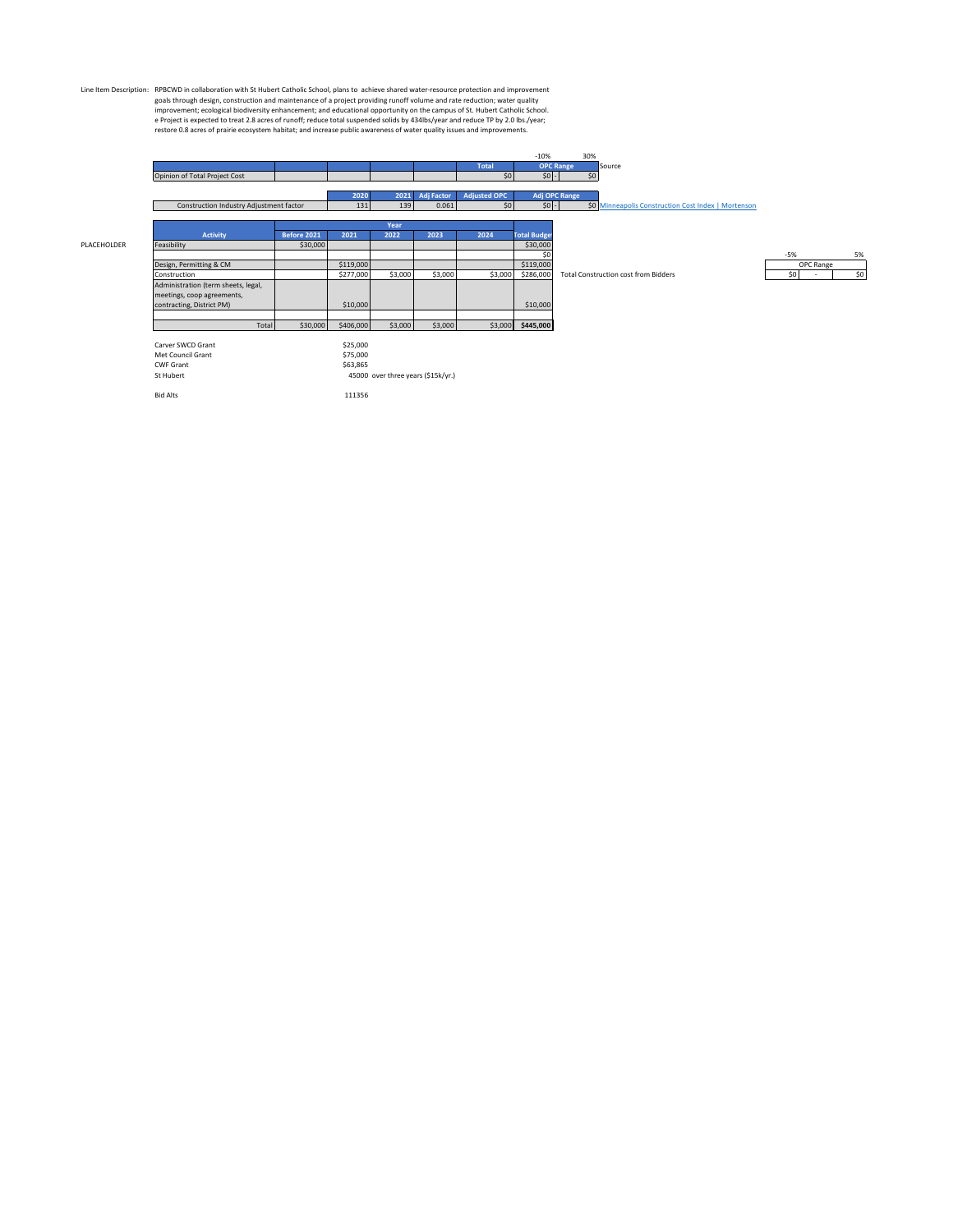# Line Item Description: The District and the City of Eden Prairie will be partnering to deign and construct repair need to the embankment between the upper and lower portion of the conservation area.

| $-10%$                                  |             |          |          |                   |                     |              | 40%                 |                                                                                                 |
|-----------------------------------------|-------------|----------|----------|-------------------|---------------------|--------------|---------------------|-------------------------------------------------------------------------------------------------|
|                                         |             |          |          |                   | <b>Total</b>        |              | <b>OPC Range</b>    | Source                                                                                          |
|                                         |             |          |          |                   |                     |              |                     | This number is from Barr 2015 Estimate for the<br>Repair as a placeholder because I'm unable to |
| Opinion of Total Project Cost           |             |          |          |                   | \$175,000           | $$157,500$ - |                     | \$245,000 locate update information from WENCK 2020 design                                      |
|                                         |             |          |          |                   |                     |              |                     |                                                                                                 |
|                                         |             | 2015     | 2021     | <b>Adi Factor</b> | <b>Adiusted OPC</b> |              | Adj OPC Range       |                                                                                                 |
| Construction Industry Adjustment factor |             | 113      | 139      | 0.230             | \$215,265           | $$193,739$ - |                     | \$301,372 Minneapolis Construction Cost Index   Mortenson                                       |
|                                         |             |          |          |                   |                     |              |                     |                                                                                                 |
|                                         |             |          |          | Year              |                     |              |                     |                                                                                                 |
| <b>Activity</b>                         | Before 2021 | 2021     | 2022     | 2023              | 2024                | 2025         | <b>Total Budget</b> |                                                                                                 |
| <b>Feasibility Design</b>               | \$20,000    | \$10,000 |          |                   |                     |              | \$30,000            |                                                                                                 |
| <b>Start Design</b>                     |             | \$20,000 |          |                   |                     |              | \$20,000            |                                                                                                 |
| Design, Permitting, & CM                |             |          | \$20,000 |                   |                     |              | \$20,000            |                                                                                                 |

| Construction                 |          |          | \$200,000 |     |    |     | \$200,000 |
|------------------------------|----------|----------|-----------|-----|----|-----|-----------|
| Administration (term sheets, |          |          |           |     |    |     |           |
| meetings, coop agreements,   |          |          |           |     |    |     |           |
| contracting, District PM)    | \$0      | \$5,000  | \$5,000   |     |    |     | \$10,000  |
|                              |          |          |           |     |    |     | \$0       |
| Total                        | \$20,000 | \$35,000 | \$225,000 | \$0 | 50 | \$0 | \$280.000 |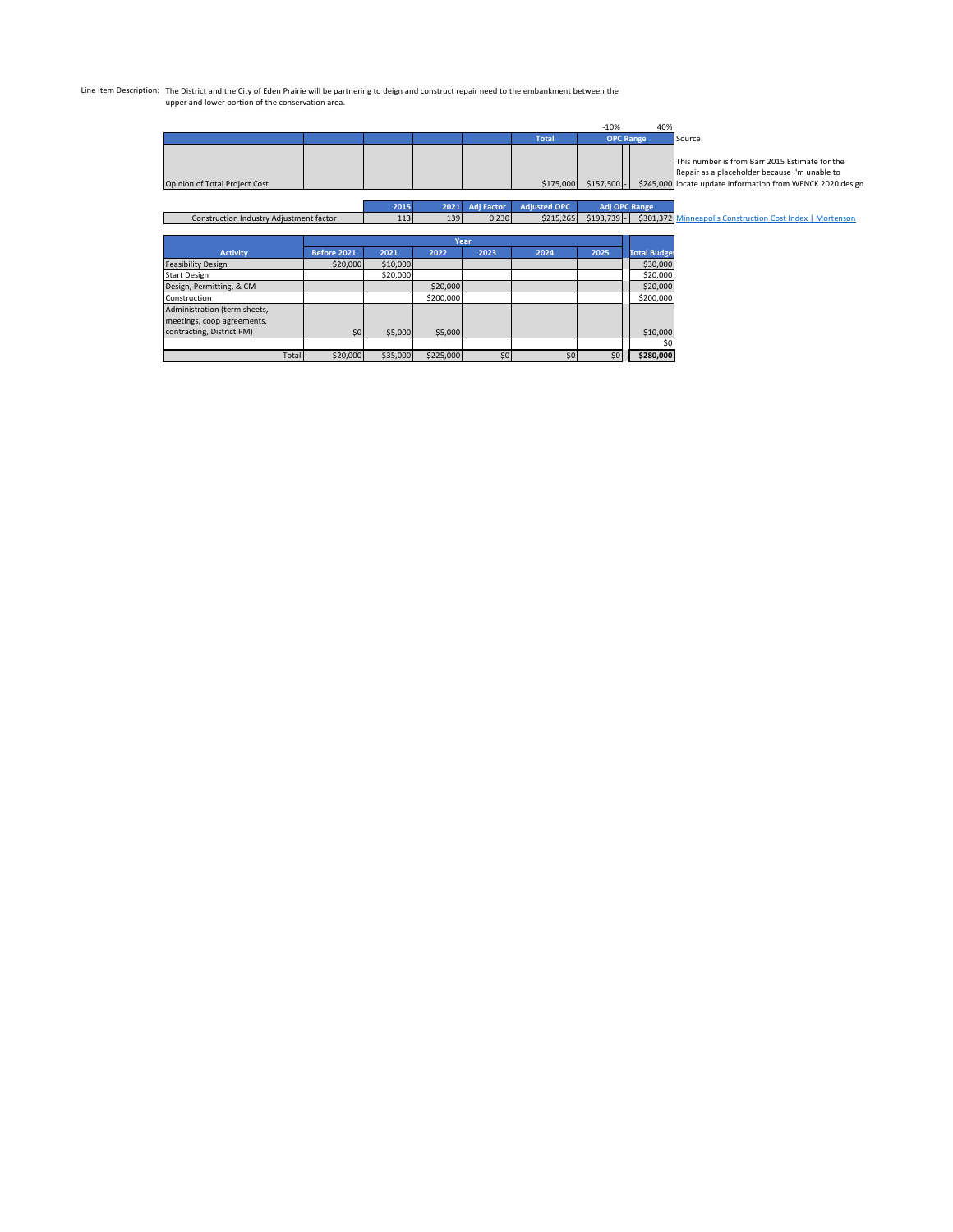Line Item In collaboration with RPBCWD and Chanhassen water-resources staff resulted in a final proposed design consisting of five ditch checks with iron-enhanced sand filtration and stabilization of the banks of a first-order stream in the Park, along with wetland<br>restoration, to improve 0.3 acres of habitat (the Project) upgradient of and tributary to Sil phosphorus to Silver Lake by 2.6 to 4.7 pounds per year.

|                                         |             |           |         |            |                     | $-20%$              | 50%                                                       |
|-----------------------------------------|-------------|-----------|---------|------------|---------------------|---------------------|-----------------------------------------------------------|
| <b>Feasibility</b>                      |             |           |         |            | <b>Total</b>        | <b>OPC Range</b>    | Source                                                    |
| Opinion of Total Project Cost           |             |           |         | \$122,000  | \$122,000           | $$97,600$ -         | \$183,000 https://rpbcwd.org/download_file/705/248        |
|                                         |             |           |         |            |                     |                     |                                                           |
|                                         |             | 2018      | 2021    | Adj Factor | <b>Adjusted OPC</b> | Adj OPC Range       |                                                           |
| Construction Industry Adjustment factor |             | 127       | 139     | 0.094      | \$133,528           | $$106,822$ -        | \$200,291 Minneapolis Construction Cost Index   Mortenson |
|                                         |             |           |         |            |                     |                     |                                                           |
|                                         |             |           | Year    |            |                     |                     |                                                           |
| <b>Activity</b>                         | Before 2021 | 2021      | 2022    | 2023       | 2024                | <b>Total Budget</b> |                                                           |
| Feasibility                             | \$21,000    |           |         |            |                     | \$21,000            |                                                           |
| <b>Start Design</b>                     |             |           |         |            |                     | \$0                 |                                                           |
| Design, Permitting & CM                 | \$36,000    | \$41,000  | \$2,000 | \$2,000    | \$2,000             | \$83,000            |                                                           |
| Construction                            |             | \$120,000 | \$3,000 | \$3,000    | \$3,000             | \$129,000           |                                                           |
| Administration (term sheets, legal      |             |           |         |            |                     |                     |                                                           |
| meetings, coop agreements,              |             |           |         |            |                     |                     |                                                           |
| contracting, District PM)               | \$5,000     | \$0       |         |            |                     | \$5,000             |                                                           |
|                                         |             |           |         |            |                     |                     |                                                           |
| Total                                   | \$62,000    | \$161,000 | \$5,000 | \$5,000    | \$5,000             | \$238,000           |                                                           |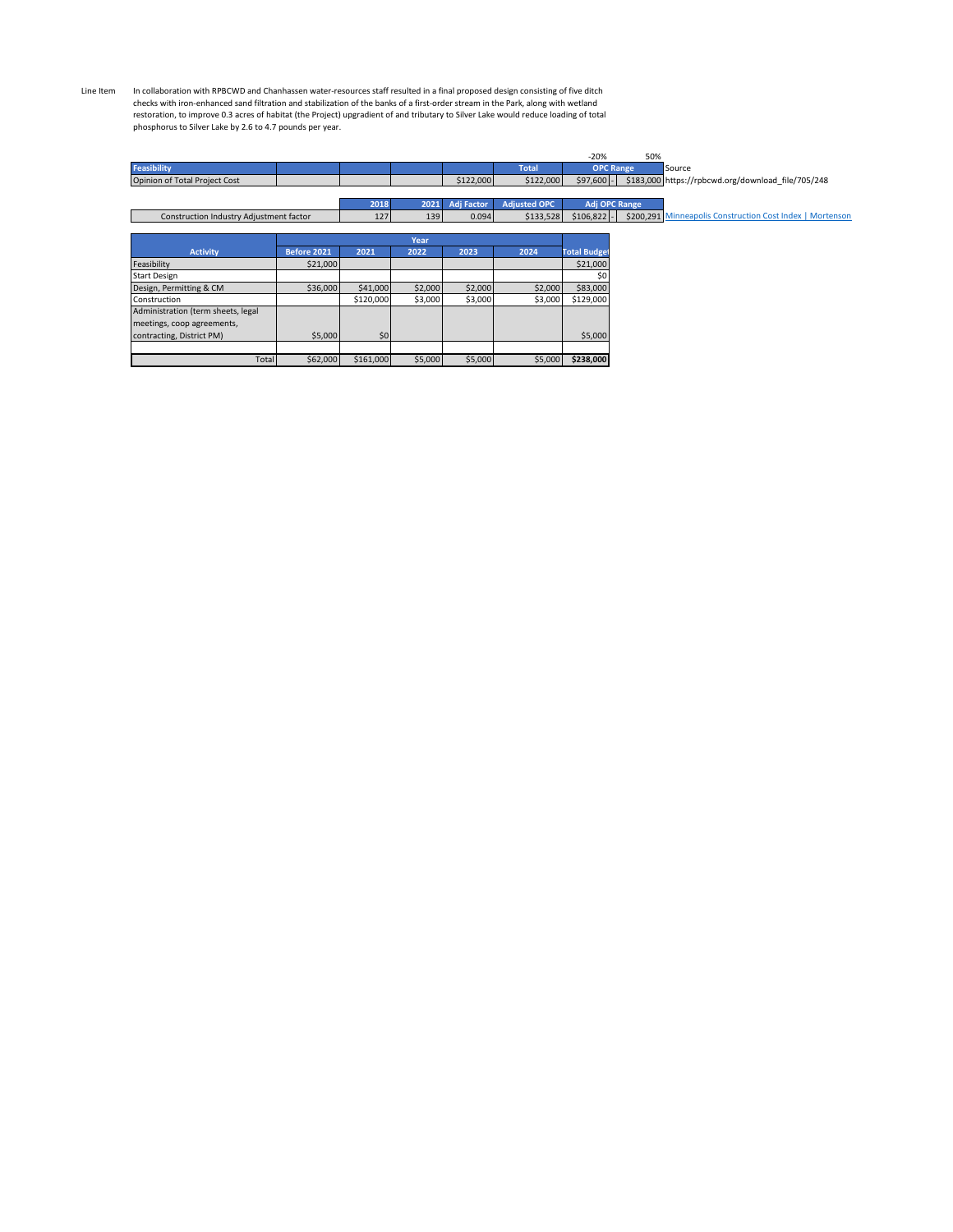Line Item<br>Ich enterpret and RPBCWD moved through an information gathering, engagement, and planning process to understand the environmental<br>In the Profects of Thilated with the Project, which will remove and replace approx

|                                         |           |           |           |                   |                     | $-20%$                                                                                | 50%                  |        |
|-----------------------------------------|-----------|-----------|-----------|-------------------|---------------------|---------------------------------------------------------------------------------------|----------------------|--------|
| <b>Feasibility</b>                      |           |           |           |                   | <b>Total</b>        |                                                                                       | <b>OPC Range</b>     | Source |
| Opinion of Total Project Cost           |           |           |           | \$4,700,000       |                     | \$4,700,000 \$3,760,000 - \$7,050,000 City of Ep and Cooperative agreement            |                      |        |
|                                         |           |           |           |                   |                     |                                                                                       |                      |        |
|                                         |           | 2021      | 2021      | <b>Adj Factor</b> | <b>Adjusted OPC</b> |                                                                                       | <b>Adj OPC Range</b> |        |
| Construction Industry Adjustment factor |           | 139       | 139       | 0.000             |                     | \$4,700,000 \$3,760,000 - \$7,050,000 Minneapolis Construction Cost Index   Mortenson |                      |        |
|                                         |           |           |           |                   |                     |                                                                                       |                      |        |
|                                         |           |           | Year      |                   |                     |                                                                                       |                      |        |
| <b>Activity</b>                         | 2021      | 2022      | 2023      | 2024              | 2025                | <b>Total Budget</b>                                                                   |                      |        |
| Feasibility                             |           |           |           |                   |                     | \$0                                                                                   |                      |        |
| <b>Start Design</b>                     |           |           |           |                   |                     | \$0                                                                                   |                      |        |
| Design, Permitting & CM                 |           |           |           |                   |                     | \$0                                                                                   |                      |        |
| Construction                            | \$235,000 | \$235,000 | \$235,000 | \$235,000         |                     | \$235,000 \$1,175,000                                                                 |                      |        |
| Administration (term sheets, legal      |           |           |           |                   |                     |                                                                                       |                      |        |
| meetings, coop agreements,              |           |           |           |                   |                     |                                                                                       |                      |        |
| contracting, District PM)               |           | \$0       |           |                   |                     | \$0                                                                                   |                      |        |
|                                         |           |           |           |                   |                     |                                                                                       |                      |        |
| Total                                   | \$235,000 | \$235,000 | \$235,000 | \$235,000         |                     | \$235,000 \$1,175,000                                                                 |                      |        |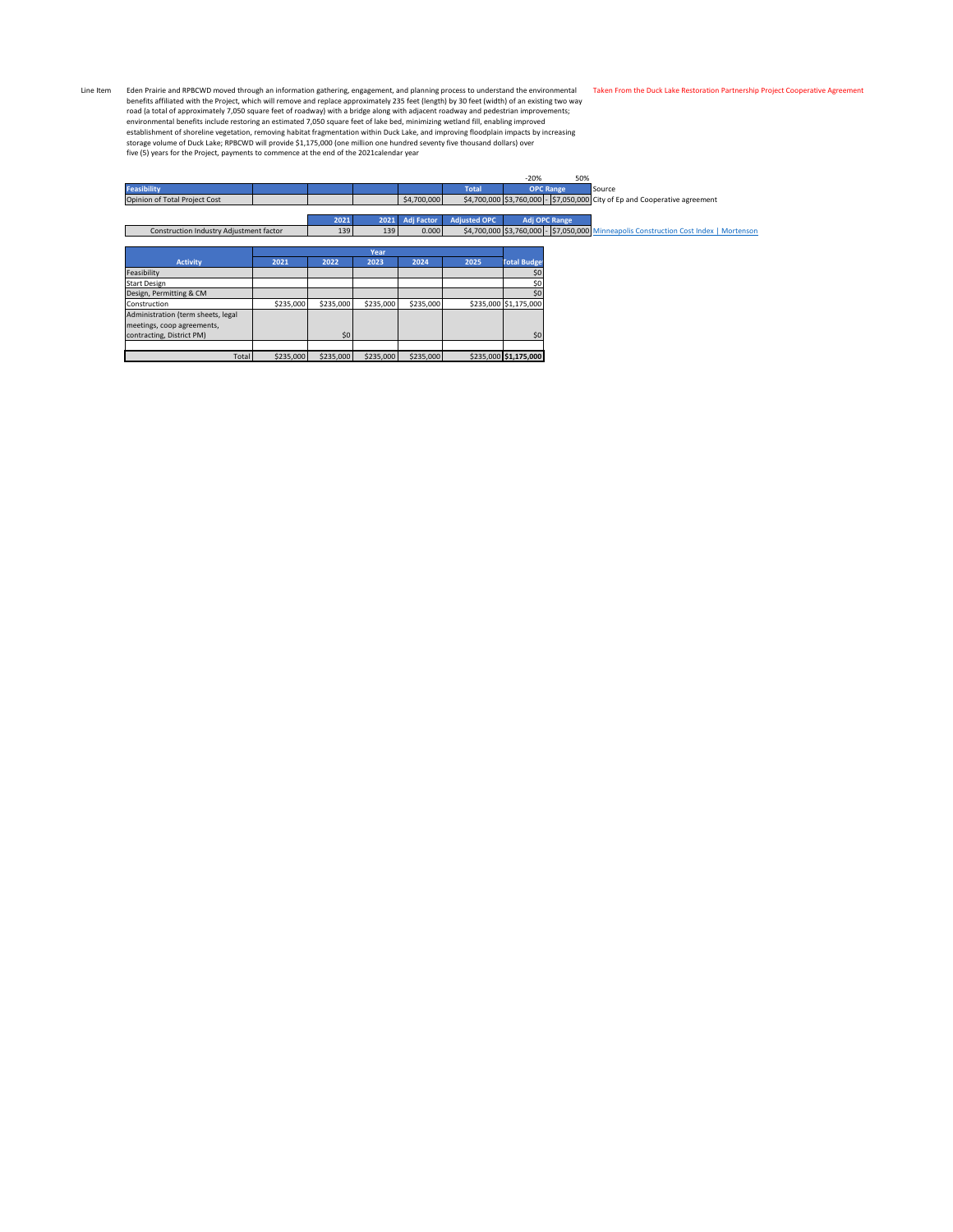Line Item These projects are needed based on the UAA update and TMDL for the long-term improvement in Lotus Lake Water Quality. Projects groups to reduce administration cost.

LL\_1: New Wet Pond - A 0.6 acre, 3-foot deep wet pond designed to treat 4.0 acres of impervious area

LL\_3: Infiltration Basin - A 1.6 acre, 1.7-foot deep infiltration basin designed to treat 20.9 acres of impervious area

LL\_7: Iron Enhanced Sand Filter - A 0.8 acre, 1.6-foot deep iron enhanced sand filter designed to treat 8.9 acres of impervious area.

LL\_8: New Wet Pond- A 0.45 acre, 3-foot deep wet pond designed to treat 12.1 acres of impervious area

|                                         |           |           |           |                   |                     | $-20%$ | 40%              |                                                                 |
|-----------------------------------------|-----------|-----------|-----------|-------------------|---------------------|--------|------------------|-----------------------------------------------------------------|
|                                         | $IL_1$    | LL 3      | LL 7      | LL <sub>8</sub>   | <b>Total</b>        |        | <b>OPC Range</b> | <b>Source</b>                                                   |
| Opinion of Total Project Cost           | \$186,000 | \$390,000 | \$586,000 | \$142,000         |                     |        |                  | \$1,304,000 \$1,043,200 - \$1,825,600 Purgatory Creek Watershed |
|                                         |           |           |           |                   |                     |        |                  | Use Attainability Analysis                                      |
|                                         |           |           |           |                   |                     |        |                  | (UAA; 2017)                                                     |
|                                         |           |           |           |                   |                     |        |                  |                                                                 |
|                                         |           | 2016      | 2021      | <b>Adj Factor</b> | <b>Adjusted OPC</b> |        | Adj OPC Range    |                                                                 |
|                                         |           |           |           |                   |                     |        |                  | <b>Minneapolis Construction Cost</b>                            |
| Construction Industry Adjustment factor |           | 116       | 139       | 0.198             |                     |        |                  | \$1,562,552 \$1,250,041 - \$2,187,572 Index   Mortenson         |
|                                         |           |           |           |                   |                     |        |                  |                                                                 |

|                                       |          |           |           | Year      |         |         |         |                     |
|---------------------------------------|----------|-----------|-----------|-----------|---------|---------|---------|---------------------|
| <b>Activity</b>                       | 2021     | 2022      | 2023      | 2024      | 2025    | 2026    | 2027    | <b>Total Budget</b> |
| Data collection                       | \$20,000 | \$20,000  |           |           |         |         |         | \$40,000            |
| Feasibility                           |          | \$40,000  |           |           |         |         |         | \$40,000            |
| Design, Permitting & Const Management |          | \$100,000 | \$100,000 | \$20,000  | \$1,000 | \$1,000 | \$1,000 | \$223,000           |
| Construction                          |          |           | \$750,000 | \$750,000 | \$5,000 | \$5,000 | \$5,000 | \$1,515,000         |
| Administration (term sheets, legal,   |          |           |           |           |         |         |         |                     |
| meetings, coop agreements,            |          |           |           |           |         |         |         |                     |
| contracting, District PM)             |          | \$8,000   | \$10,000  | \$8,000   | \$1,000 | \$1,000 | \$1,000 | \$29,000            |
|                                       |          |           |           |           |         |         |         |                     |
| Total                                 | \$20,000 | \$168,000 | \$860,000 | \$778,000 | \$7,000 | \$7,000 | \$7,000 | \$1,847,000         |

Note - Revisions made to align construction line total with projected 2021 adjsuted cost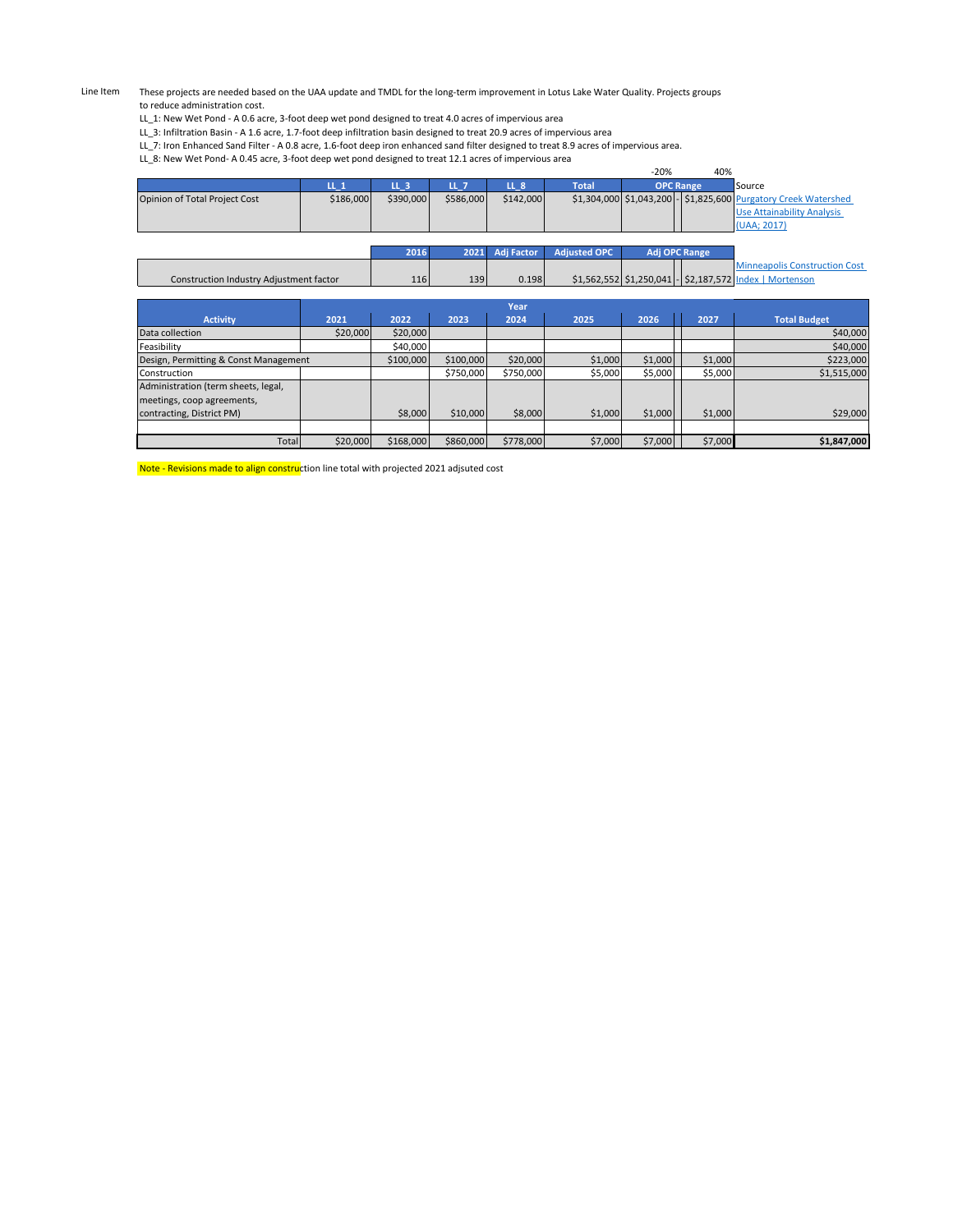| <b>Step</b> | <b>Timing</b>   |
|-------------|-----------------|
| 1           | June/July       |
| 2           | Ongoing         |
| 3           | July-August     |
| 4           | August          |
| 5           | 1st Wed in Sept |
| 6           | September       |
| 7           | Sept - Dec      |
| 8           | 1st Wed. in Dec |
| q           | December        |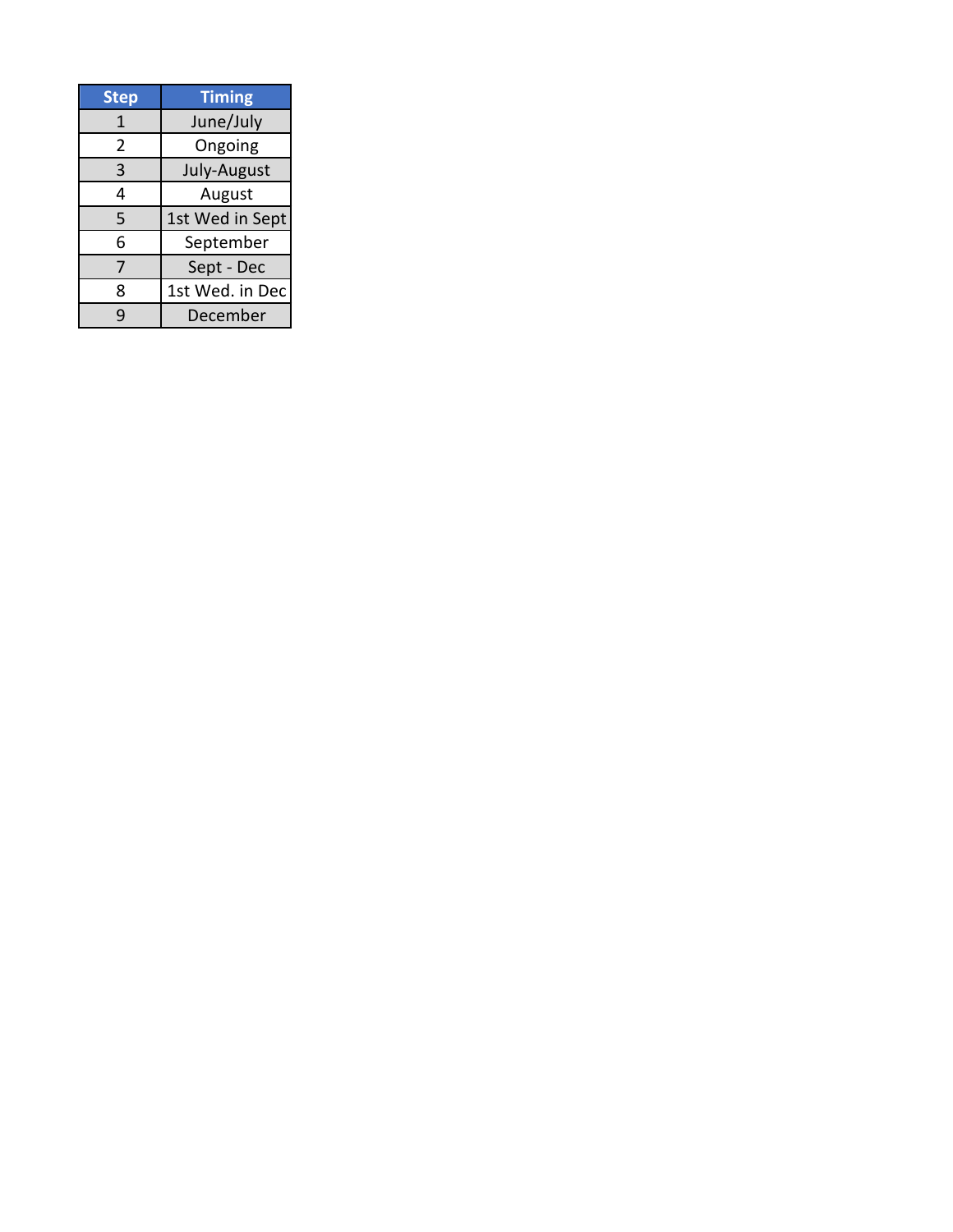**Description**

Staff reviews the past years activities & budgets, spent to date, 10-yr Watershed Management Plan Impl Staff contacts municipalities and agencies to identify potential opportunity and coordination projects

Board meets as needed for budget workshops, typically at least twice, to consider upcoming programs a Draft levy and budget discussed with CAC

Public Hearing to receive public comment on proposed draft levy and budget

Board certifies levy to Carver and Hennepin County by September 15

Board and staff review upcoming project and programs to determine if reductions are needed in Deceml

Additional public input received on levy and budget

Final Levy certified to Counties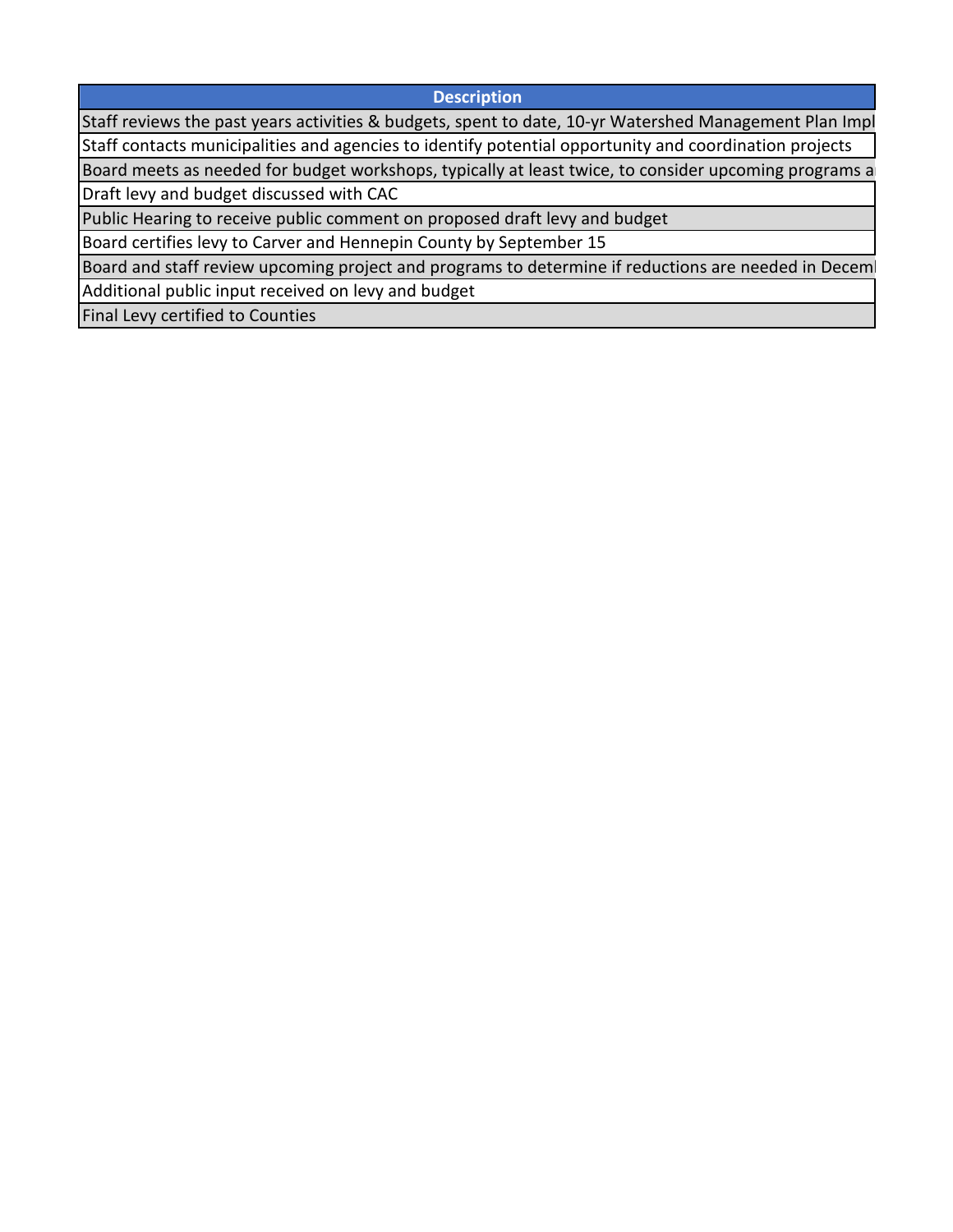ementation Table,

nd projects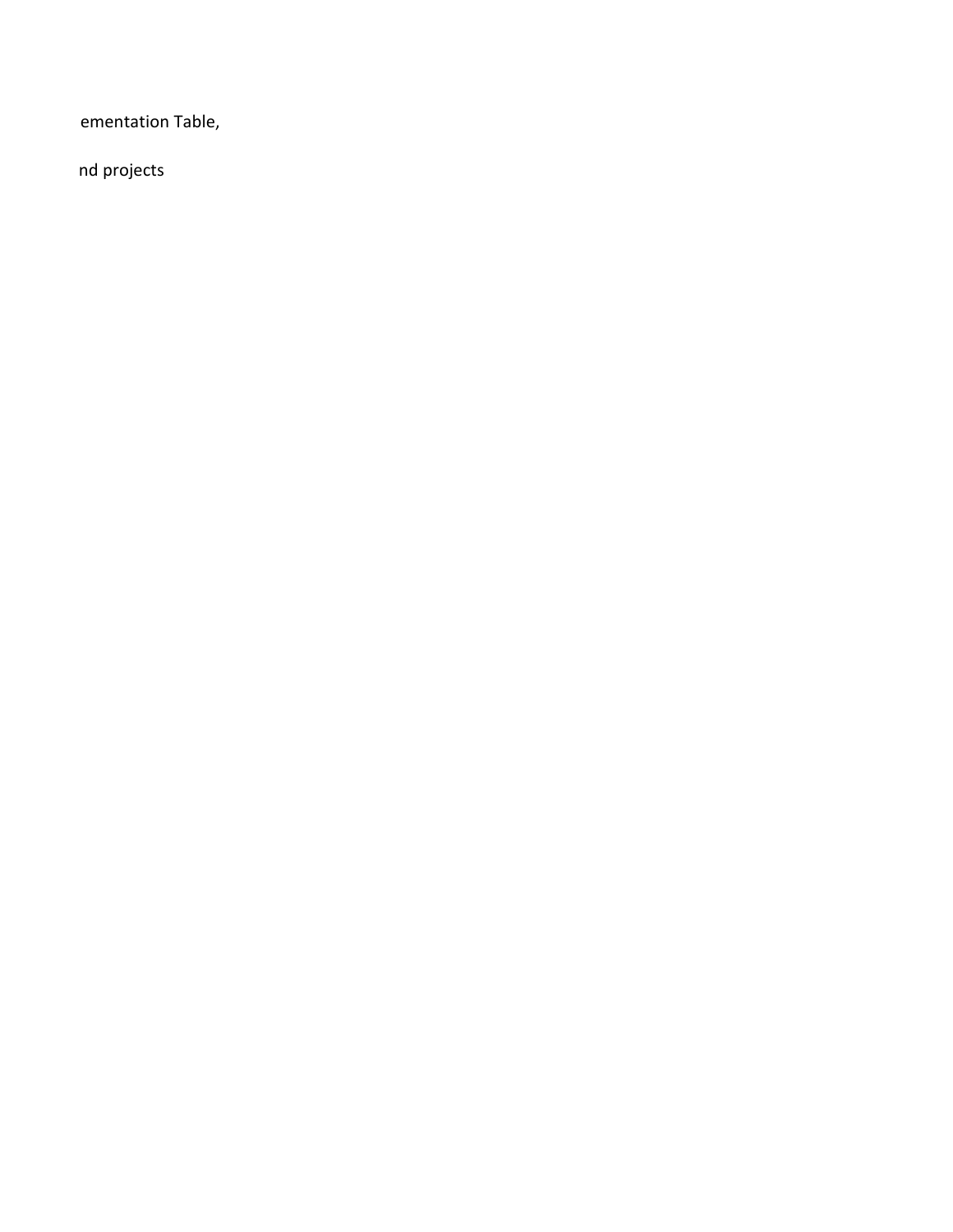Line Item These projects are needed based on the UAA update and TMDL for the long-term improvement in Lotus Lake Water Quality. Projects groups to reduce administration cost.

LL\_1: New Wet Pond - A 0.6 acre, 3-foot deep wet pond designed to treat 4.0 acres of impervious area

LL\_3: Infiltration Basin - A 1.6 acre, 1.7-foot deep infiltration basin designed to treat 20.9 acres of impervious area

LL\_7: Iron Enhanced Sand Filter - A 0.8 acre, 1.6-foot deep iron enhanced sand filter designed to treat 8.9 acres of impervious area.

LL\_8: New Wet Pond- A 0.45 acre, 3-foot deep wet pond designed to treat 12.1 acres of impervious area

|                                         |           |                 |           |                   |                     | $-20%$ | 40%                  |                                                                 |
|-----------------------------------------|-----------|-----------------|-----------|-------------------|---------------------|--------|----------------------|-----------------------------------------------------------------|
|                                         | $LL_1$    | LL <sub>3</sub> | /LL 7     | LL <sub>8</sub>   | <b>Total</b>        |        | <b>OPC Range</b>     | Source                                                          |
| Opinion of Total Project Cost           | \$186,000 | \$390,000       | \$586,000 | \$142,000         |                     |        |                      | \$1,304,000 \$1,043,200 - \$1,825,600 Purgatory Creek Watershed |
|                                         |           |                 |           |                   |                     |        |                      | <b>Use Attainability Analysis</b>                               |
|                                         |           |                 |           |                   |                     |        |                      | UAA; 2017)                                                      |
| Adjusted to 2021 Dollars                | \$222,879 | \$467,328       | \$702,190 | \$170,155         | \$1,562,552         |        |                      |                                                                 |
|                                         |           | 2016            | 2021      | <b>Adj Factor</b> | <b>Adjusted OPC</b> |        | <b>Adj OPC Range</b> |                                                                 |
|                                         |           |                 |           |                   |                     |        |                      | <b>Minneapolis Construction Cost</b>                            |
| Construction Industry Adjustment factor |           | 116             | 139       | 0.198             |                     |        |                      | \$1,562,552 \$1,250,041 - \$2,187,572 Index   Mortenson         |
| $LL_1$                                  |           |                 |           |                   |                     |        |                      |                                                                 |

|                                       |         |          |           | Year    |         |         |      |                     |
|---------------------------------------|---------|----------|-----------|---------|---------|---------|------|---------------------|
| <b>Activity</b>                       | 2021    | 2022     | 2023      | 2024    | 2025    | 2026    | 2027 | <b>Total Budget</b> |
| Data collection                       | \$5,000 |          |           |         |         |         |      | \$5,000             |
| Feasibility                           |         | \$25,000 |           |         |         |         |      | \$25,000            |
| Design, Permitting & Const Management |         | \$50,000 | \$30,000  | \$1,000 | \$1,000 | \$1,000 |      | \$83,000            |
| Construction                          |         |          | \$222,879 | \$2,000 | \$2,000 | \$2,000 |      | \$228,879           |
| Administration (term sheets, legal,   |         |          |           |         |         |         |      |                     |
| meetings, coop agreements,            |         |          |           |         |         |         |      |                     |
| contracting, District PM)             |         | \$8,000  | \$8,000   | \$1,000 | \$1,000 | \$1,000 |      | \$19,000            |
|                                       |         |          |           |         |         |         |      |                     |
| Total                                 | \$5,000 | \$83,000 | \$260,879 | \$4,000 | \$4,000 | \$4,000 | \$0  | \$360,879           |

| LL 3                                  |         |           |           |         |         |         |      |                     |
|---------------------------------------|---------|-----------|-----------|---------|---------|---------|------|---------------------|
|                                       |         |           |           | Year    |         |         |      |                     |
| <b>Activity</b>                       | 2021    | 2022      | 2023      | 2024    | 2025    | 2026    | 2027 | <b>Total Budget</b> |
| Data collection                       | \$5,000 |           |           |         |         |         |      | \$5,000             |
| Feasibility                           |         | \$25,000  |           |         |         |         |      | \$25,000            |
| Design, Permitting & Const Management |         | \$70,000  | \$35,000  | \$1,000 | \$1,000 | \$1,000 |      | \$108,000           |
| Construction                          |         |           | \$467,328 | \$2,000 | \$2,000 | \$2,000 |      | \$473,328           |
| Administration (term sheets, legal,   |         |           |           |         |         |         |      |                     |
| meetings, coop agreements,            |         |           |           |         |         |         |      |                     |
| contracting, District PM)             |         | \$8,000   | \$8,000   | \$1,000 | \$1,000 | \$1,000 |      | \$19,000            |
|                                       |         |           |           |         |         |         |      |                     |
| Total                                 | \$5,000 | \$103,000 | \$510,328 | \$4,000 | \$4,000 | \$4,000 | \$0  | \$630,328           |

| LL_7                                  |         |          |           |           |         |         |           |                     |  |  |
|---------------------------------------|---------|----------|-----------|-----------|---------|---------|-----------|---------------------|--|--|
|                                       |         | Year     |           |           |         |         |           |                     |  |  |
| <b>Activity</b>                       | 2021    | 2022     | 2023      | 2024      | 2025    | 2026    | 2027      | <b>Total Budget</b> |  |  |
| Data collection                       | \$5,000 | \$5,000  |           |           |         |         |           | \$10,000            |  |  |
| Feasibility                           |         |          | \$25,000  |           |         |         |           | \$25,000            |  |  |
| Design, Permitting & Const Management |         | \$80,000 | \$45,000  | \$1,000   | \$1,000 | \$1,000 | \$128,000 |                     |  |  |
| Construction                          |         |          |           | \$702,190 | \$2,000 | \$2,000 | \$2,000   | \$708,190           |  |  |
| Administration (term sheets, legal,   |         |          |           |           |         |         |           |                     |  |  |
| meetings, coop agreements,            |         |          |           |           |         |         |           |                     |  |  |
| contracting, District PM)             |         |          | \$8,000   | \$8,000   | \$1,000 | \$1,000 | \$1,000   | \$19,000            |  |  |
|                                       |         |          |           |           |         |         |           |                     |  |  |
| Total                                 | \$5,000 | \$5,000  | \$113,000 | \$755,190 | \$4,000 | \$4,000 | \$4,000   | \$890,190           |  |  |

| ×<br>۰, |
|---------|

| <u></u> .                             |         |         |          |           |         |         |         |                     |
|---------------------------------------|---------|---------|----------|-----------|---------|---------|---------|---------------------|
|                                       |         |         |          | Year      |         |         |         |                     |
| <b>Activity</b>                       | 2021    | 2022    | 2023     | 2024      | 2025    | 2026    | 2027    | <b>Total Budget</b> |
| Data collection                       | \$5,000 | \$5,000 |          |           |         |         |         | \$10,000            |
| Feasibility                           |         |         | \$20,000 |           |         |         |         | \$20,000            |
| Design, Permitting & Const Management |         |         | \$45,000 | \$20,000  | \$1,000 | \$1,000 | \$1,000 | \$68,000            |
| Construction                          |         |         |          | \$170,155 | \$2,000 | \$2,000 | \$2,000 | \$176,155           |
| Administration (term sheets, legal,   |         |         |          |           |         |         |         |                     |
| meetings, coop agreements,            |         |         |          |           |         |         |         |                     |
| contracting, District PM)             |         |         | \$8,000  | \$8,000   | \$1,000 | \$1,000 | \$1,000 | \$19,000            |
|                                       |         |         |          |           |         |         |         |                     |
| Total                                 | \$5,000 | \$5,000 | \$73,000 | \$198,155 | \$4,000 | \$4,000 | \$4,000 | \$293,155           |

### **Total for combining individual projects**

|                                     |          |           |           | Year      |          |                 |         |                     |
|-------------------------------------|----------|-----------|-----------|-----------|----------|-----------------|---------|---------------------|
| <b>Activity</b>                     | 2021     | 2022      | 2023      | 2024      | 2025     | 2026            | 2027    | <b>Total Budget</b> |
| Data collection                     | \$20,000 | \$10,000  | \$0       | \$0       | \$0      | 50 <sub>1</sub> | \$0     | \$30,000            |
| Feasibility                         | \$0      | \$50,000  | \$45,000  | \$0       | \$0      | \$0             | \$0     | \$95,000            |
| Design, Permitting & Const Manageme | \$0      | \$120,000 | \$190,000 | \$67,000  | \$4,000  | \$4,000         | \$2,000 | \$387,000           |
| Construction                        | \$0      | \$0       | \$690,207 | \$876,345 | \$8,000  | \$8,000         | \$4,000 | \$1,586,552         |
| Administration (term sheets, legal, |          |           |           |           |          |                 |         |                     |
| meetings, coop agreements,          |          |           |           |           |          |                 |         |                     |
| contracting, District PM)           | \$0      | \$16,000  | \$32,000  | \$18,000  | \$4,000  | \$4,000         | \$2,000 | \$76,000            |
|                                     |          |           |           |           |          |                 |         |                     |
| Total                               | \$20,000 | \$196,000 | \$957,207 | \$961,345 | \$16,000 | \$16,000        | \$8,000 | \$2.174.552         |

Potential Saving by Combining  $$327,552$ 

18%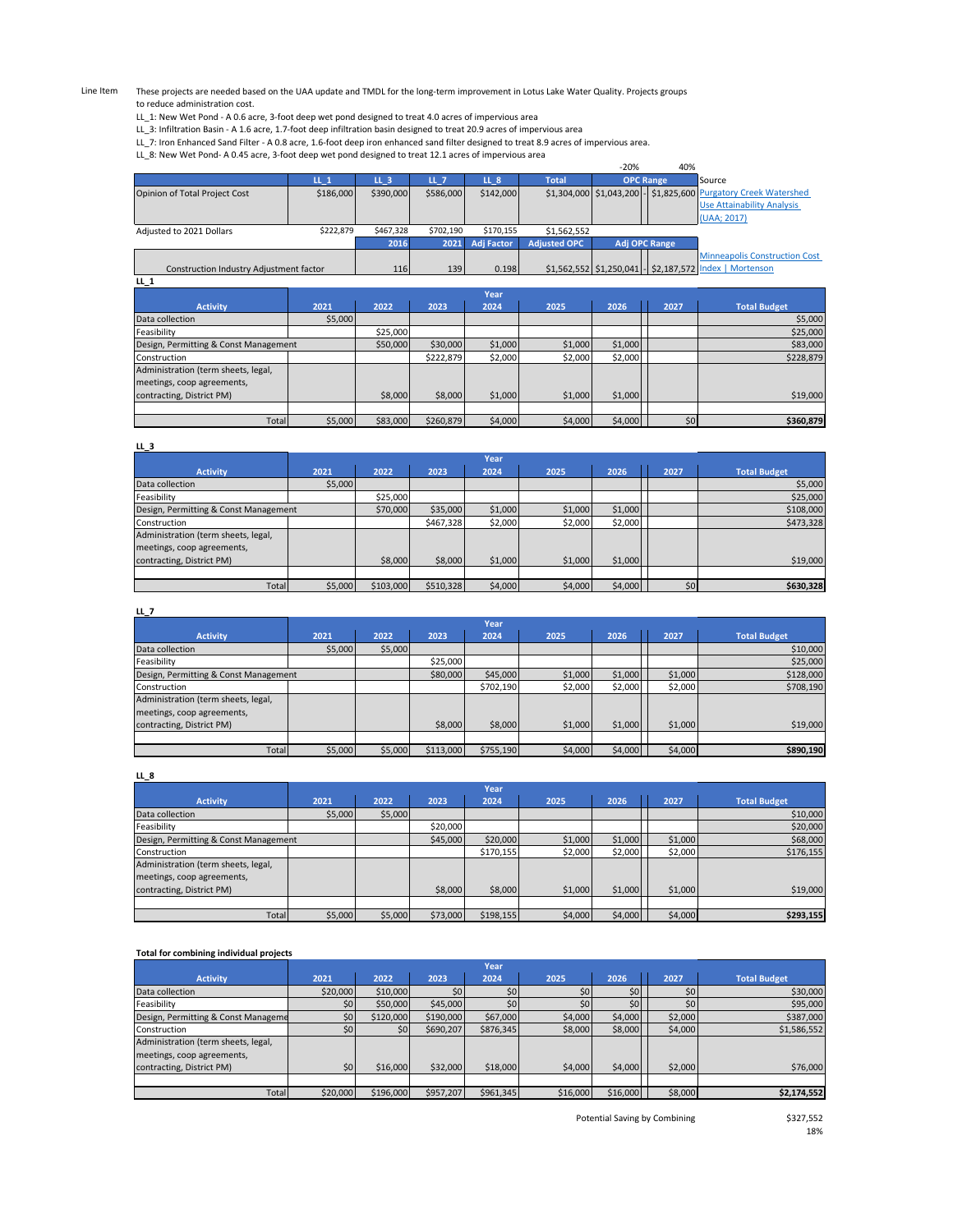| $\mathbf{1}$   |                                                                    | <b>Actual Spent as of Dec</b> |                      |
|----------------|--------------------------------------------------------------------|-------------------------------|----------------------|
| $\overline{2}$ |                                                                    | 31, 2020                      | <b>Total Project</b> |
| $\overline{3}$ | <b>Programs and Projects</b>                                       |                               |                      |
| 4              | <b>District Wide</b>                                               |                               |                      |
| 5              | <b>Community Resiliency</b>                                        | #REF!                         | 148,000.00           |
| 6              | Repair and Maintenance Fund                                        | #REF!                         | 277,005.00           |
|                | <b>Wetland Management</b>                                          | #REF!                         | 200,000.00           |
| 8              | <b>Groundwater Conservation</b>                                    | #REF!                         | 180,000.00           |
| 9              | Opportunity Project*                                               | #REF!                         | 300,000.00           |
| 10             | Stormwater Ponds - U of M                                          | #REF!                         | 106,092.00           |
| 11             | Hennepin County Chloride Initiative                                | #REF!                         | 120,800.00           |
| 12             | Lower Minnesota Chloride Cost-Share                                | #REF!                         | 217,209.00           |
| 13             | <b>Subtotal</b>                                                    |                               | \$1,549,106.00       |
| 14             | <b>Bluff Creek</b>                                                 |                               |                      |
| 15             | Bluff Creek Tributary*                                             | #REF!                         | 436,750.68           |
| 16             | <b>Wetland Restoration at Pioneer</b>                              | #REF!                         | 857,820.00           |
|                | <b>Bluff Creek B5 by Galpin</b>                                    | #REF!                         | 140,000.00           |
| 17             | <b>Subtotal</b>                                                    |                               | \$1,294,570.68       |
| 18             | <b>Riley Creek</b>                                                 |                               |                      |
| 19             | Lake Riley - Alum Treatment 1st dose *                             | #REF!                         | 560,000.00           |
| 20             | Rice Marsh Lake in-lake phosphorus load                            | #REF!                         | 150,000.00           |
| 21             | Rice Marsh WQ 1                                                    | #REF!                         | 300,000.00           |
| 22             | Riley Creek Restoration (Reach E and D3) *                         | #REF!                         | 2,168,148.00         |
| 24             | <b>Upper Riley Creek Stabilization</b>                             | #REF!                         | 2,100,000.00         |
|                | <b>Middle Riley Creek</b>                                          | #REF!                         | 515,000.00           |
|                | <b>St Hubert</b>                                                   | #REF!                         | 328,865.00           |
| 25             | <b>Subtotal</b>                                                    |                               | \$5,278,148.00       |
| 26             | <b>Purgatory Creek</b>                                             |                               |                      |
| 27             | Purgatory Creek Rec Area- Berm/retention area - feasibility/design | #REF!                         | 50,000.00            |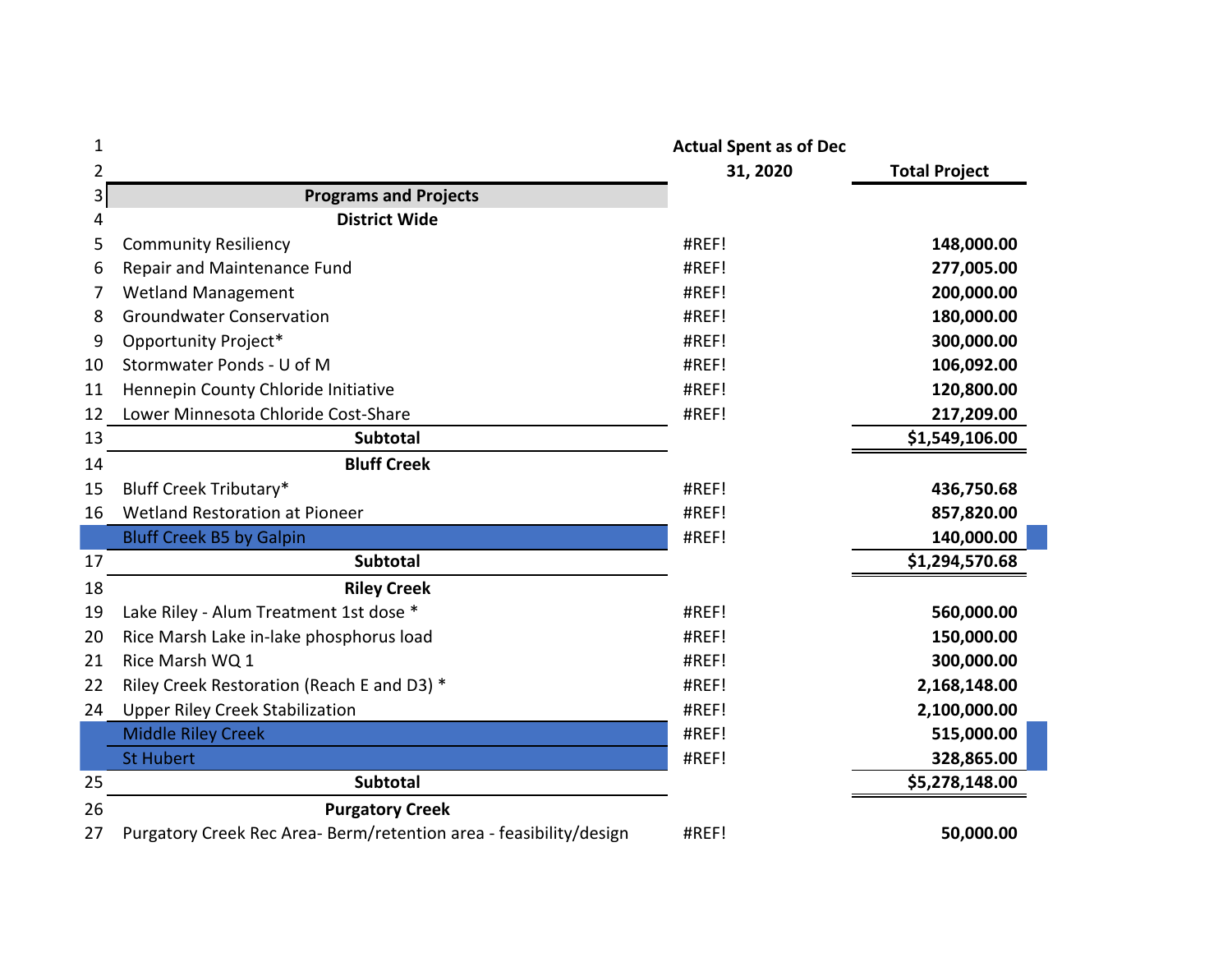| 28 | Lotus Lake in-lake phosphorus load control | #REF! | 345,000.00     |
|----|--------------------------------------------|-------|----------------|
| 29 | Silver Lake Restoration Project WQ1        | #REF! | 268,013.00     |
| 30 | <b>Scenic Heights</b>                      | #REF! | 260,000.00     |
| 31 | Hyland Lake Internal Load                  | #REF! | 150,000.00     |
| 32 | Duck Lake watershed load                   | #REF! | 220,000.00     |
| 34 | <b>Subtotal</b>                            |       | \$1,293,013.00 |
| 35 |                                            |       |                |
| 36 | <b>Total Multi-Year Project Costs</b>      |       | \$9,414,837.68 |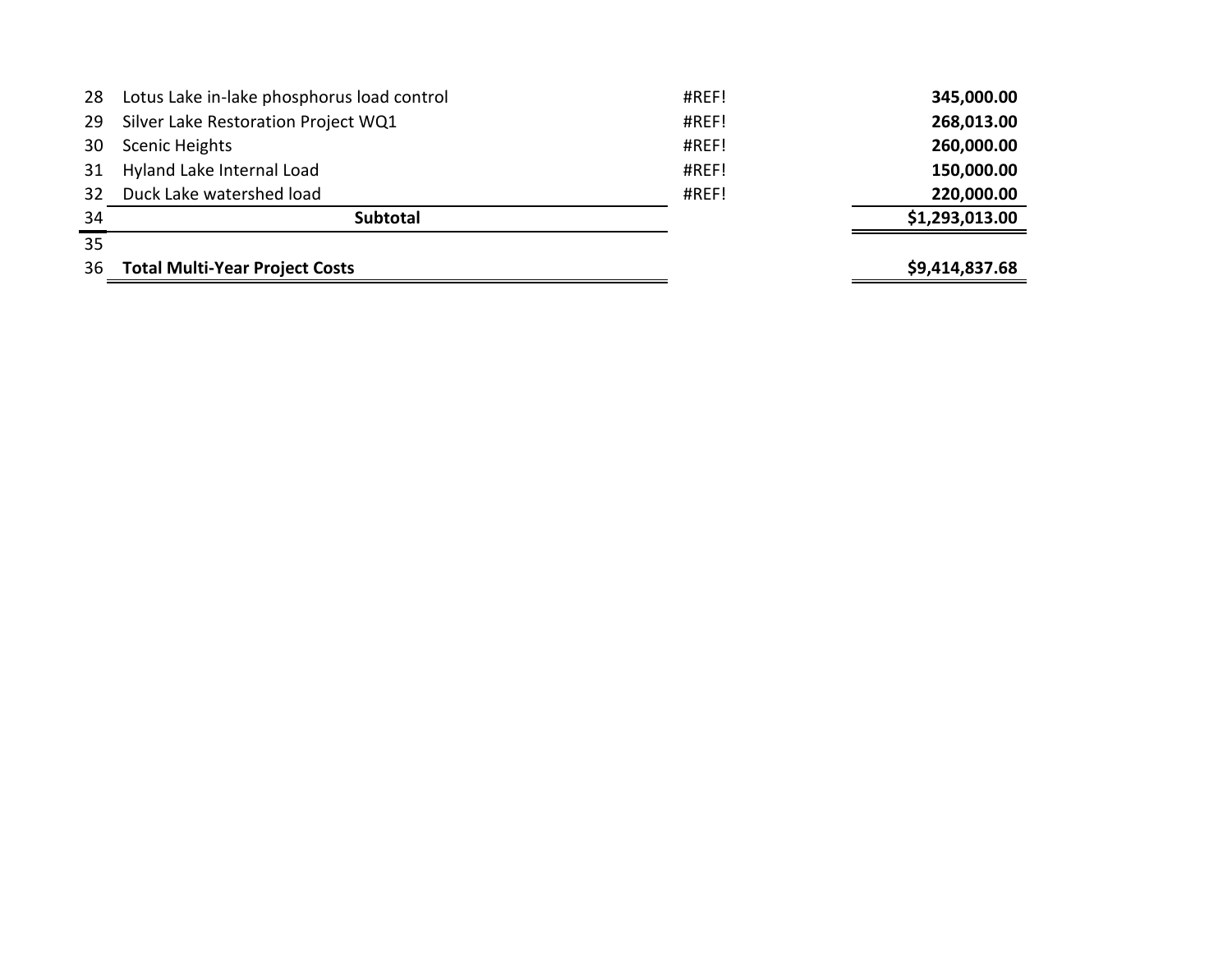|                       | <b>FUNDING SOURCE over Project Life</b> |               | <b>Month Ended</b> | Year           | Lifetime     |
|-----------------------|-----------------------------------------|---------------|--------------------|----------------|--------------|
| <b>District funds</b> | <b>Partner Fund</b>                     | <b>Grants</b> | 05/31/21           | <b>To-Date</b> | <b>Costs</b> |
|                       |                                         |               |                    |                |              |
| 98,000.00             |                                         | 50,000.00     | 2,734.50           | 5,807.00       | #REF!        |
| 277,005.00            |                                         |               | 34.00              | 54,459.58      | #REF!        |
| 200,000.00            |                                         |               | 843.03             | 14,207.56      | #REF!        |
| 180,000.00            |                                         |               | 120.00             | 120.00         | #REF!        |
| 300,000.00            |                                         |               | 1,545.25           | 13,666.29      | #REF!        |
| 64,092.00             | 42,000.00                               |               |                    | 31,829.96      | #REF!        |
| 19,000.00             |                                         | 101,800.00    |                    | 21,859.46      | #REF!        |
| 20,000.00             |                                         | 197,209.00    |                    |                | #REF!        |
| \$1,158,097.00        | \$42,000.00                             | \$349,009.00  | \$5,276.78         | \$141,949.85   | #REF!        |
|                       |                                         |               |                    |                |              |
| 386,750.68            | 50,000.00                               |               | 1,578.00           | 14,804.65      | #REF!        |
| 450,000.00            |                                         | 407,820.00    | 470.83             | 30,835.32      | #REF!        |
| 140,000.00            |                                         |               |                    |                | #REF!        |
| \$836,750.68          | \$50,000.00                             | \$407,820.00  | \$2,048.83         | \$45,639.97    | #REF!        |
|                       |                                         |               |                    |                | #REF!        |
| 560,000.00            |                                         |               |                    | 255,654.74     |              |
| 150,000.00            |                                         |               | 2,020.08           | 14,307.26      | #REF!        |
| 300,000.00            |                                         |               | 2,515.00           | 15,742.50      | #REF!        |
| 1,615,000.00          | 553,148.00                              |               | 1,539.50           | 1,936,098.31   | #REF!        |
| 1,600,000.00          | 500,000.00                              |               | 11,754.51          | 30,566.52      | #REF!        |
| 470,000.00            | 45,000.00                               |               |                    |                |              |
| 150,000.00            | 65,000.00                               | 113,865.00    |                    |                |              |
| \$4,225,000.00        | \$1,053,148.00                          | \$0.00        | \$17,829.09        | \$2,252,369.33 | #REF!        |
| 50,000.00             |                                         |               |                    | 12,359.28      | #REF!        |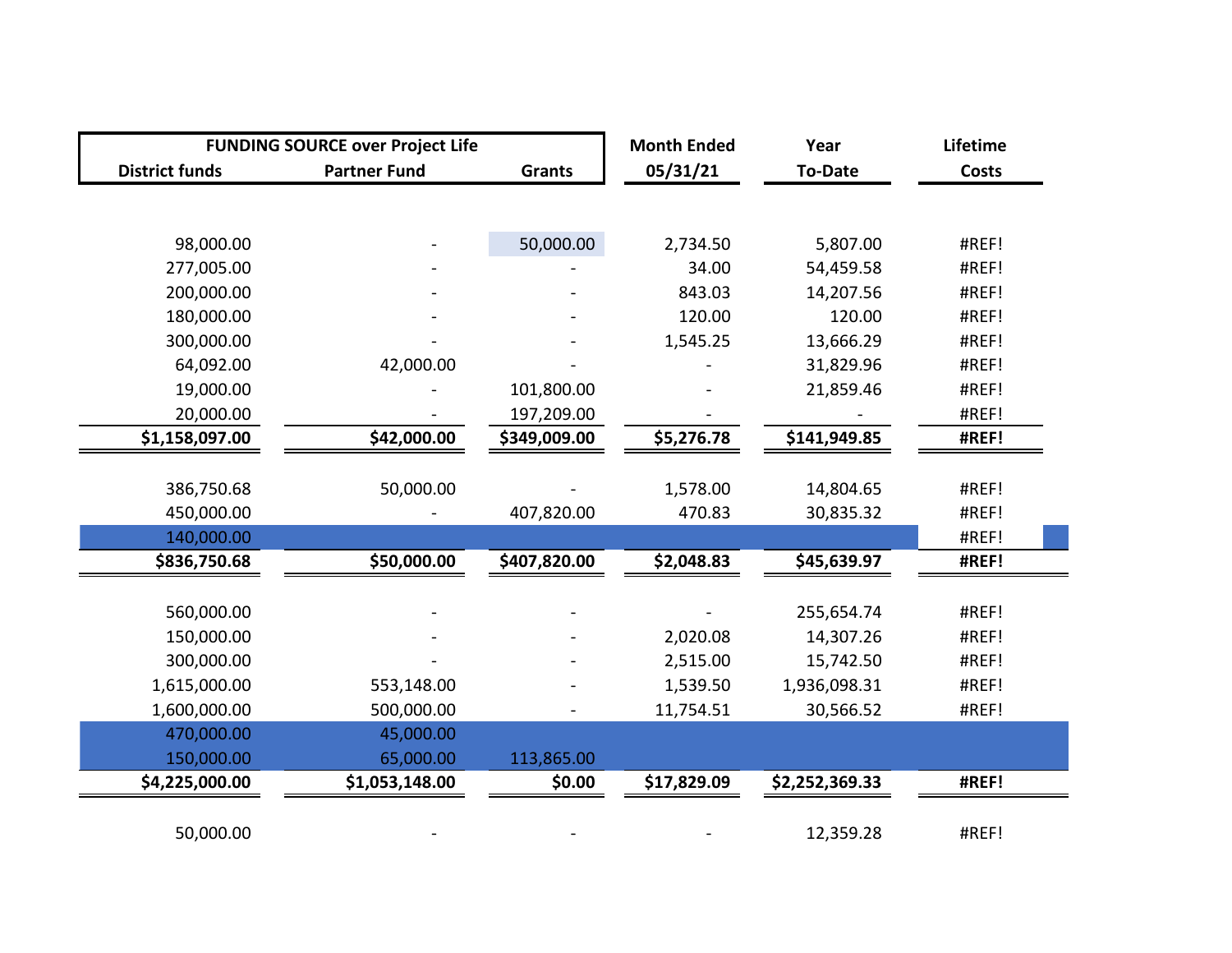| \$7,397,860.68 | \$1,210,148.00           | \$806,829.00             | \$39,058.29 | \$2,572,259.17 | #REF! |
|----------------|--------------------------|--------------------------|-------------|----------------|-------|
| \$1,178,013.00 | \$65,000.00              | \$50,000.00              | \$13,903.59 | \$132,300.02   | #REF! |
| 220,000.00     | 0.00                     | 0.00                     | 10,651.09   | 70,921.15      | #REF! |
| 130,000.00     | 20,000.00                | $\qquad \qquad$          |             |                | #REF! |
| 165,000.00     | 45,000.00                | 50,000.00                | 339.00      | 2,347.50       | #REF! |
| 268,013.00     |                          | $\overline{\phantom{0}}$ | 1,337.50    | 21,791.68      | #REF! |
| 345,000.00     | $\overline{\phantom{0}}$ | $\qquad \qquad$          | 1,576.00    | 24,880.41      | #REF! |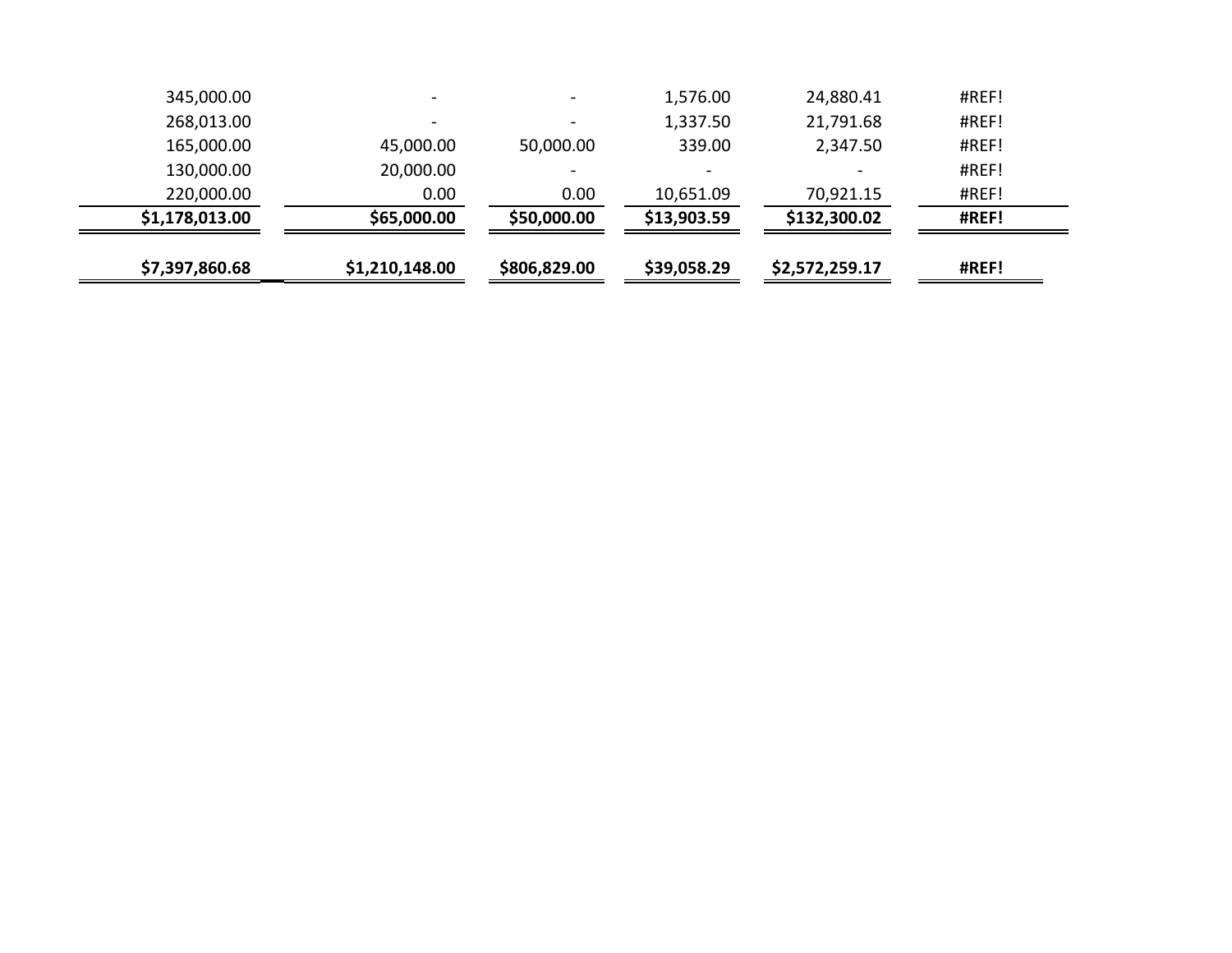| <b>Project Funds</b> | District Sha |
|----------------------|--------------|
| Remaining            | Future yea   |
|                      |              |
|                      |              |
| #REF!                | 60000        |
| #REF!                | 200000       |
| #REF!                | 700000       |
| #REF!                | 790000       |
| #REF!                | 700000       |
| #REF!                |              |
| #REF!                |              |
| #REF!                |              |
| #REF!                |              |
|                      |              |
| #REF!                |              |
| #REF!                |              |
|                      | 614000       |
| #REF!                |              |
|                      |              |
| #REF!                | 0            |
| #REF!                | 170000       |
| #REF!                | 0            |
| #REF!                | 0            |
| #REF!                | 0            |
|                      |              |
|                      |              |
| #REF!                |              |

#REF!